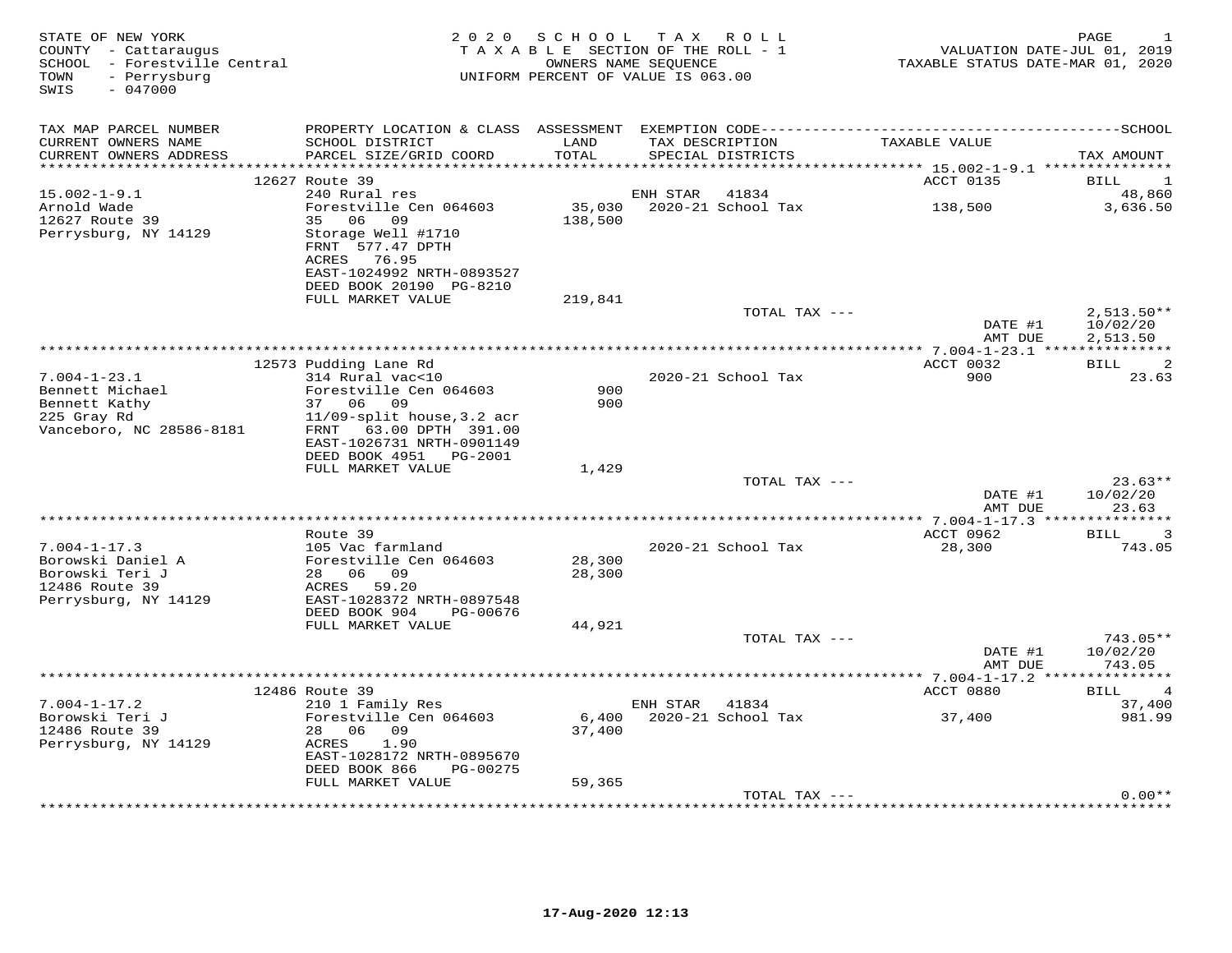| STATE OF NEW YORK<br>COUNTY - Cattaraugus<br>SCHOOL - Forestville Central<br>- Perrysburg<br>TOWN<br>SWIS<br>$-047000$ | TAX ROLL<br>2 0 2 0<br>S C H O O L<br>TAXABLE SECTION OF THE ROLL - 1<br>OWNERS NAME SEQUENCE<br>UNIFORM PERCENT OF VALUE IS 063.00 |                 |                 |                                      | PAGE<br>VALUATION DATE-JUL 01, 2019<br>TAXABLE STATUS DATE-MAR 01, 2020 |                            |
|------------------------------------------------------------------------------------------------------------------------|-------------------------------------------------------------------------------------------------------------------------------------|-----------------|-----------------|--------------------------------------|-------------------------------------------------------------------------|----------------------------|
| TAX MAP PARCEL NUMBER                                                                                                  |                                                                                                                                     |                 |                 |                                      |                                                                         |                            |
| CURRENT OWNERS NAME<br>CURRENT OWNERS ADDRESS                                                                          | SCHOOL DISTRICT<br>PARCEL SIZE/GRID COORD                                                                                           | LAND<br>TOTAL   |                 | TAX DESCRIPTION<br>SPECIAL DISTRICTS | TAXABLE VALUE                                                           | TAX AMOUNT                 |
|                                                                                                                        | 10400 Edwards Corners Rd                                                                                                            |                 |                 |                                      | ACCT 0128                                                               | 5<br>BILL                  |
| $15.002 - 1 - 11.1$                                                                                                    | 270 Mfg housing                                                                                                                     |                 | BAS STAR        | 41854                                |                                                                         | 21,000                     |
| Bova Timothy                                                                                                           | Forestville Cen 064603                                                                                                              | 8,400           |                 | 2020-21 School Tax                   | 37,800                                                                  | 992.49                     |
| Bova Stacey                                                                                                            | 27 06 09                                                                                                                            | 37,800          |                 |                                      |                                                                         |                            |
| 10400 Edwards Corners Rd                                                                                               | 3.25<br>ACRES                                                                                                                       |                 |                 |                                      |                                                                         |                            |
| Perrysburg, NY 14129                                                                                                   | EAST-1027577 NRTH-0894450                                                                                                           |                 |                 |                                      |                                                                         |                            |
|                                                                                                                        | DEED BOOK 1515 PG-8001<br>FULL MARKET VALUE                                                                                         | 60,000          |                 |                                      |                                                                         |                            |
|                                                                                                                        |                                                                                                                                     |                 |                 | TOTAL TAX ---                        |                                                                         | $502.49**$                 |
|                                                                                                                        |                                                                                                                                     |                 |                 |                                      | DATE #1                                                                 | 10/02/20                   |
|                                                                                                                        |                                                                                                                                     |                 |                 |                                      | AMT DUE                                                                 | 502.49                     |
|                                                                                                                        |                                                                                                                                     |                 |                 |                                      |                                                                         |                            |
| $15.002 - 1 - 14.2$                                                                                                    | 12457 Route 39<br>210 1 Family Res                                                                                                  |                 | BAS STAR        | 41854                                | ACCT 1012                                                               | <b>BILL</b><br>6<br>21,000 |
| Butcher Ricky D                                                                                                        | Forestville Cen 064603                                                                                                              | 6,300           |                 | 2020-21 School Tax                   | 72,100                                                                  | 1,893.08                   |
| Butcher Martha M                                                                                                       | 27 06 09                                                                                                                            | 72,100          |                 |                                      |                                                                         |                            |
| 12457 Route 39                                                                                                         | 1.85<br>ACRES                                                                                                                       |                 |                 |                                      |                                                                         |                            |
| Perrysburg, NY 14129                                                                                                   | EAST-1028477 NRTH-0895257                                                                                                           |                 |                 |                                      |                                                                         |                            |
|                                                                                                                        | DEED BOOK 00934 PG-00578                                                                                                            |                 |                 |                                      |                                                                         |                            |
|                                                                                                                        | FULL MARKET VALUE                                                                                                                   | 114,444         |                 | TOTAL TAX ---                        |                                                                         | $1,403.08**$               |
|                                                                                                                        |                                                                                                                                     |                 |                 |                                      | DATE #1                                                                 | 10/02/20                   |
|                                                                                                                        |                                                                                                                                     |                 |                 |                                      | AMT DUE                                                                 | 1,403.08                   |
|                                                                                                                        |                                                                                                                                     |                 |                 |                                      |                                                                         | ***********                |
| $15.002 - 1 - 13$                                                                                                      | 10338 Edwards Corners Rd<br>240 Rural res                                                                                           |                 | <b>BAS STAR</b> | 41854                                | ACCT 0758                                                               | 7<br>BILL                  |
| Czarnota Barbara                                                                                                       | Forestville Cen 064603                                                                                                              |                 |                 | 49,620 2020-21 School Tax            | 139,320                                                                 | 21,000<br>3,658.03         |
| 10338 Edwards Cr Rd                                                                                                    | 27 06 09                                                                                                                            | 139,320         |                 |                                      |                                                                         |                            |
| Perrysburg, NY 14129                                                                                                   | ACRES 65.12                                                                                                                         |                 |                 |                                      |                                                                         |                            |
|                                                                                                                        | EAST-1027804 NRTH-0892969                                                                                                           |                 |                 |                                      |                                                                         |                            |
|                                                                                                                        | FULL MARKET VALUE                                                                                                                   | 221,143         |                 |                                      |                                                                         |                            |
|                                                                                                                        |                                                                                                                                     |                 |                 | TOTAL TAX ---                        | DATE #1                                                                 | $3,168.03**$<br>10/02/20   |
|                                                                                                                        |                                                                                                                                     |                 |                 |                                      | AMT DUE                                                                 | 3,168.03                   |
|                                                                                                                        |                                                                                                                                     |                 |                 |                                      |                                                                         |                            |
|                                                                                                                        | 10784 County Line Rd                                                                                                                |                 |                 |                                      | ACCT 1240                                                               | BILL<br>8                  |
| $7.004 - 1 - 48.5$                                                                                                     | 210 1 Family Res                                                                                                                    |                 |                 | 2020-21 School Tax                   | 90,700                                                                  | 2,381.45                   |
| Dailey Sandra K                                                                                                        | Forestville Cen 064603                                                                                                              | 6,500<br>90,700 |                 |                                      |                                                                         |                            |
| 10784 County Line Rd<br>Forestville, NY 14062                                                                          | $3/10$ -split from $1-48.3$<br>2.00 BANK<br>ACRES<br>055                                                                            |                 |                 |                                      |                                                                         |                            |
|                                                                                                                        | EAST-1019670 NRTH-0900575                                                                                                           |                 |                 |                                      |                                                                         |                            |
|                                                                                                                        | DEED BOOK 25929 PG-4002                                                                                                             |                 |                 |                                      |                                                                         |                            |
|                                                                                                                        | FULL MARKET VALUE                                                                                                                   | 143,968         |                 |                                      |                                                                         |                            |
|                                                                                                                        |                                                                                                                                     |                 |                 | TOTAL TAX ---                        |                                                                         | $2,381.45**$               |
|                                                                                                                        |                                                                                                                                     |                 |                 |                                      | DATE #1<br>AMT DUE                                                      | 10/02/20<br>2,381.45       |
|                                                                                                                        |                                                                                                                                     |                 |                 |                                      |                                                                         |                            |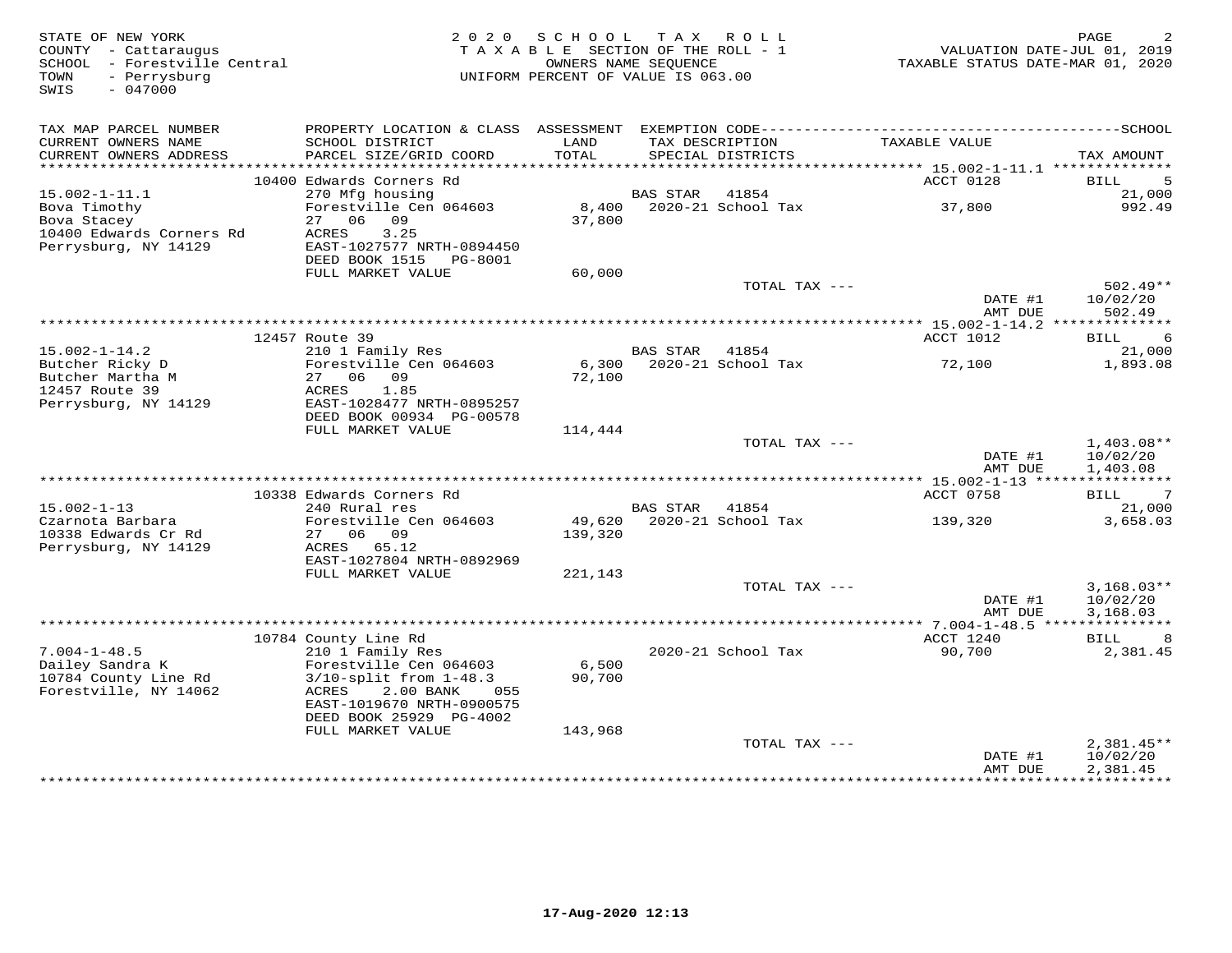| STATE OF NEW YORK<br>COUNTY - Cattaraugus<br>SCHOOL - Forestville Central<br>- Perrysburg<br>TOWN<br>$-047000$<br>SWIS | 2 0 2 0                                              | S C H O O L<br>TAXABLE SECTION OF THE ROLL - 1<br>OWNERS NAME SEQUENCE<br>UNIFORM PERCENT OF VALUE IS 063.00 |                 | TAX ROLL                 | VALUATION DATE-JUL 01, 2019<br>TAXABLE STATUS DATE-MAR 01, 2020 | PAGE               |
|------------------------------------------------------------------------------------------------------------------------|------------------------------------------------------|--------------------------------------------------------------------------------------------------------------|-----------------|--------------------------|-----------------------------------------------------------------|--------------------|
| TAX MAP PARCEL NUMBER                                                                                                  |                                                      |                                                                                                              |                 |                          |                                                                 |                    |
| CURRENT OWNERS NAME                                                                                                    | SCHOOL DISTRICT                                      | LAND                                                                                                         |                 | TAX DESCRIPTION          | TAXABLE VALUE                                                   |                    |
| CURRENT OWNERS ADDRESS                                                                                                 | PARCEL SIZE/GRID COORD                               | TOTAL                                                                                                        |                 | SPECIAL DISTRICTS        |                                                                 | TAX AMOUNT         |
|                                                                                                                        | 12694 Route 39                                       |                                                                                                              |                 |                          | ACCT 0297                                                       | 9<br>BILL          |
| $7.004 - 1 - 31.3$                                                                                                     | 270 Mfg housing                                      |                                                                                                              | ENH STAR        | 41834                    |                                                                 | 31,000             |
| Davis Bonita L                                                                                                         | Forestville Cen 064603                               |                                                                                                              |                 | 7,200 2020-21 School Tax | 31,000                                                          | 813.95             |
| Whitcomb James L                                                                                                       | 36 06 09                                             | 31,000                                                                                                       |                 |                          |                                                                 |                    |
| 12694 Route 39                                                                                                         | Ff 200.00                                            |                                                                                                              |                 |                          |                                                                 |                    |
| Perrysburg, NY 14129                                                                                                   | ACRES<br>2.85                                        |                                                                                                              |                 |                          |                                                                 |                    |
|                                                                                                                        | EAST-1024629 NRTH-0895964                            |                                                                                                              |                 |                          |                                                                 |                    |
|                                                                                                                        | DEED BOOK 28999 PG-9001                              |                                                                                                              |                 |                          |                                                                 |                    |
|                                                                                                                        | FULL MARKET VALUE                                    | 49,206                                                                                                       |                 |                          |                                                                 |                    |
|                                                                                                                        |                                                      |                                                                                                              |                 | TOTAL TAX ---            |                                                                 | $0.00**$           |
|                                                                                                                        | 12816 Route 39                                       |                                                                                                              |                 |                          | ACCT 0837                                                       | BILL<br>10         |
| $7.004 - 1 - 40.2$                                                                                                     | 210 1 Family Res                                     |                                                                                                              | BAS STAR        | 41854                    |                                                                 | 21,000             |
| Davis Eber J                                                                                                           | Forestville Cen 064603                               |                                                                                                              |                 | 7,100 2020-21 School Tax | 47,200                                                          | 1,239.30           |
| Davis Bonita L                                                                                                         | 44 06 09                                             | 47,200                                                                                                       |                 |                          |                                                                 |                    |
| 12806 Route 39                                                                                                         | ACRES 11.60                                          |                                                                                                              |                 |                          |                                                                 |                    |
| South Dayton, NY 14138                                                                                                 | EAST-1022037 NRTH-0896416                            |                                                                                                              |                 |                          |                                                                 |                    |
|                                                                                                                        | DEED BOOK 869<br>PG-00714                            |                                                                                                              |                 |                          |                                                                 |                    |
|                                                                                                                        | FULL MARKET VALUE                                    | 74,921                                                                                                       |                 |                          |                                                                 |                    |
|                                                                                                                        |                                                      |                                                                                                              |                 | TOTAL TAX ---            |                                                                 | 749.30**           |
|                                                                                                                        |                                                      |                                                                                                              |                 |                          | DATE #1<br>AMT DUE                                              | 10/02/20<br>749.30 |
|                                                                                                                        |                                                      |                                                                                                              |                 |                          |                                                                 |                    |
|                                                                                                                        | 12596 Route 39                                       |                                                                                                              |                 |                          | ACCT 0513                                                       | BILL<br>11         |
| $7.004 - 1 - 29.1$                                                                                                     | 312 Vac w/imprv                                      |                                                                                                              |                 | 2020-21 School Tax       | 8,600                                                           | 225.80             |
| Dubaj George                                                                                                           | Forestville Cen 064603                               | 7,600                                                                                                        |                 |                          |                                                                 |                    |
| Dubaj Deborah                                                                                                          | 36 06 09                                             | 8,600                                                                                                        |                 |                          |                                                                 |                    |
| 48 Seneca St                                                                                                           | 1 Gas Well                                           |                                                                                                              |                 |                          |                                                                 |                    |
| Gowanda, NY 14070                                                                                                      | $8/12$ -splt house, 1.90 ac o                        |                                                                                                              |                 |                          |                                                                 |                    |
|                                                                                                                        | 2.75<br>ACRES                                        |                                                                                                              |                 |                          |                                                                 |                    |
|                                                                                                                        | EAST-1025896 NRTH-0895831<br>DEED BOOK 26394 PG-6001 |                                                                                                              |                 |                          |                                                                 |                    |
|                                                                                                                        | FULL MARKET VALUE                                    | 13,651                                                                                                       |                 |                          |                                                                 |                    |
|                                                                                                                        |                                                      |                                                                                                              |                 | TOTAL TAX ---            |                                                                 | $225.80**$         |
|                                                                                                                        |                                                      |                                                                                                              |                 |                          | DATE #1                                                         | 10/02/20           |
|                                                                                                                        |                                                      |                                                                                                              |                 |                          | AMT DUE                                                         | 225.80             |
|                                                                                                                        |                                                      |                                                                                                              |                 |                          |                                                                 |                    |
|                                                                                                                        | 12905 Route 39                                       |                                                                                                              |                 |                          | ACCT 1231                                                       | 12<br>BILL         |
| $15.002 - 1 - 4.2$                                                                                                     | 210 1 Family Res                                     |                                                                                                              | <b>BAS STAR</b> | 41854                    |                                                                 | 21,000             |
| Duliba Ronald                                                                                                          | Forestville Cen 064603                               | 5,500                                                                                                        |                 | 2020-21 School Tax       | 66,500                                                          | 1,746.04           |
| 12905 Route 39                                                                                                         | $8/09$ -split from $1-4$                             | 66,500                                                                                                       |                 |                          |                                                                 |                    |
| South Dayton, NY 14138                                                                                                 | ACRES<br>1.75                                        |                                                                                                              |                 |                          |                                                                 |                    |
|                                                                                                                        | EAST-1020525 NRTH-0895496<br>DEED BOOK 12656 PG-4001 |                                                                                                              |                 |                          |                                                                 |                    |
|                                                                                                                        | FULL MARKET VALUE                                    | 105,556                                                                                                      |                 |                          |                                                                 |                    |
|                                                                                                                        |                                                      |                                                                                                              |                 | TOTAL TAX ---            |                                                                 | $1,256.04**$       |
|                                                                                                                        |                                                      |                                                                                                              |                 |                          | DATE #1                                                         | 10/02/20           |
|                                                                                                                        |                                                      |                                                                                                              |                 |                          | AMT DUE                                                         | 1,256.04           |
|                                                                                                                        |                                                      |                                                                                                              |                 |                          |                                                                 | **********         |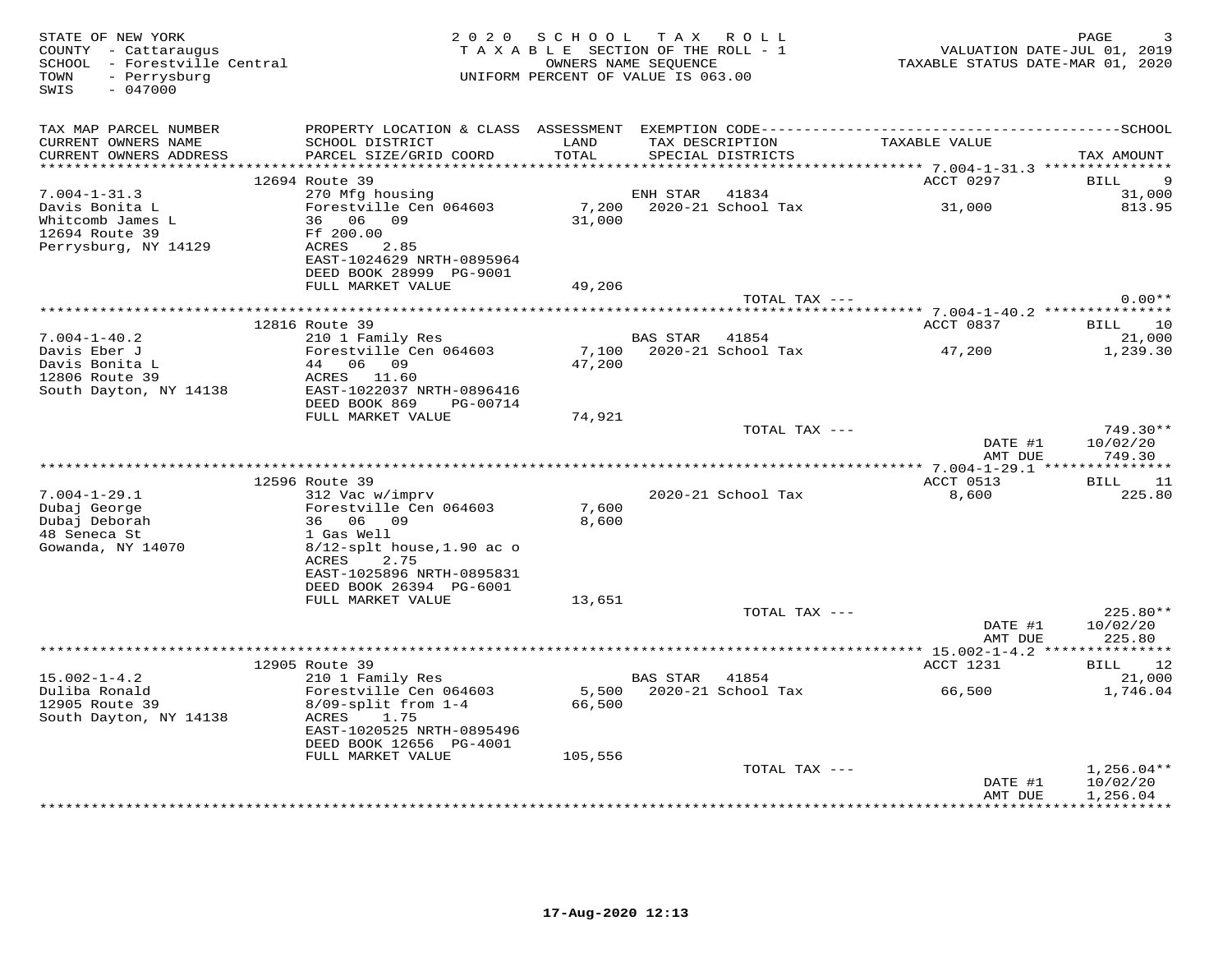| STATE OF NEW YORK<br>COUNTY - Cattaraugus<br>SCHOOL - Forestville Central<br>- Perrysburg<br>TOWN<br>$-047000$<br>SWIS | 2 0 2 0                                                                         | SCHOOL TAX ROLL<br>TAXABLE SECTION OF THE ROLL - 1<br>OWNERS NAME SEOUENCE<br>UNIFORM PERCENT OF VALUE IS 063.00 |                  |                                      | TAXABLE STATUS DATE-MAR 01, 2020 | PAGE<br>VALUATION DATE-JUL 01, 2019 |
|------------------------------------------------------------------------------------------------------------------------|---------------------------------------------------------------------------------|------------------------------------------------------------------------------------------------------------------|------------------|--------------------------------------|----------------------------------|-------------------------------------|
| TAX MAP PARCEL NUMBER                                                                                                  |                                                                                 |                                                                                                                  |                  |                                      |                                  |                                     |
| CURRENT OWNERS NAME<br>CURRENT OWNERS ADDRESS                                                                          | SCHOOL DISTRICT<br>PARCEL SIZE/GRID COORD                                       | LAND<br>TOTAL                                                                                                    |                  | TAX DESCRIPTION<br>SPECIAL DISTRICTS | TAXABLE VALUE                    | TAX AMOUNT                          |
|                                                                                                                        | 10749 W Perrysburg Rd                                                           |                                                                                                                  |                  |                                      | ACCT 0199                        | 13<br>BILL                          |
| $7.004 - 1 - 45$                                                                                                       | 240 Rural res                                                                   |                                                                                                                  | AG DIST          | 41720                                |                                  | 9,917                               |
| Ebersole Ray L                                                                                                         | Forestville Cen 064603                                                          |                                                                                                                  | 49,600 ENH STAR  | 41834                                |                                  | 48,860                              |
| Ebersole Phyllis K                                                                                                     | 45 06 09                                                                        |                                                                                                                  |                  | 85,600 2020-21 School Tax            | 75,683                           | 1,987.16                            |
| 10749 W Perrysburg Rd<br>Perrysburg, NY 14129                                                                          | ACRES 63.97 BANK<br>017<br>EAST-1021504 NRTH-0900049<br>DEED BOOK 10449 PG-5001 |                                                                                                                  |                  |                                      |                                  |                                     |
| MAY BE SUBJECT TO PAYMENT<br>UNDER AGDIST LAW TIL 2024                                                                 | FULL MARKET VALUE                                                               | 135,873                                                                                                          |                  |                                      |                                  |                                     |
|                                                                                                                        |                                                                                 |                                                                                                                  |                  | TOTAL TAX ---                        | DATE #1                          | 864.16**<br>10/02/20                |
|                                                                                                                        |                                                                                 |                                                                                                                  |                  |                                      | AMT DUE                          | 864.16                              |
|                                                                                                                        |                                                                                 |                                                                                                                  |                  |                                      | ACCT 0784                        | BILL 14                             |
| $7.004 - 1 - 23.2$                                                                                                     | 12609 Pudding Lane Rd<br>210 1 Family Res                                       |                                                                                                                  |                  | 2020-21 School Tax                   | 8,700                            | 228.43                              |
| Edwards Thomas M                                                                                                       | Forestville Cen 064603                                                          | 5,500                                                                                                            |                  |                                      |                                  |                                     |
| 12609 Pudding Lane Road                                                                                                | 06<br>28<br>09                                                                  | 8,700                                                                                                            |                  |                                      |                                  |                                     |
| Perrysburg, NY 14129                                                                                                   | FRNT 235.00 DPTH 160.60                                                         |                                                                                                                  |                  |                                      |                                  |                                     |
|                                                                                                                        | EAST-1025913 NRTH-0901310<br>DEED BOOK 20190 PG-5307                            |                                                                                                                  |                  |                                      |                                  |                                     |
|                                                                                                                        | FULL MARKET VALUE                                                               | 13,810                                                                                                           |                  |                                      |                                  |                                     |
|                                                                                                                        |                                                                                 |                                                                                                                  |                  | TOTAL TAX ---                        |                                  | $228.43**$                          |
|                                                                                                                        |                                                                                 |                                                                                                                  |                  |                                      | DATE #1<br>AMT DUE               | 10/02/20<br>228.43                  |
|                                                                                                                        |                                                                                 |                                                                                                                  |                  |                                      |                                  |                                     |
|                                                                                                                        | 12831 Route 39                                                                  |                                                                                                                  |                  |                                      | ACCT 0370                        | BILL 15                             |
| $15.002 - 1 - 5$                                                                                                       | 240 Rural res<br>Forestville Cen 064603                                         |                                                                                                                  | <b>BAS STAR</b>  | 41854<br>24,300 2020-21 School Tax   |                                  | 21,000<br>2,176.65                  |
| Eggleston Richard C<br>Hoff Michelle                                                                                   | 43 06 09                                                                        | 82,900                                                                                                           |                  |                                      | 82,900                           |                                     |
| 12833 Route 39                                                                                                         | Storage Well #943                                                               |                                                                                                                  |                  |                                      |                                  |                                     |
| S Dayton, NY 14138                                                                                                     | ACRES 41.31                                                                     |                                                                                                                  |                  |                                      |                                  |                                     |
|                                                                                                                        | EAST-1021842 NRTH-0893756                                                       |                                                                                                                  |                  |                                      |                                  |                                     |
|                                                                                                                        | DEED BOOK 999 PG-381<br>FULL MARKET VALUE                                       | 131,587                                                                                                          |                  |                                      |                                  |                                     |
|                                                                                                                        |                                                                                 |                                                                                                                  |                  | TOTAL TAX ---                        |                                  | $1,686.65**$                        |
|                                                                                                                        |                                                                                 |                                                                                                                  |                  |                                      | DATE #1                          | 10/02/20                            |
|                                                                                                                        |                                                                                 |                                                                                                                  |                  |                                      | AMT DUE                          | 1,686.65                            |
|                                                                                                                        |                                                                                 |                                                                                                                  |                  |                                      |                                  |                                     |
| $15.002 - 1 - 2$                                                                                                       | 12951 Route 39<br>117 Horse farm                                                |                                                                                                                  | AG DISTOUT 41730 |                                      | ACCT 0187                        | BILL 16<br>4,331                    |
| Flagler Jean A                                                                                                         | Forestville Cen 064603                                                          | 40,300 ENH STAR 41834                                                                                            |                  |                                      |                                  | 48,860                              |
| PO Box 241                                                                                                             | 43 06<br>09                                                                     |                                                                                                                  |                  |                                      | 185,569                          | 4,872.36                            |
| Perrysburg, NY 14129                                                                                                   | Storage Well #1020<br>ACRES 96.89                                               |                                                                                                                  |                  |                                      |                                  |                                     |
| MAY BE SUBJECT TO PAYMENT<br>UNDER AGDIST LAW TIL 2027                                                                 | EAST-1019895 NRTH-0893804<br>DEED BOOK 23122 PG-6001                            |                                                                                                                  |                  |                                      |                                  |                                     |
|                                                                                                                        | FULL MARKET VALUE                                                               | 301,429                                                                                                          |                  |                                      |                                  |                                     |
|                                                                                                                        |                                                                                 |                                                                                                                  |                  | TOTAL TAX ---                        |                                  | $3,749.36**$                        |
|                                                                                                                        |                                                                                 |                                                                                                                  |                  |                                      | DATE #1                          | 10/02/20                            |
|                                                                                                                        |                                                                                 |                                                                                                                  |                  |                                      | AMT DUE                          | 3,749.36                            |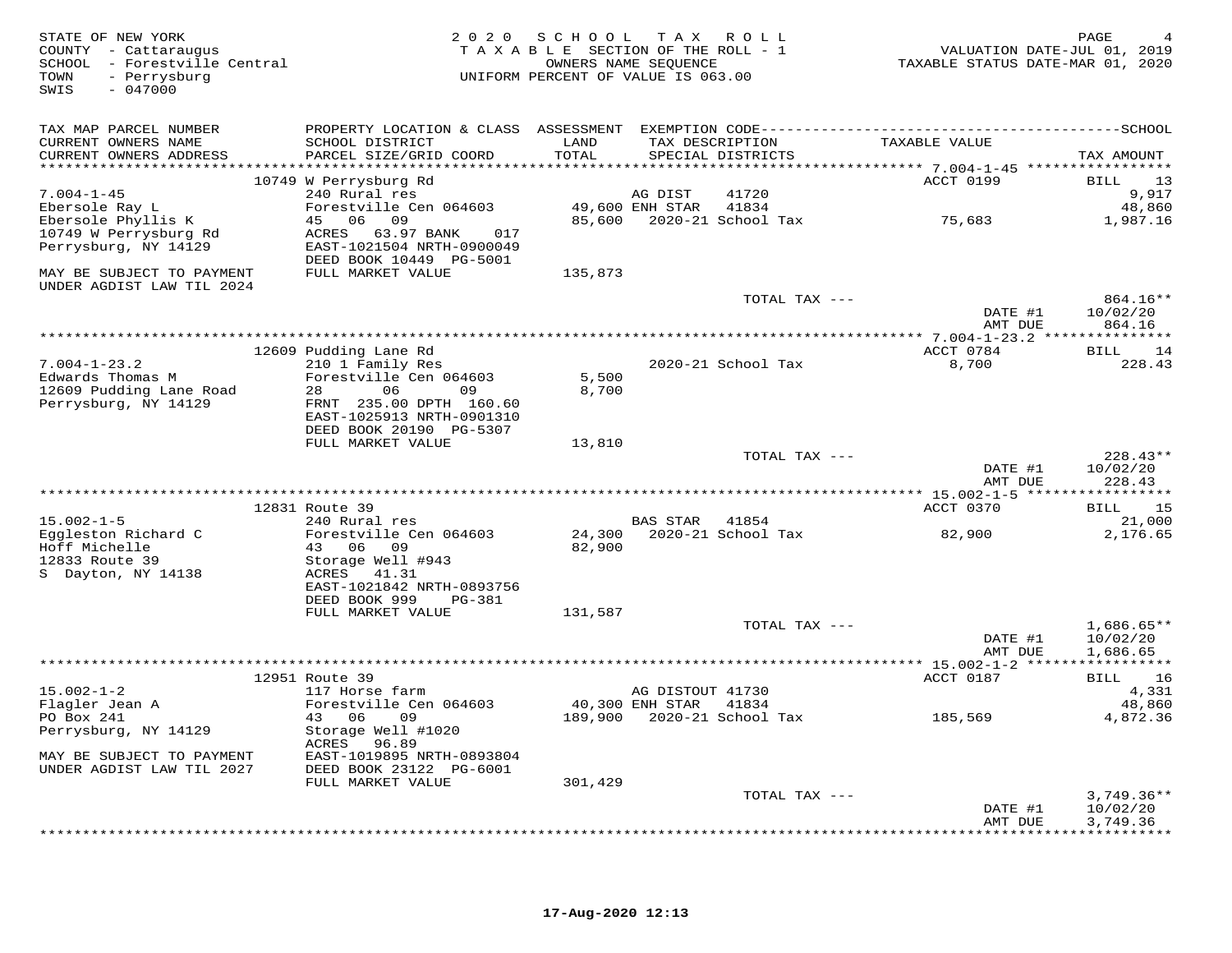| STATE OF NEW YORK<br>COUNTY - Cattaraugus<br>SCHOOL - Forestville Central<br>- Perrysburg<br>TOWN<br>SWIS<br>$-047000$ | 2 0 2 0                                                                                      | SCHOOL<br>TAXABLE SECTION OF THE ROLL - 1<br>OWNERS NAME SEQUENCE<br>UNIFORM PERCENT OF VALUE IS 063.00 |          | TAX ROLL                             | TAXABLE STATUS DATE-MAR 01, 2020                     | PAGE<br>VALUATION DATE-JUL 01, 2019 |
|------------------------------------------------------------------------------------------------------------------------|----------------------------------------------------------------------------------------------|---------------------------------------------------------------------------------------------------------|----------|--------------------------------------|------------------------------------------------------|-------------------------------------|
| TAX MAP PARCEL NUMBER                                                                                                  | PROPERTY LOCATION & CLASS ASSESSMENT EXEMPTION CODE-----------------------------------SCHOOL |                                                                                                         |          |                                      |                                                      |                                     |
| CURRENT OWNERS NAME<br>CURRENT OWNERS ADDRESS                                                                          | SCHOOL DISTRICT<br>PARCEL SIZE/GRID COORD                                                    | LAND<br>TOTAL                                                                                           |          | TAX DESCRIPTION<br>SPECIAL DISTRICTS | TAXABLE VALUE                                        | TAX AMOUNT                          |
|                                                                                                                        | 10579 W Perrysburg Rd                                                                        |                                                                                                         |          |                                      | ACCT 0394                                            | BILL<br>17                          |
| $7.004 - 1 - 34$                                                                                                       | 210 1 Family Res                                                                             |                                                                                                         | ENH STAR | 41834                                |                                                      | 48,860                              |
| Flisakowski John F                                                                                                     | Forestville Cen 064603                                                                       | 5,800                                                                                                   |          | 2020-21 School Tax                   | 95,000                                               | 2,494.35                            |
| 10579 W Perrysburg Rd                                                                                                  | 44 06 09                                                                                     | 95,000                                                                                                  |          |                                      |                                                      |                                     |
| Perrysburg, NY 14129                                                                                                   | ACRES<br>1.50<br>EAST-1023235 NRTH-0897118<br>DEED BOOK 00977 PG-00186                       |                                                                                                         |          |                                      |                                                      |                                     |
|                                                                                                                        | FULL MARKET VALUE                                                                            | 150,794                                                                                                 |          |                                      |                                                      |                                     |
|                                                                                                                        |                                                                                              |                                                                                                         |          | TOTAL TAX ---                        | DATE #1                                              | $1,371.35**$<br>10/02/20            |
|                                                                                                                        |                                                                                              |                                                                                                         |          |                                      | AMT DUE<br>***************** 15.002-1-1 ******       | 1,371.35<br>***********             |
|                                                                                                                        | 12975 Route 39                                                                               |                                                                                                         |          |                                      | ACCT 0160                                            | 18<br>BILL                          |
| $15.002 - 1 - 1$                                                                                                       | 210 1 Family Res                                                                             |                                                                                                         | ENH STAR | 41834                                |                                                      | 37,600                              |
| Frost Theresa                                                                                                          | Forestville Cen 064603                                                                       | 5,000                                                                                                   |          | 2020-21 School Tax                   | 37,600                                               | 987.24                              |
| Frost Jack E Jr                                                                                                        | 43 06<br>09                                                                                  | 37,600                                                                                                  |          |                                      |                                                      |                                     |
| 12975 Route 39<br>Perrysburg, NY 14129                                                                                 | ACRES<br>1.00<br>EAST-1019421 NRTH-0895706                                                   |                                                                                                         |          |                                      |                                                      |                                     |
|                                                                                                                        | DEED BOOK 9821<br>PG-6001                                                                    |                                                                                                         |          |                                      |                                                      |                                     |
|                                                                                                                        | FULL MARKET VALUE                                                                            | 59,683                                                                                                  |          |                                      |                                                      |                                     |
|                                                                                                                        |                                                                                              |                                                                                                         |          | TOTAL TAX ---                        |                                                      | $0.00**$                            |
|                                                                                                                        | 10818 W Perrysburg Rd                                                                        |                                                                                                         |          |                                      | *********** 7.004-1-24.2 **************<br>ACCT 1219 | BILL<br>19                          |
| $7.004 - 1 - 24.2$                                                                                                     | 210 1 Family Res                                                                             |                                                                                                         |          | 2020-21 School Tax                   | 43,300                                               | 1,136.90                            |
| Garzon Lauren                                                                                                          | Forestville Cen 064603                                                                       | 5,300                                                                                                   |          |                                      |                                                      |                                     |
| Gonzaga Daniel                                                                                                         | ACRES<br>4.85                                                                                | 43,300                                                                                                  |          |                                      |                                                      |                                     |
| 10810 West Perrysburg Road                                                                                             | EAST-1023694 NRTH-0901241                                                                    |                                                                                                         |          |                                      |                                                      |                                     |
| Perrysburg, NY 14129                                                                                                   | DEED BOOK 20200 PG-7012<br>FULL MARKET VALUE                                                 | 68,730                                                                                                  |          |                                      |                                                      |                                     |
| PRIOR OWNER ON 3/01/2020                                                                                               |                                                                                              |                                                                                                         |          |                                      |                                                      |                                     |
| Secretary of Housing and Urban                                                                                         |                                                                                              |                                                                                                         |          |                                      |                                                      |                                     |
|                                                                                                                        |                                                                                              |                                                                                                         |          | TOTAL TAX ---                        |                                                      | $1,136.90**$                        |
|                                                                                                                        |                                                                                              |                                                                                                         |          |                                      | DATE #1                                              | 10/02/20                            |
|                                                                                                                        |                                                                                              |                                                                                                         |          |                                      | AMT DUE                                              | 1,136.90                            |
|                                                                                                                        | 12539 Pudding Lane Rd                                                                        |                                                                                                         |          |                                      | ACCT 0356                                            | <b>BILL</b><br>20                   |
| $7.004 - 1 - 21$                                                                                                       | 210 1 Family Res                                                                             |                                                                                                         |          | 2020-21 School Tax                   | 23,800                                               | 624.90                              |
| Gibbons Nancey                                                                                                         | Forestville Cen 064603                                                                       | 6,300                                                                                                   |          |                                      |                                                      |                                     |
| 399 Christy Rd                                                                                                         | 37 06 09                                                                                     | 23,800                                                                                                  |          |                                      |                                                      |                                     |
| Irving, NY 14081                                                                                                       | ACRES<br>5.28<br>EAST-1027329 NRTH-0900771<br>DEED BOOK 00979 PG-01171                       |                                                                                                         |          |                                      |                                                      |                                     |
|                                                                                                                        | FULL MARKET VALUE                                                                            | 37,778                                                                                                  |          |                                      |                                                      |                                     |
|                                                                                                                        |                                                                                              |                                                                                                         |          | TOTAL TAX ---                        |                                                      | $624.90**$                          |
|                                                                                                                        |                                                                                              |                                                                                                         |          |                                      | DATE #1                                              | 10/02/20                            |
|                                                                                                                        |                                                                                              |                                                                                                         |          |                                      | AMT DUE<br>****************                          | 624.90<br>**********                |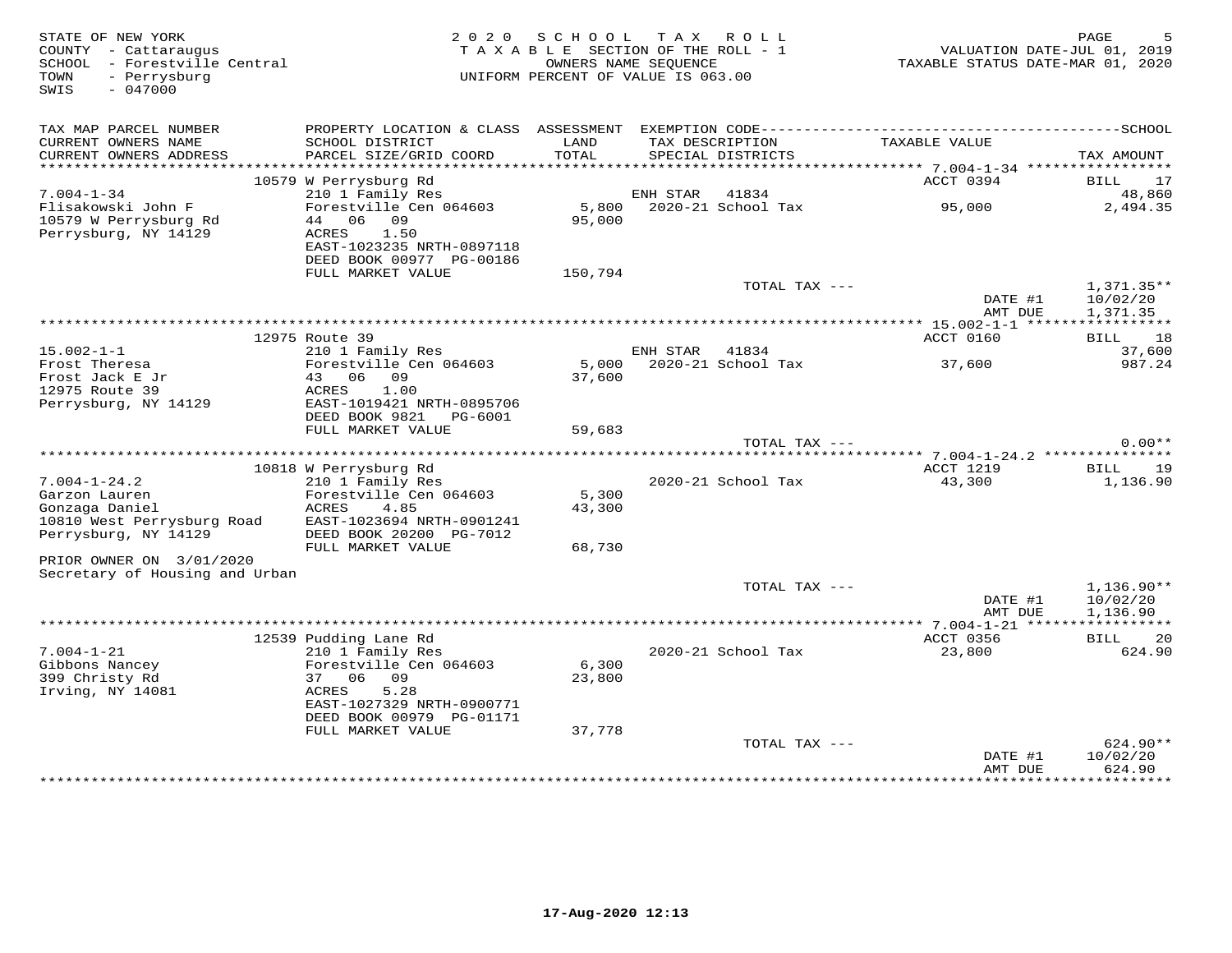| STATE OF NEW YORK<br>COUNTY - Cattaraugus<br>SCHOOL - Forestville Central<br>- Perrysburg<br>TOWN<br>SWIS<br>$-047000$ | 2 0 2 0                                                             |                  | SCHOOL TAX ROLL<br>TAXABLE SECTION OF THE ROLL - 1<br>OWNERS NAME SEQUENCE<br>UNIFORM PERCENT OF VALUE IS 063.00 |               | VALUATION DATE-JUL 01, 2019<br>TAXABLE STATUS DATE-MAR 01, 2020 | PAGE                   |
|------------------------------------------------------------------------------------------------------------------------|---------------------------------------------------------------------|------------------|------------------------------------------------------------------------------------------------------------------|---------------|-----------------------------------------------------------------|------------------------|
| TAX MAP PARCEL NUMBER                                                                                                  |                                                                     |                  |                                                                                                                  |               |                                                                 |                        |
| CURRENT OWNERS NAME<br>CURRENT OWNERS ADDRESS                                                                          | SCHOOL DISTRICT<br>PARCEL SIZE/GRID COORD                           | LAND<br>TOTAL    | TAX DESCRIPTION<br>SPECIAL DISTRICTS                                                                             |               | TAXABLE VALUE                                                   | TAX AMOUNT             |
|                                                                                                                        | 10818 W Perrysburg Rd                                               |                  |                                                                                                                  |               | ******************** 7.004-1-24.1 ****************<br>ACCT 0353 | BILL<br>21             |
| $7.004 - 1 - 24.1$                                                                                                     | 322 Rural vac>10                                                    |                  | AG DIST                                                                                                          | 41720         |                                                                 | 3,082                  |
| Glovack John J<br>Glovack Kathryn L                                                                                    | Forestville Cen 064603<br>37 06 09                                  | 22,700<br>22,700 | 2020-21 School Tax                                                                                               |               | 19,618                                                          | 515.10                 |
| 12281 MacKinaw Rd<br>Perrysburg, NY 14129                                                                              | ACRES 41.47<br>EAST-1024745 NRTH-0900883<br>DEED BOOK 11137 PG-2003 |                  |                                                                                                                  |               |                                                                 |                        |
| MAY BE SUBJECT TO PAYMENT<br>UNDER AGDIST LAW TIL 2024                                                                 | FULL MARKET VALUE                                                   | 36,032           |                                                                                                                  |               |                                                                 |                        |
|                                                                                                                        |                                                                     |                  |                                                                                                                  | TOTAL TAX --- | DATE #1                                                         | $515.10**$<br>10/02/20 |
|                                                                                                                        |                                                                     |                  |                                                                                                                  |               | AMT DUE                                                         | 515.10                 |
|                                                                                                                        | 12754 Route 39                                                      |                  |                                                                                                                  |               | ACCT 0191                                                       | 22<br><b>BILL</b>      |
| $7.004 - 1 - 37.1$                                                                                                     | 210 1 Family Res                                                    |                  | 2020-21 School Tax                                                                                               |               | 53,600                                                          | 1,407.34               |
| Griffin Bonnie                                                                                                         | Forestville Cen 064603                                              | 2,800            |                                                                                                                  |               |                                                                 |                        |
| PO Box 155                                                                                                             | 44 06 09<br>ACRES<br>017                                            | 53,600           |                                                                                                                  |               |                                                                 |                        |
| Perryburg, NY 14129                                                                                                    | $0.72$ BANK<br>EAST-1023207 NRTH-0895789                            |                  |                                                                                                                  |               |                                                                 |                        |
|                                                                                                                        | DEED BOOK 00956 PG-00208                                            |                  |                                                                                                                  |               |                                                                 |                        |
|                                                                                                                        | FULL MARKET VALUE                                                   | 85,079           |                                                                                                                  |               |                                                                 |                        |
|                                                                                                                        |                                                                     |                  |                                                                                                                  | TOTAL TAX --- |                                                                 | $1,407.34**$           |
|                                                                                                                        |                                                                     |                  |                                                                                                                  |               | DATE #1<br>AMT DUE                                              | 10/02/20<br>1,407.34   |
|                                                                                                                        |                                                                     |                  |                                                                                                                  |               |                                                                 |                        |
|                                                                                                                        | Route 39                                                            |                  |                                                                                                                  |               | ACCT 0838                                                       | BILL<br>23             |
| $7.004 - 1 - 40.1$                                                                                                     | 311 Res vac land                                                    |                  | 2020-21 School Tax                                                                                               |               | 500                                                             | 13.13                  |
| Griffin James                                                                                                          | Forestville Cen 064603                                              | 500              |                                                                                                                  |               |                                                                 |                        |
| Griffin Bonnie<br>PO Box 155                                                                                           | 44 06 09<br>FRNT<br>1.00 DPTH 180.00                                | 500              |                                                                                                                  |               |                                                                 |                        |
| Perrysburg, NY 14129                                                                                                   | BANK<br>017                                                         |                  |                                                                                                                  |               |                                                                 |                        |
|                                                                                                                        | EAST-1023261 NRTH-0895901                                           |                  |                                                                                                                  |               |                                                                 |                        |
|                                                                                                                        | DEED BOOK 838<br>PG-01149                                           |                  |                                                                                                                  |               |                                                                 |                        |
|                                                                                                                        | FULL MARKET VALUE                                                   | 794              |                                                                                                                  |               |                                                                 |                        |
|                                                                                                                        |                                                                     |                  |                                                                                                                  | TOTAL TAX --- | DATE #1                                                         | $13.13**$<br>10/02/20  |
|                                                                                                                        |                                                                     |                  |                                                                                                                  |               | AMT DUE                                                         | 13.13                  |
|                                                                                                                        |                                                                     |                  |                                                                                                                  |               |                                                                 |                        |
|                                                                                                                        | 12878 Route 39                                                      |                  |                                                                                                                  |               | ACCT 0375                                                       | BILL<br>24             |
| $7.004 - 1 - 41$                                                                                                       | 240 Rural res                                                       |                  | BAS STAR                                                                                                         | 41854         |                                                                 | 21,000                 |
| Gruber Mark N<br>12878 Route 39                                                                                        | Forestville Cen 064603<br>44 06 09                                  | 76,500           | 35,500 2020-21 School Tax                                                                                        |               | 76,500                                                          | 2,008.61               |
| S. Dayton, NY 14138                                                                                                    | 2 Gas Wells                                                         |                  |                                                                                                                  |               |                                                                 |                        |
|                                                                                                                        | ACRES 33.27                                                         |                  |                                                                                                                  |               |                                                                 |                        |
|                                                                                                                        | EAST-1021218 NRTH-0896736                                           |                  |                                                                                                                  |               |                                                                 |                        |
|                                                                                                                        | DEED BOOK 7633<br>PG-2003<br>FULL MARKET VALUE                      | 121,429          |                                                                                                                  |               |                                                                 |                        |
|                                                                                                                        |                                                                     |                  |                                                                                                                  | TOTAL TAX --- |                                                                 | $1,518.61**$           |
|                                                                                                                        |                                                                     |                  |                                                                                                                  |               | DATE #1                                                         | 10/02/20               |
|                                                                                                                        |                                                                     |                  |                                                                                                                  |               | AMT DUE                                                         | 1,518.61               |
|                                                                                                                        |                                                                     |                  |                                                                                                                  |               |                                                                 | ************           |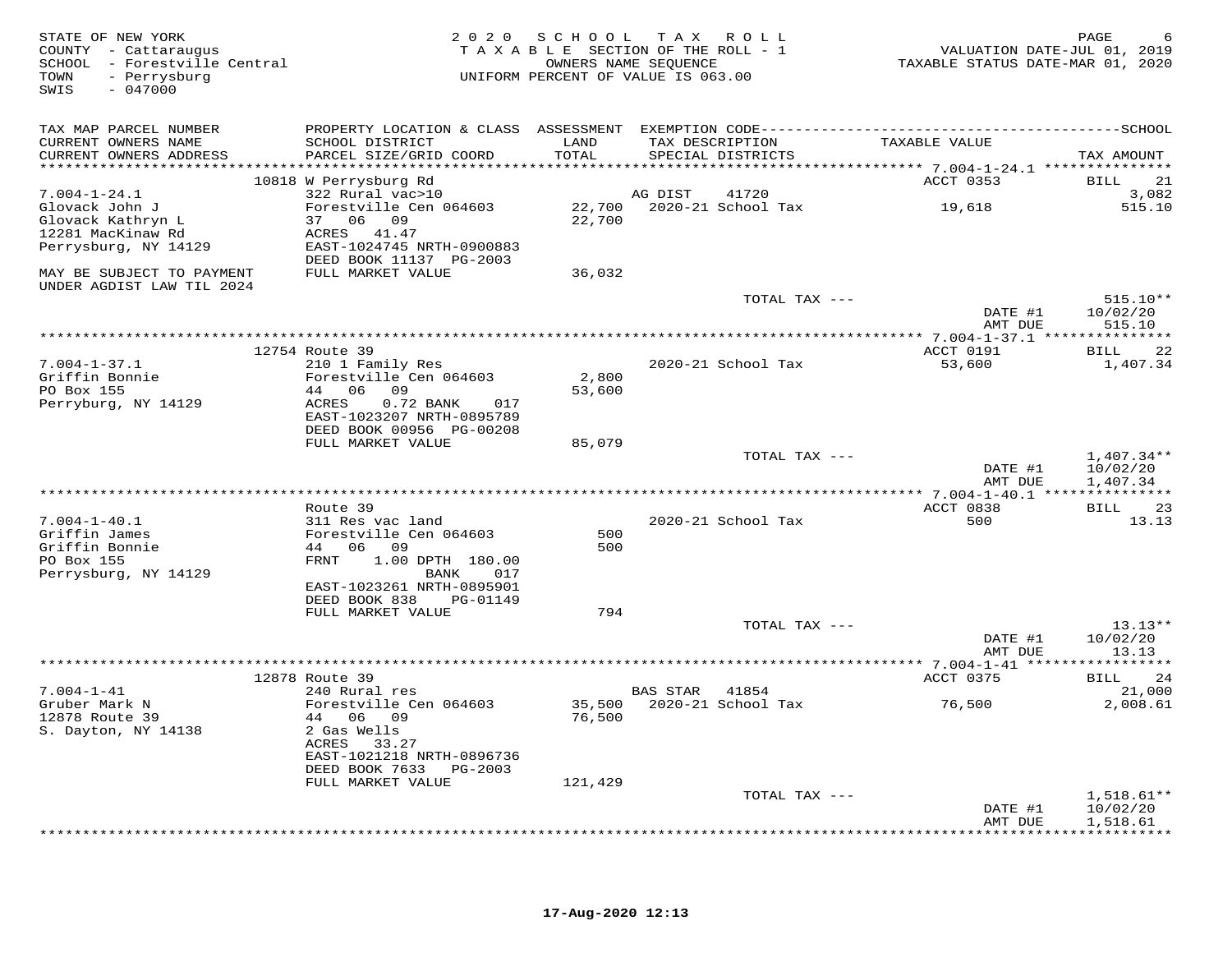SWIS - 047000

FRIE OF NEW YORK PORT AND RAGE THE SECTION OF THE ROLL TO LAND RAGE THE SECTION OF THE ROLL - 1 COUNTY - Cattaraugus TAXABLE SECTION OF THE ROLL - 1 COUNTY - Cattaraugus TAXABLE STATUS DATE-JUL 01, 2019<br>SCHOOL - Forestvill TAX A B L E SECTION OF THE ROLL - 1 SCHOOL - Forestville Central OWNERS NAME SEQUENCE TAXABLE STATUS DATE-MAR 01, 2020TOWN - Perrysburg UNIFORM PERCENT OF VALUE IS 063.00

| TAX MAP PARCEL NUMBER<br>CURRENT OWNERS NAME<br>CURRENT OWNERS ADDRESS | PROPERTY LOCATION & CLASS ASSESSMENT<br>SCHOOL DISTRICT<br>PARCEL SIZE/GRID COORD | LAND<br>TOTAL | TAX DESCRIPTION<br>SPECIAL DISTRICTS | TAXABLE VALUE      | TAX AMOUNT         |
|------------------------------------------------------------------------|-----------------------------------------------------------------------------------|---------------|--------------------------------------|--------------------|--------------------|
| ***********************                                                |                                                                                   |               |                                      |                    |                    |
|                                                                        | 12586 Route 39                                                                    |               |                                      | ACCT 1263          | <b>BILL</b><br>25  |
| $7.004 - 1 - 29.3$                                                     | 210 1 Family Res                                                                  |               | VETCOM CTS 41130                     |                    | $\Omega$           |
| HARPER COLLEN A                                                        | Forestville Cen 064603                                                            |               | 2,900 ENH STAR<br>41834              |                    | 40,000             |
| HARPER WILLIAM J                                                       | 1.90<br>ACRES                                                                     | 40,000        | 2020-21 School Tax                   | 40,000             | 1,050.25           |
| Jackie Luther                                                          | EAST-1026132 NRTH-0895829                                                         |               |                                      |                    |                    |
| 2676 Gowanda Zoar Rd                                                   | DEED BOOK 22486 PG-8001                                                           |               |                                      |                    |                    |
| Gowanda, NY 14070                                                      | FULL MARKET VALUE                                                                 | 63,492        |                                      |                    |                    |
|                                                                        |                                                                                   |               | TOTAL TAX ---                        |                    | $0.00**$           |
| ******************************                                         |                                                                                   |               |                                      |                    |                    |
|                                                                        | County Line Rd                                                                    |               |                                      | ACCT 0212          | 26<br>BILL         |
| $7.004 - 1 - 44$                                                       | 323 Vacant rural                                                                  |               | 2020-21 School Tax                   | 31,500             | 827.07             |
| Hartloff Gary P                                                        | Forestville Cen 064603                                                            | 31,500        |                                      |                    |                    |
| Hartloff Jerry                                                         | 09<br>44 06                                                                       | 31,500        |                                      |                    |                    |
| 4825 Big Tree Rd                                                       | 3 Gas Wells #944,956,1015                                                         |               |                                      |                    |                    |
| Hamburg, NY 14075                                                      | ACRES 104.66                                                                      |               |                                      |                    |                    |
|                                                                        | EAST-1020490 NRTH-0898735                                                         |               |                                      |                    |                    |
|                                                                        | DEED BOOK 00918 PG-00091                                                          |               |                                      |                    |                    |
|                                                                        | FULL MARKET VALUE                                                                 | 50,000        |                                      |                    |                    |
|                                                                        |                                                                                   |               | TOTAL TAX ---                        |                    | 827.07**           |
|                                                                        |                                                                                   |               |                                      | DATE #1            | 10/02/20           |
|                                                                        |                                                                                   |               |                                      | AMT DUE            | 827.07             |
|                                                                        |                                                                                   |               |                                      |                    |                    |
|                                                                        |                                                                                   |               |                                      |                    |                    |
|                                                                        | Route 39                                                                          |               |                                      | ACCT 0016          | <b>BILL</b><br>27  |
| $7.004 - 1 - 17.1$                                                     | 323 Vacant rural                                                                  |               | 2020-21 School Tax                   | 31,900             | 837.58             |
| Hornburg Walter E Jr                                                   | Forestville Cen 064603                                                            | 31,900        |                                      |                    |                    |
| PDS Comapnies-PNC Bank                                                 | 06<br>09<br>28                                                                    | 31,900        |                                      |                    |                    |
| PO Box 13519                                                           | ACRES<br>38.00                                                                    |               |                                      |                    |                    |
| Arlington, TX 76094                                                    | EAST-1028864 NRTH-0897487                                                         |               |                                      |                    |                    |
|                                                                        | DEED BOOK 9865<br>PG-3001                                                         |               |                                      |                    |                    |
|                                                                        | FULL MARKET VALUE                                                                 | 50,635        |                                      |                    |                    |
|                                                                        |                                                                                   |               | TOTAL TAX ---                        |                    | 837.58**           |
|                                                                        |                                                                                   |               |                                      | DATE #1            | 10/02/20           |
|                                                                        |                                                                                   |               |                                      | AMT DUE            | 837.58             |
|                                                                        |                                                                                   |               |                                      |                    |                    |
|                                                                        | 12593 Pudding Lane Rd                                                             |               |                                      | ACCT 0796          | <b>BILL</b><br>28  |
| $7.004 - 1 - 23.3$                                                     | 323 Vacant rural                                                                  |               | 2020-21 School Tax                   | 5,100              | 133.91             |
| Howard Arthur D Jr                                                     | Forestville Cen 064603                                                            | 5,100         |                                      |                    |                    |
| 12597 Pudding Ln                                                       | 37<br>06<br>09                                                                    | 5,100         |                                      |                    |                    |
| Perrysburg, NY 14129                                                   | FRNT 208.70 DPTH 183.70                                                           |               |                                      |                    |                    |
|                                                                        | EAST-1026348 NRTH-0901280                                                         |               |                                      |                    |                    |
|                                                                        | DEED BOOK 1003<br>PG-918                                                          |               |                                      |                    |                    |
|                                                                        | FULL MARKET VALUE                                                                 | 8,095         |                                      |                    |                    |
|                                                                        |                                                                                   |               | TOTAL TAX ---                        |                    | 133.91**           |
|                                                                        |                                                                                   |               |                                      | DATE #1<br>AMT DUE | 10/02/20<br>133.91 |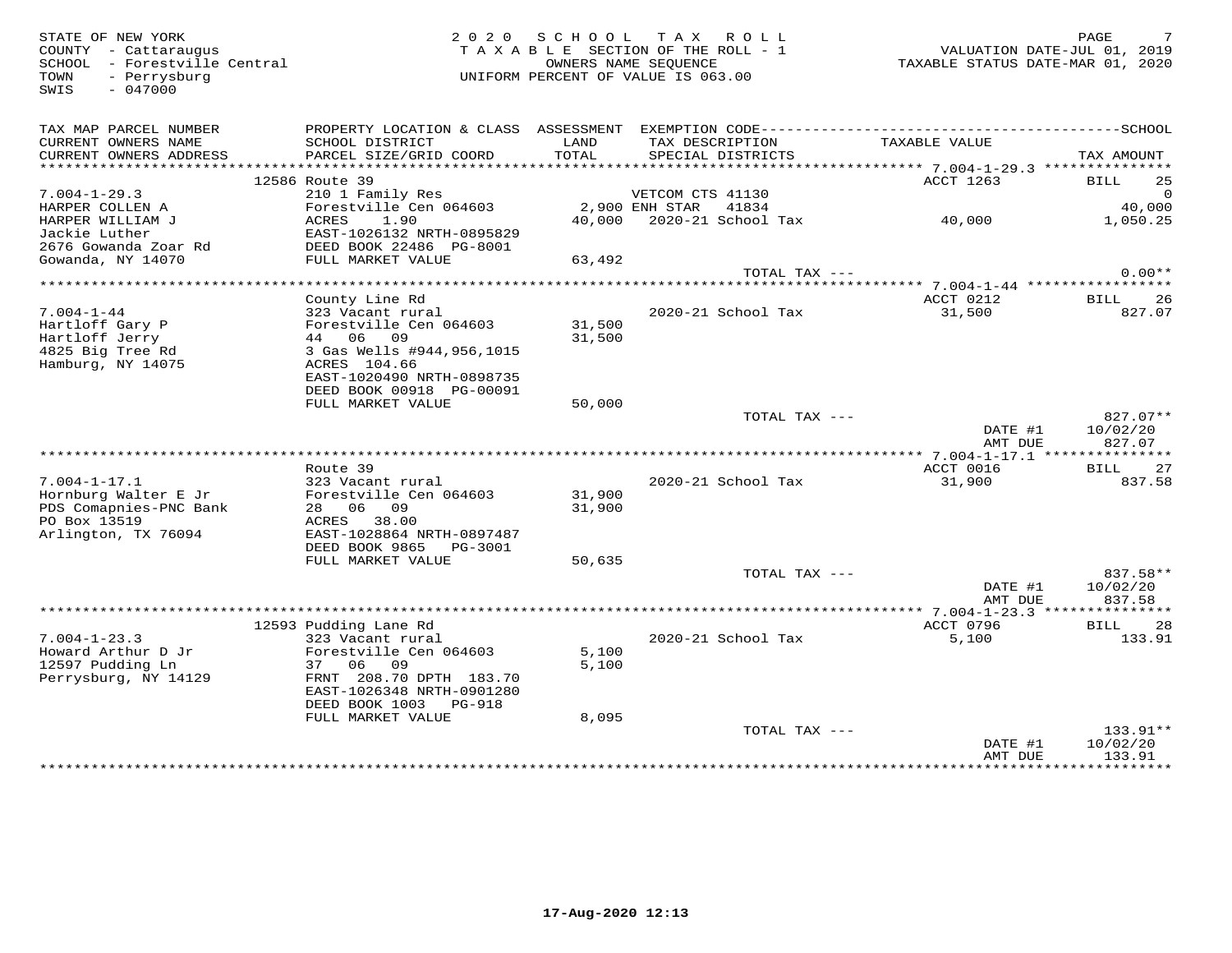| STATE OF NEW YORK<br>COUNTY - Cattaraugus<br>SCHOOL - Forestville Central<br>- Perrysburg<br>TOWN<br>$-047000$<br>SWIS | 2 0 2 0                                                                | SCHOOL<br>TAXABLE SECTION OF THE ROLL - 1<br>OWNERS NAME SEOUENCE<br>UNIFORM PERCENT OF VALUE IS 063.00 |                 | TAX ROLL                             | TAXABLE STATUS DATE-MAR 01, 2020 | PAGE<br>8<br>VALUATION DATE-JUL 01, 2019 |
|------------------------------------------------------------------------------------------------------------------------|------------------------------------------------------------------------|---------------------------------------------------------------------------------------------------------|-----------------|--------------------------------------|----------------------------------|------------------------------------------|
| TAX MAP PARCEL NUMBER                                                                                                  |                                                                        |                                                                                                         |                 |                                      |                                  |                                          |
| CURRENT OWNERS NAME<br>CURRENT OWNERS ADDRESS<br>***********************                                               | SCHOOL DISTRICT<br>PARCEL SIZE/GRID COORD                              | LAND<br>TOTAL                                                                                           |                 | TAX DESCRIPTION<br>SPECIAL DISTRICTS | TAXABLE VALUE                    | TAX AMOUNT                               |
|                                                                                                                        | 12597 Pudding Lane Rd                                                  |                                                                                                         |                 |                                      | ACCT 0980                        | <b>BILL</b><br>29                        |
| $7.004 - 1 - 23.7$                                                                                                     | 270 Mfg housing                                                        |                                                                                                         | BAS STAR        | 41854                                |                                  | 21,000                                   |
| Howard Arthur D Jr<br>Howard Laurie                                                                                    | Forestville Cen 064603<br>37 06 09                                     | 6,400<br>53,400                                                                                         |                 | 2020-21 School Tax                   | 53,400                           | 1,402.09                                 |
| 12597 Pudding Ln<br>Perrysburg, NY 14129                                                                               | ACRES<br>1.90<br>EAST-1026136 NRTH-0901182<br>DEED BOOK 00987 PG-00998 |                                                                                                         |                 |                                      |                                  |                                          |
|                                                                                                                        | FULL MARKET VALUE                                                      | 84,762                                                                                                  |                 |                                      |                                  |                                          |
|                                                                                                                        |                                                                        |                                                                                                         |                 | TOTAL TAX ---                        | DATE #1<br>AMT DUE               | $912.09**$<br>10/02/20<br>912.09         |
|                                                                                                                        |                                                                        |                                                                                                         |                 |                                      | ********** 7.004-1-23.6 ***      | * * * * * * * * * * *                    |
|                                                                                                                        | 12569 Pudding Lane Rd                                                  |                                                                                                         |                 |                                      | ACCT 0978                        | 30<br>BILL                               |
| $7.004 - 1 - 23.6$                                                                                                     | 270 Mfg housing                                                        |                                                                                                         | <b>BAS STAR</b> | 41854                                |                                  | 21,000                                   |
| Irwin Harriet J                                                                                                        | Forestville Cen 064603<br>37 06 09                                     | 37,500                                                                                                  |                 | 2020-21 School Tax                   | 87,500                           | 2,297.43                                 |
| 12569 Pudding Lane Rd<br>Perrysburg, NY 14129                                                                          | ACRES 37.20 BANK<br>017<br>EAST-1026149 NRTH-0900525                   | 87,500                                                                                                  |                 |                                      |                                  |                                          |
|                                                                                                                        | DEED BOOK 6901 PG-4001                                                 |                                                                                                         |                 |                                      |                                  |                                          |
|                                                                                                                        | FULL MARKET VALUE                                                      | 138,889                                                                                                 |                 |                                      |                                  |                                          |
|                                                                                                                        |                                                                        |                                                                                                         |                 | TOTAL TAX ---                        | DATE #1<br>AMT DUE               | $1,807.43**$<br>10/02/20<br>1,807.43     |
|                                                                                                                        |                                                                        |                                                                                                         |                 |                                      |                                  |                                          |
|                                                                                                                        | 10530 Mosher Rd                                                        |                                                                                                         |                 |                                      | ACCT 0829                        | BILL<br>31                               |
| $15.002 - 1 - 35.2$<br>Ivett Roger                                                                                     | 281 Multiple res<br>Forestville Cen 064603                             | 6,200                                                                                                   | BAS STAR 41854  | 2020-21 School Tax                   |                                  | 21,000<br>934.72                         |
| 10133 Moser Rd                                                                                                         | 42 06 09                                                               | 35,600                                                                                                  |                 |                                      | 35,600                           |                                          |
| South Dayton, NY 14138                                                                                                 | 1.82<br>ACRES                                                          |                                                                                                         |                 |                                      |                                  |                                          |
|                                                                                                                        | EAST-1023189 NRTH-0890880                                              |                                                                                                         |                 |                                      |                                  |                                          |
|                                                                                                                        | DEED BOOK 19074 PG-2001                                                |                                                                                                         |                 |                                      |                                  |                                          |
|                                                                                                                        | FULL MARKET VALUE                                                      | 56,508                                                                                                  |                 | TOTAL TAX ---                        |                                  | 444.72**                                 |
|                                                                                                                        |                                                                        |                                                                                                         |                 |                                      | DATE #1                          | 10/02/20                                 |
|                                                                                                                        |                                                                        |                                                                                                         |                 |                                      | AMT DUE                          | 444.72                                   |
|                                                                                                                        |                                                                        |                                                                                                         |                 |                                      |                                  |                                          |
| $15.002 - 1 - 11.2$                                                                                                    | 10402 Edwards Corners Rd                                               |                                                                                                         | ENH STAR        | 41834                                | ACCT 0927                        | 32<br>BILL<br>48,860                     |
| Ivett Roy                                                                                                              | 210 1 Family Res<br>Forestville Cen 064603                             | 9,200                                                                                                   |                 | 2020-21 School Tax                   | 59,700                           | 1,567.50                                 |
| Ivett Arlene                                                                                                           | 27<br>06 09                                                            | 59,700                                                                                                  |                 |                                      |                                  |                                          |
| 10402 Edwards Corners Rd                                                                                               | ACRES<br>4.80                                                          |                                                                                                         |                 |                                      |                                  |                                          |
| Perrysburg, NY 14129                                                                                                   | EAST-1027579 NRTH-0894749                                              |                                                                                                         |                 |                                      |                                  |                                          |
|                                                                                                                        | DEED BOOK 20837 PG-2002<br>FULL MARKET VALUE                           | 94,762                                                                                                  |                 |                                      |                                  |                                          |
|                                                                                                                        |                                                                        |                                                                                                         |                 | TOTAL TAX ---                        |                                  | 444.50**                                 |
|                                                                                                                        |                                                                        |                                                                                                         |                 |                                      | DATE #1<br>AMT DUE               | 10/02/20<br>444.50                       |
|                                                                                                                        |                                                                        |                                                                                                         |                 | **************************           | *************                    | .                                        |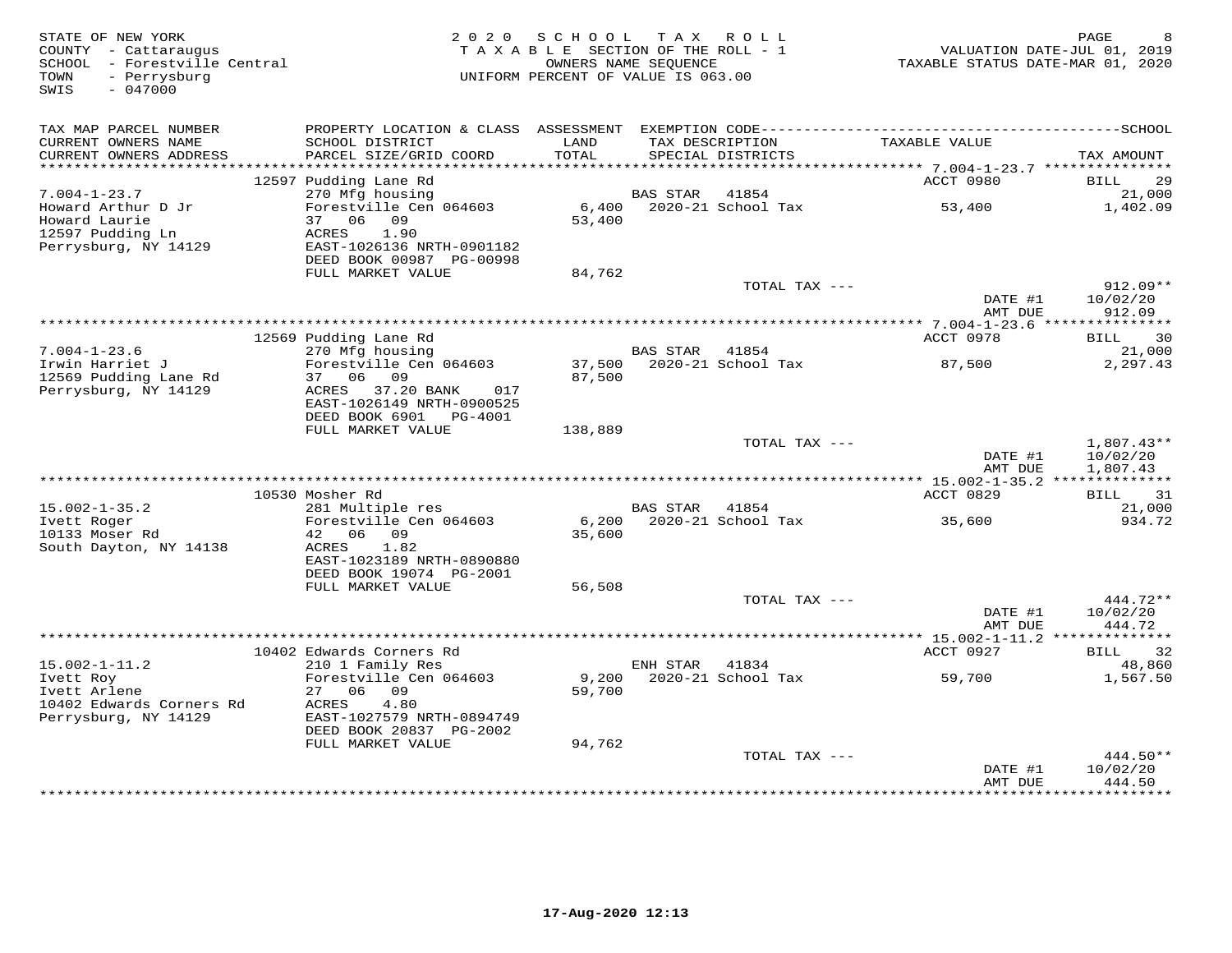| STATE OF NEW YORK<br>COUNTY - Cattaraugus<br>SCHOOL - Forestville Central<br>- Perrysburg<br>TOWN<br>$-047000$<br>SWIS |                                                                              | 2020 SCHOOL TAX ROLL<br>TAXABLE SECTION OF THE ROLL - 1<br>UNIFORM PERCENT OF VALUE IS 063.00 | OWNERS NAME SEQUENCE |                                      | TAXABLE STATUS DATE-MAR 01, 2020 | PAGE<br>VALUATION DATE-JUL 01, 2019  |
|------------------------------------------------------------------------------------------------------------------------|------------------------------------------------------------------------------|-----------------------------------------------------------------------------------------------|----------------------|--------------------------------------|----------------------------------|--------------------------------------|
| TAX MAP PARCEL NUMBER                                                                                                  | PROPERTY LOCATION & CLASS ASSESSMENT                                         |                                                                                               |                      |                                      |                                  |                                      |
| CURRENT OWNERS NAME<br>CURRENT OWNERS ADDRESS<br>************************                                              | SCHOOL DISTRICT<br>PARCEL SIZE/GRID COORD<br>******************************* | LAND<br>TOTAL                                                                                 |                      | TAX DESCRIPTION<br>SPECIAL DISTRICTS | TAXABLE VALUE                    | TAX AMOUNT                           |
|                                                                                                                        | 12826 Route 39                                                               |                                                                                               |                      |                                      | ACCT 0289                        | BILL<br>33                           |
| $7.004 - 1 - 39$                                                                                                       | 614 Spec. school                                                             |                                                                                               |                      | 2020-21 School Tax                   | 86,600                           | 2,273.80                             |
| Jacob Carl Stephen                                                                                                     | Forestville Cen 064603                                                       | 13,000                                                                                        |                      |                                      |                                  |                                      |
| PO Box 372                                                                                                             | 44 06 09                                                                     | 86,600                                                                                        |                      |                                      |                                  |                                      |
| Perrysburg, NY 14129                                                                                                   | 7.20<br>ACRES<br>EAST-1021805 NRTH-0896120                                   |                                                                                               |                      |                                      |                                  |                                      |
|                                                                                                                        | DEED BOOK 30661 PG-3001<br>FULL MARKET VALUE                                 | 137,460                                                                                       |                      |                                      |                                  |                                      |
|                                                                                                                        |                                                                              |                                                                                               |                      | TOTAL TAX ---                        |                                  | $2,273.80**$                         |
|                                                                                                                        |                                                                              |                                                                                               |                      |                                      | DATE #1                          | 10/02/20                             |
|                                                                                                                        |                                                                              |                                                                                               |                      |                                      | AMT DUE                          | 2,273.80                             |
|                                                                                                                        |                                                                              |                                                                                               |                      |                                      |                                  |                                      |
| $7.004 - 1 - 28$                                                                                                       | 12566 Route 39                                                               |                                                                                               | BAS STAR 41854       |                                      | ACCT 0098                        | BILL 34<br>21,000                    |
| Johnson Charles H                                                                                                      | 210 1 Family Res<br>Forestville Cen 064603                                   | 5,100                                                                                         |                      | 2020-21 School Tax                   | 65,900                           | 1,730.29                             |
| Johnson Kammie                                                                                                         | 36 06 09                                                                     | 65,900                                                                                        |                      |                                      |                                  |                                      |
| 12566 Route 39                                                                                                         | 1.04<br>ACRES                                                                |                                                                                               |                      |                                      |                                  |                                      |
| Perrysburg, NY 14129                                                                                                   | EAST-1026644 NRTH-0895718<br>DEED BOOK 907<br>PG-00658                       |                                                                                               |                      |                                      |                                  |                                      |
|                                                                                                                        | FULL MARKET VALUE                                                            | 104,603                                                                                       |                      |                                      |                                  |                                      |
|                                                                                                                        |                                                                              |                                                                                               |                      | TOTAL TAX ---                        | DATE #1<br>AMT DUE               | $1,240.29**$<br>10/02/20<br>1,240.29 |
|                                                                                                                        |                                                                              |                                                                                               |                      |                                      |                                  |                                      |
|                                                                                                                        | 12806 Route 39                                                               |                                                                                               |                      |                                      | ACCT 0048                        | 35<br>BILL                           |
| $7.004 - 1 - 38$                                                                                                       | 210 1 Family Res                                                             |                                                                                               | <b>BAS STAR</b>      | 41854                                |                                  | 21,000                               |
| Lawless James J<br>Lawless Mary K<br>12806 Rte 39                                                                      | Forestville Cen 064603<br>44 06 09<br>ACRES<br>2.00                          | 7,600<br>70,700                                                                               |                      | 2020-21 School Tax                   | 70,700                           | 1,856.32                             |
| South Dayton, NY 14138                                                                                                 | EAST-1022387 NRTH-0895857<br>DEED BOOK 18739 PG-2001                         |                                                                                               |                      |                                      |                                  |                                      |
|                                                                                                                        | FULL MARKET VALUE                                                            | 112,222                                                                                       |                      |                                      |                                  |                                      |
|                                                                                                                        |                                                                              |                                                                                               |                      | TOTAL TAX ---                        | DATE #1<br>AMT DUE               | $1,366.32**$<br>10/02/20<br>1,366.32 |
|                                                                                                                        |                                                                              |                                                                                               |                      |                                      |                                  | ***********                          |
|                                                                                                                        | 12687 Route 39                                                               |                                                                                               |                      |                                      | ACCT 0204                        | BILL 36                              |
| $15.002 - 1 - 8$                                                                                                       | 240 Rural res                                                                |                                                                                               | BAS STAR 41854       |                                      |                                  | 21,000                               |
| Locke Paul E Jr                                                                                                        | Forestville Cen 064603<br>35 06<br>09                                        | 32,460                                                                                        |                      | 2020-21 School Tax                   | 74,760                           | 1,962.92                             |
| Locke Rachel E<br>12687 Route 39                                                                                       | Storage Well #1750                                                           | 74,760                                                                                        |                      |                                      |                                  |                                      |
| Perrysburg, NY 14129                                                                                                   | ACRES 100.00<br>EAST-1023951 NRTH-0893695                                    |                                                                                               |                      |                                      |                                  |                                      |
|                                                                                                                        | DEED BOOK 10725 PG-5002                                                      |                                                                                               |                      |                                      |                                  |                                      |
|                                                                                                                        | FULL MARKET VALUE                                                            | 118,667                                                                                       |                      |                                      |                                  |                                      |
|                                                                                                                        |                                                                              |                                                                                               |                      | TOTAL TAX ---                        |                                  | $1,472.92**$                         |
|                                                                                                                        |                                                                              |                                                                                               |                      |                                      | DATE #1<br>AMT DUE               | 10/02/20<br>1,472.92<br>**********   |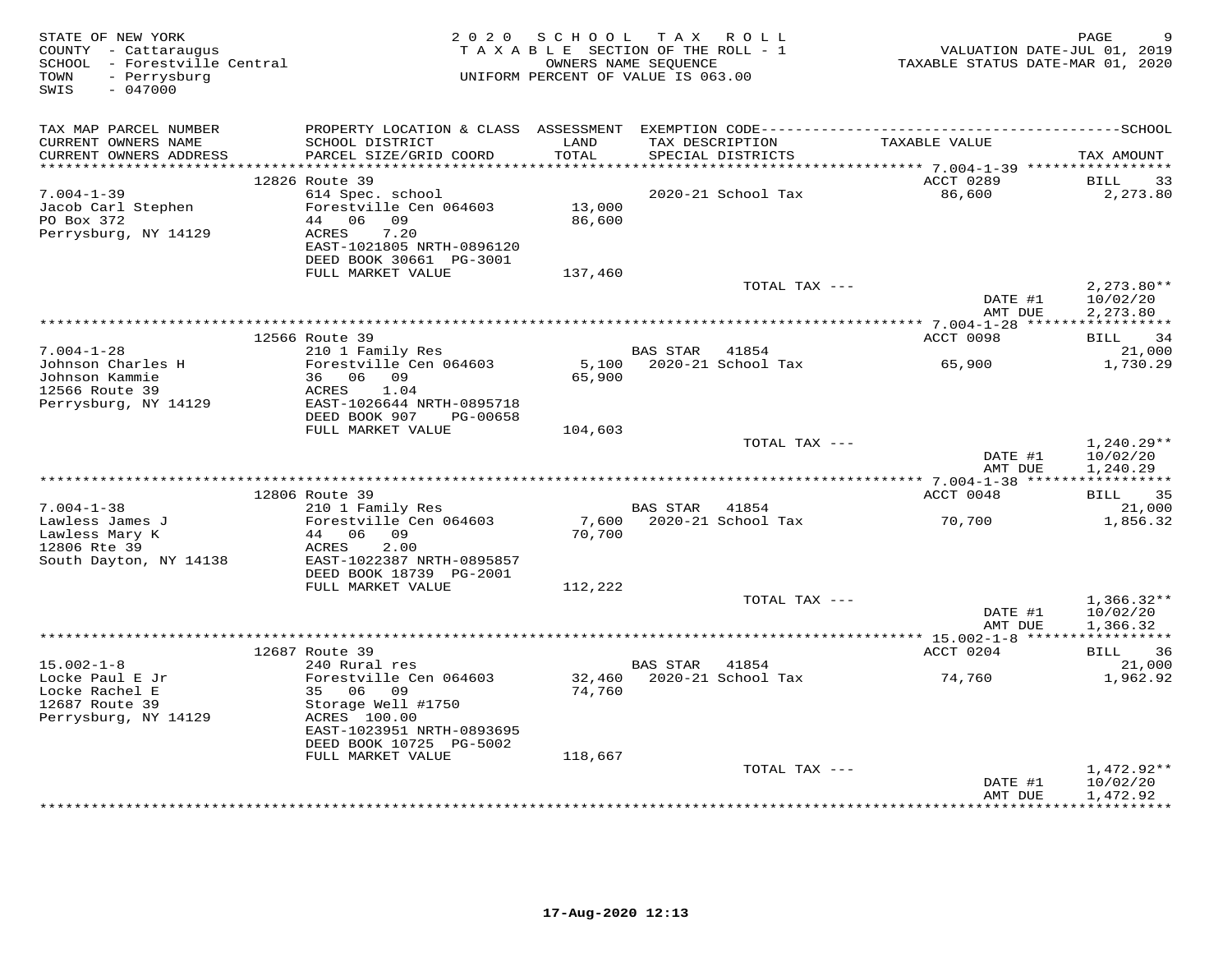| STATE OF NEW YORK<br>COUNTY - Cattaraugus<br>SCHOOL - Forestville Central<br>- Perrysburg<br>TOWN<br>$-047000$<br>SWIS | 2 0 2 0                                    | SCHOOL        | TAX ROLL<br>TAXABLE SECTION OF THE ROLL - 1<br>OWNERS NAME SEQUENCE<br>UNIFORM PERCENT OF VALUE IS 063.00 | VALUATION DATE-JUL 01, 2019<br>TAXABLE STATUS DATE-MAR 01, 2020 | PAGE<br>10            |
|------------------------------------------------------------------------------------------------------------------------|--------------------------------------------|---------------|-----------------------------------------------------------------------------------------------------------|-----------------------------------------------------------------|-----------------------|
| TAX MAP PARCEL NUMBER                                                                                                  |                                            |               |                                                                                                           |                                                                 |                       |
| CURRENT OWNERS NAME<br>CURRENT OWNERS ADDRESS                                                                          | SCHOOL DISTRICT<br>PARCEL SIZE/GRID COORD  | LAND<br>TOTAL | TAX DESCRIPTION<br>SPECIAL DISTRICTS                                                                      | TAXABLE VALUE                                                   | TAX AMOUNT            |
|                                                                                                                        | 10096 Mosher Rd                            |               |                                                                                                           | ACCT 0470                                                       | 37<br><b>BILL</b>     |
| $15.002 - 1 - 34$                                                                                                      | 240 Rural res                              |               | 2020-21 School Tax                                                                                        | 89,200                                                          | 2,342.06              |
| Locke Sallie A                                                                                                         | Forestville Cen 064603                     | 66,200        |                                                                                                           |                                                                 |                       |
| Smyntek Barbara                                                                                                        | 34 06 09                                   | 89,200        |                                                                                                           |                                                                 |                       |
| 10127 Mosher Rd<br>South Dayton, NY 14138                                                                              | Storage Well #1745<br>ACRES 156.00         |               |                                                                                                           |                                                                 |                       |
|                                                                                                                        | EAST-1024194 NRTH-0889767                  |               |                                                                                                           |                                                                 |                       |
|                                                                                                                        | DEED BOOK 17610 PG-5001                    |               |                                                                                                           |                                                                 |                       |
|                                                                                                                        | FULL MARKET VALUE                          | 141,587       |                                                                                                           |                                                                 |                       |
|                                                                                                                        |                                            |               | TOTAL TAX ---                                                                                             |                                                                 | $2,342.06**$          |
|                                                                                                                        |                                            |               |                                                                                                           | DATE #1<br>AMT DUE                                              | 10/02/20<br>2,342.06  |
|                                                                                                                        | 12799 Route 39                             |               |                                                                                                           | ACCT 0358                                                       | 38<br>BILL            |
| $15.002 - 1 - 6.1$                                                                                                     | 270 Mfg housing                            |               | 2020-21 School Tax                                                                                        | 27,900                                                          | 732.55                |
| Luce Jeremy R                                                                                                          | Forestville Cen 064603                     | 8,000         |                                                                                                           |                                                                 |                       |
| 10539 Maltbie Rd                                                                                                       | 43 06 09                                   | 27,900        |                                                                                                           |                                                                 |                       |
| Gowanda, NY 14070-9600                                                                                                 | Storage Well #1526                         |               |                                                                                                           |                                                                 |                       |
|                                                                                                                        | ACRES<br>4.80<br>EAST-1022384 NRTH-0895393 |               |                                                                                                           |                                                                 |                       |
|                                                                                                                        | DEED BOOK 00972 PG-00511                   |               |                                                                                                           |                                                                 |                       |
|                                                                                                                        | FULL MARKET VALUE                          | 44,286        |                                                                                                           |                                                                 |                       |
|                                                                                                                        |                                            |               | TOTAL TAX ---                                                                                             |                                                                 | $732.55**$            |
|                                                                                                                        |                                            |               |                                                                                                           | DATE #1                                                         | 10/02/20              |
|                                                                                                                        |                                            |               |                                                                                                           | AMT DUE                                                         | 732.55                |
|                                                                                                                        | 12799 Route 39                             |               |                                                                                                           | ACCT 1038                                                       | 39<br><b>BILL</b>     |
| $15.002 - 1 - 6.2$                                                                                                     | 322 Rural vac>10                           |               | 2020-21 School Tax                                                                                        | 20,600                                                          | 540.88                |
| Luce Jeremy R                                                                                                          | Forestville Cen 064603                     | 20,600        |                                                                                                           |                                                                 |                       |
| 10539 Maltbie Rd                                                                                                       | 43 06<br>09                                | 20,600        |                                                                                                           |                                                                 |                       |
| Gowanda, NY 14070-9600                                                                                                 | ACRES 37.90<br>EAST-1022309 NRTH-0893547   |               |                                                                                                           |                                                                 |                       |
|                                                                                                                        | DEED BOOK 00972 PG-00511                   |               |                                                                                                           |                                                                 |                       |
|                                                                                                                        | FULL MARKET VALUE                          | 32,698        |                                                                                                           |                                                                 |                       |
|                                                                                                                        |                                            |               | TOTAL TAX ---                                                                                             |                                                                 | 540.88**              |
|                                                                                                                        |                                            |               |                                                                                                           | DATE #1                                                         | 10/02/20              |
|                                                                                                                        |                                            |               |                                                                                                           | AMT DUE                                                         | 540.88                |
|                                                                                                                        | 10922 W Perrysburg Rd                      |               |                                                                                                           | ACCT 0213                                                       | 40<br>BILL            |
| $7.004 - 1 - 5$                                                                                                        | 240 Rural res                              |               | 2020-21 School Tax                                                                                        | 120,300                                                         | 3,158.63              |
| Lukasik Joseph E                                                                                                       | Forestville Cen 064603                     | 43,900        |                                                                                                           |                                                                 |                       |
| Lukasik Antoinette A                                                                                                   | 37 06 09                                   | 120,300       |                                                                                                           |                                                                 |                       |
| 10922 W. Perrysburg Rd.<br>Perrysburg, NY 14129                                                                        | ACRES 52.60<br>EAST-1024475 NRTH-0902020   |               |                                                                                                           |                                                                 |                       |
|                                                                                                                        | DEED BOOK 20190 PG-5515                    |               |                                                                                                           |                                                                 |                       |
|                                                                                                                        | FULL MARKET VALUE                          | 190,952       |                                                                                                           |                                                                 |                       |
|                                                                                                                        |                                            |               | TOTAL TAX ---                                                                                             |                                                                 | $3,158.63**$          |
|                                                                                                                        |                                            |               |                                                                                                           | DATE #1                                                         | 10/02/20              |
|                                                                                                                        |                                            |               |                                                                                                           | AMT DUE                                                         | 3,158.63<br>********* |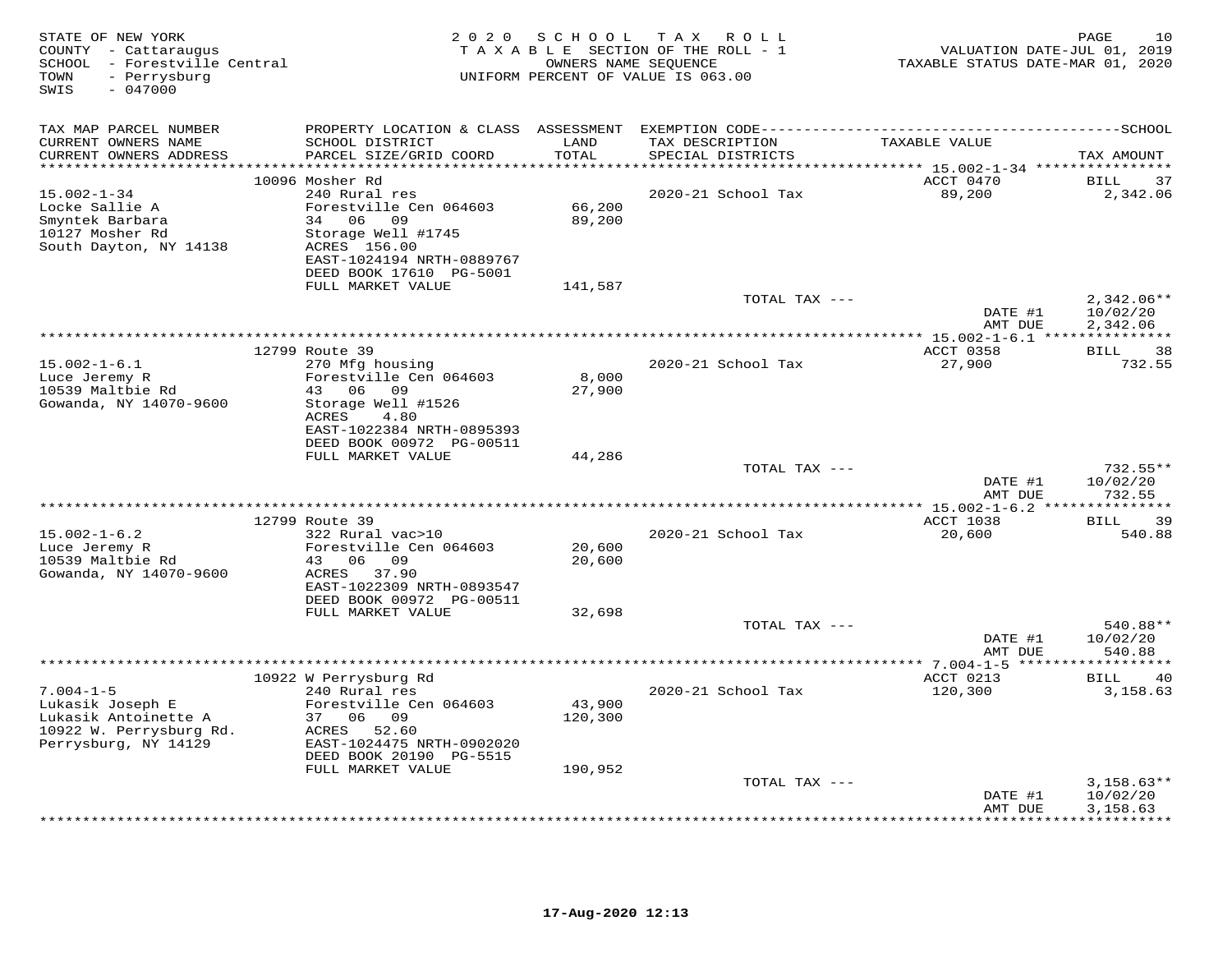| STATE OF NEW YORK<br>COUNTY - Cattaraugus<br>SCHOOL - Forestville Central<br>- Perrysburg<br>TOWN<br>$-047000$<br>SWIS | 2 0 2 0                                                                                                    | SCHOOL                              | T A X<br>R O L L<br>TAXABLE SECTION OF THE ROLL - 1<br>OWNERS NAME SEQUENCE<br>UNIFORM PERCENT OF VALUE IS 063.00 | VALUATION DATE-JUL 01, 2019<br>TAXABLE STATUS DATE-MAR 01, 2020 | PAGE<br>11                           |
|------------------------------------------------------------------------------------------------------------------------|------------------------------------------------------------------------------------------------------------|-------------------------------------|-------------------------------------------------------------------------------------------------------------------|-----------------------------------------------------------------|--------------------------------------|
| TAX MAP PARCEL NUMBER<br>CURRENT OWNERS NAME<br>CURRENT OWNERS ADDRESS<br>***********************                      | SCHOOL DISTRICT<br>PARCEL SIZE/GRID COORD<br>***********************                                       | LAND<br>TOTAL<br>****************** | TAX DESCRIPTION<br>SPECIAL DISTRICTS                                                                              | TAXABLE VALUE                                                   | TAX AMOUNT                           |
|                                                                                                                        | 10803 W Perrysburg Rd                                                                                      |                                     |                                                                                                                   | ACCT 0888                                                       | BILL<br>41                           |
| $7.004 - 1 - 48.4$<br>MacKinnon Allan R<br>MacKinnon Ann<br>10803 W Perrysburg Rd<br>Perrysburg, NY 14129              | 210 1 Family Res<br>Forestville Cen 064603<br>45<br>06 09<br>1.45<br>ACRES<br>EAST-1023247 NRTH-0900911    | 5,700<br>61,500                     | 41834<br>ENH STAR<br>2020-21 School Tax                                                                           | 61,500                                                          | 48,860<br>1,614.76                   |
|                                                                                                                        | DEED BOOK 6173<br>PG-3001                                                                                  |                                     |                                                                                                                   |                                                                 |                                      |
|                                                                                                                        | FULL MARKET VALUE                                                                                          | 97,619                              | TOTAL TAX ---                                                                                                     | DATE #1                                                         | 491.76**<br>10/02/20                 |
|                                                                                                                        |                                                                                                            |                                     |                                                                                                                   | AMT DUE                                                         | 491.76                               |
|                                                                                                                        | 10929 W Perrysburg Rd                                                                                      |                                     |                                                                                                                   | ACCT 0207                                                       | BILL<br>42                           |
| $7.004 - 1 - 49.1$<br>Maltby James A<br>Maltby Sharon A<br>10920 W Perrysburg Rd<br>Perrysburg, NY 14129               | 210 1 Family Res<br>Forestville Cen 064603<br>45 06 09<br>4.15<br>ACRES<br>EAST-1023287 NRTH-0902202       | 15,000<br>122,000                   | 2020-21 School Tax                                                                                                | 122,000                                                         | 3,203.27                             |
| MAY BE SUBJECT TO PAYMENT                                                                                              | DEED BOOK 30393 PG-2001                                                                                    |                                     |                                                                                                                   |                                                                 |                                      |
| UNDER AGDIST LAW TIL 2022                                                                                              | FULL MARKET VALUE                                                                                          | 193,651                             |                                                                                                                   |                                                                 |                                      |
|                                                                                                                        |                                                                                                            |                                     | TOTAL TAX ---                                                                                                     | DATE #1<br>AMT DUE                                              | $3,203.27**$<br>10/02/20<br>3,203.27 |
|                                                                                                                        | 10802 W Perrysburg Rd                                                                                      |                                     |                                                                                                                   | ACCT 0328                                                       | BILL<br>43                           |
| $7.004 - 1 - 25$                                                                                                       | 240 Rural res                                                                                              |                                     | <b>BAS STAR</b><br>41854                                                                                          |                                                                 | 21,000                               |
| Martin Margaret<br>10802 W Perrysburg Rd<br>Perrysburg, NY 14129                                                       | Forestville Cen 064603<br>37 06<br>09<br>Storage Well #1725<br>ACRES<br>47.88<br>EAST-1024507 NRTH-0900047 | 21,700<br>52,700                    | 2020-21 School Tax                                                                                                | 52,700                                                          | 1,383.71                             |
|                                                                                                                        | DEED BOOK 748<br>PG-01019<br>FULL MARKET VALUE                                                             | 83,651                              |                                                                                                                   |                                                                 |                                      |
|                                                                                                                        |                                                                                                            |                                     | TOTAL TAX ---                                                                                                     | DATE #1<br>AMT DUE                                              | 893.71**<br>10/02/20<br>893.71       |
|                                                                                                                        | 12657 Route 39                                                                                             |                                     |                                                                                                                   | ACCT 0839                                                       | 44<br>BILL                           |
| $15.002 - 1 - 9.2$<br>MAYS TERRENCE J<br>12657 Route 39<br>Perrysburg, NY 14129                                        | 210 1 Family Res<br>Forestville Cen 064603<br>35<br>06<br>09<br>ACRES<br>3.31<br>EAST-1024607 NRTH-0895230 | 8,500<br>86,200                     | 2020-21 School Tax                                                                                                | 86,200                                                          | 2,263.29                             |
|                                                                                                                        | DEED BOOK 26151 PG-4001<br>FULL MARKET VALUE                                                               | 136,825                             |                                                                                                                   |                                                                 |                                      |
|                                                                                                                        |                                                                                                            |                                     | TOTAL TAX ---                                                                                                     | DATE #1                                                         | $2,263.29**$<br>10/02/20             |
|                                                                                                                        |                                                                                                            |                                     |                                                                                                                   | AMT DUE                                                         | 2,263.29<br>* * * * * * * * *        |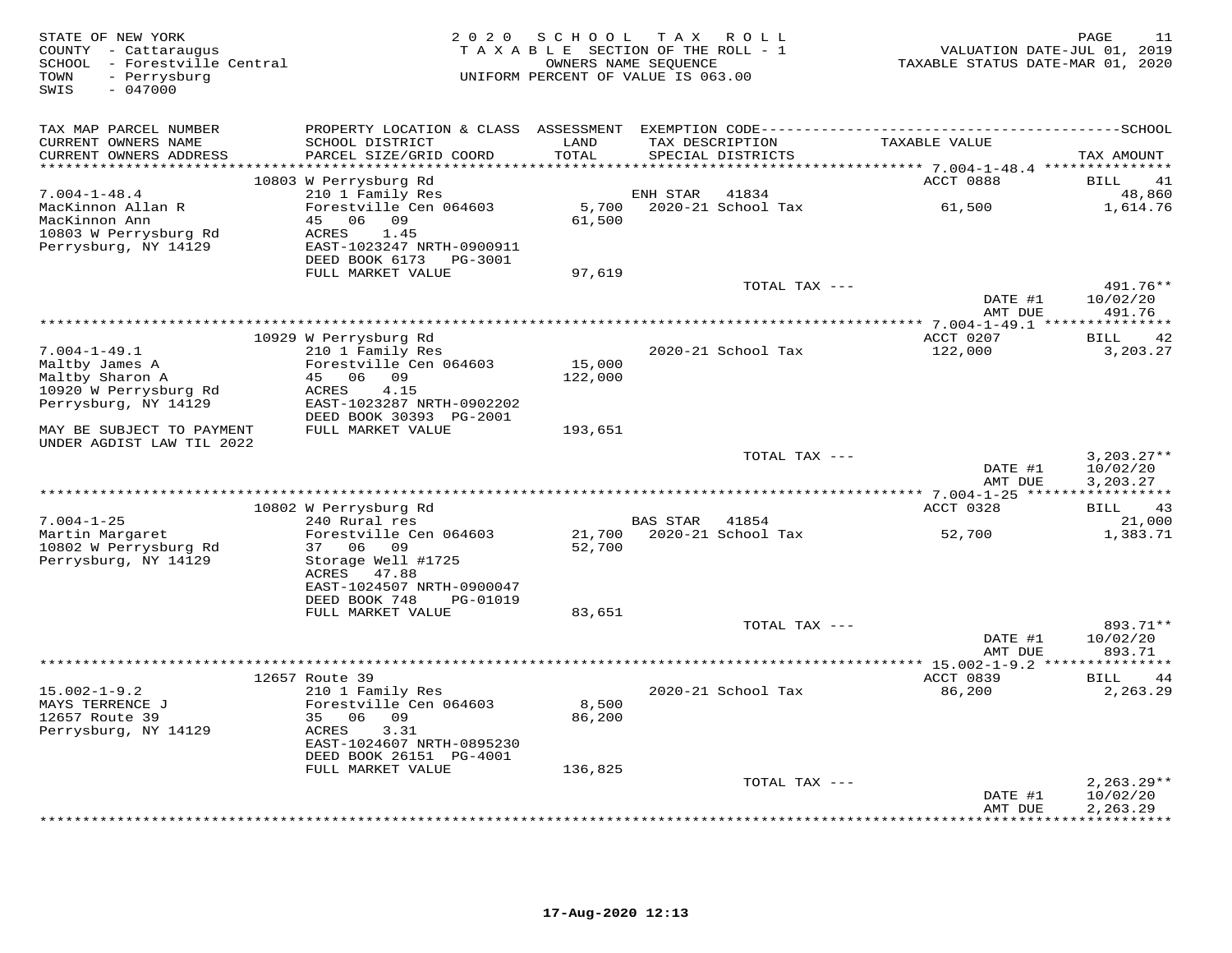| STATE OF NEW YORK<br>COUNTY - Cattaraugus<br>SCHOOL - Forestville Central<br>- Perrysburg<br>TOWN<br>$-047000$<br>SWIS | 2 0 2 0                                                                                                              | S C H O O L<br>TAXABLE SECTION OF THE ROLL - 1<br>OWNERS NAME SEQUENCE<br>UNIFORM PERCENT OF VALUE IS 063.00 |          | TAX ROLL                             | VALUATION DATE-JUL 01, 2019<br>TAXABLE STATUS DATE-MAR 01, 2020 | 12<br>PAGE                       |
|------------------------------------------------------------------------------------------------------------------------|----------------------------------------------------------------------------------------------------------------------|--------------------------------------------------------------------------------------------------------------|----------|--------------------------------------|-----------------------------------------------------------------|----------------------------------|
| TAX MAP PARCEL NUMBER                                                                                                  |                                                                                                                      |                                                                                                              |          |                                      |                                                                 |                                  |
| CURRENT OWNERS NAME<br>CURRENT OWNERS ADDRESS                                                                          | SCHOOL DISTRICT<br>PARCEL SIZE/GRID COORD                                                                            | LAND<br>TOTAL                                                                                                |          | TAX DESCRIPTION<br>SPECIAL DISTRICTS | TAXABLE VALUE                                                   | TAX AMOUNT                       |
| *****************                                                                                                      | *********************<br>Edwards Corners Rd                                                                          | ******                                                                                                       |          |                                      | ******* 15.002-1-33 *****************<br>ACCT 0346              | <b>BILL</b><br>4.5               |
| $15.002 - 1 - 33$<br>Mikula Joseph<br>PO Box 390<br>Cassadaga, NY 14718                                                | 323 Vacant rural<br>Forestville Cen 064603<br>34 06 09<br>No Frontage<br>75.00<br>ACRES<br>EAST-1025858 NRTH-0890723 | 30,000<br>30,000                                                                                             |          | 2020-21 School Tax                   | 30,000                                                          | 787.69                           |
|                                                                                                                        | DEED BOOK 23996 PG-7001                                                                                              |                                                                                                              |          |                                      |                                                                 |                                  |
|                                                                                                                        | FULL MARKET VALUE                                                                                                    | 47,619                                                                                                       |          |                                      |                                                                 |                                  |
|                                                                                                                        |                                                                                                                      |                                                                                                              |          | TOTAL TAX ---                        | DATE #1<br>AMT DUE                                              | 787.69**<br>10/02/20<br>787.69   |
|                                                                                                                        | **************************                                                                                           |                                                                                                              |          |                                      | ******** 7.004-1-23.8 **                                        | *********                        |
| $7.004 - 1 - 23.8$                                                                                                     | 12577 Pudding Ln<br>210 1 Family Res                                                                                 |                                                                                                              | BAS STAR | 41854                                | ACCT 1233                                                       | <b>BILL</b><br>46<br>21,000      |
| Mitchell Brian<br>Mitchell Jessica<br>12577 Pudding Lane Road<br>Perrysburg, NY 14129                                  | Forestville Cen 064603<br>11/09-split from 7.004-1-<br>3.20 BANK<br>ACRES<br>017<br>EAST-1026520 NRTH-0901153        | 8,300<br>40,300                                                                                              |          | 2020-21 School Tax                   | 40,300                                                          | 1,058.13                         |
| PRIOR OWNER ON 3/01/2020                                                                                               | DEED BOOK 20200 PG-5853<br>FULL MARKET VALUE                                                                         | 63,968                                                                                                       |          |                                      |                                                                 |                                  |
| Szafranski Michael S                                                                                                   |                                                                                                                      |                                                                                                              |          | TOTAL TAX ---                        |                                                                 | $568.13**$                       |
|                                                                                                                        |                                                                                                                      |                                                                                                              |          |                                      | DATE #1<br>AMT DUE                                              | 10/02/20<br>568.13               |
|                                                                                                                        |                                                                                                                      | *****************************                                                                                |          |                                      | ******* 7.004-1-40.5 **                                         | *********                        |
| $7.004 - 1 - 40.5$                                                                                                     | 10581 W Perrysburg Rd<br>270 Mfg housing                                                                             |                                                                                                              | ENH STAR | 41834                                | ACCT 0861                                                       | <b>BILL</b><br>47<br>48,860      |
| Nash Gary W<br>Nash Linda L<br>PO Box 227                                                                              | Forestville Cen 064603<br>44<br>06<br>09<br>1.67<br>ACRES                                                            | 6,300<br>68,800                                                                                              |          | 2020-21 School Tax                   | 68,800                                                          | 1,806.43                         |
| Perrysburg, NY 14129                                                                                                   | EAST-1023241 NRTH-0897357<br>DEED BOOK 00949 PG-00607                                                                |                                                                                                              |          |                                      |                                                                 |                                  |
|                                                                                                                        | FULL MARKET VALUE                                                                                                    | 109,206                                                                                                      |          | TOTAL TAX ---                        | DATE #1<br>AMT DUE                                              | $683.43**$<br>10/02/20<br>683.43 |
|                                                                                                                        |                                                                                                                      |                                                                                                              |          |                                      |                                                                 |                                  |
| $7.004 - 1 - 1$<br>Pagett James<br>Pageett Penny<br>8793 Route 62<br>South Dayton, NY 14138                            | County Line Rd<br>323 Vacant rural<br>Forestville Cen 064603<br>45 06 09<br>ACRES 13.65<br>EAST-1019896 NRTH-0902912 | 8,600<br>8,600                                                                                               |          | 2020-21 School Tax                   | ACCT 0340<br>8,600                                              | 48<br>BILL<br>225.80             |
|                                                                                                                        | DEED BOOK 17889 PG-3015<br>FULL MARKET VALUE                                                                         | 13,651                                                                                                       |          |                                      |                                                                 |                                  |
|                                                                                                                        |                                                                                                                      |                                                                                                              |          | TOTAL TAX ---                        | DATE #1<br>AMT DUE                                              | $225.80**$<br>10/02/20<br>225.80 |
|                                                                                                                        |                                                                                                                      |                                                                                                              |          |                                      |                                                                 | .                                |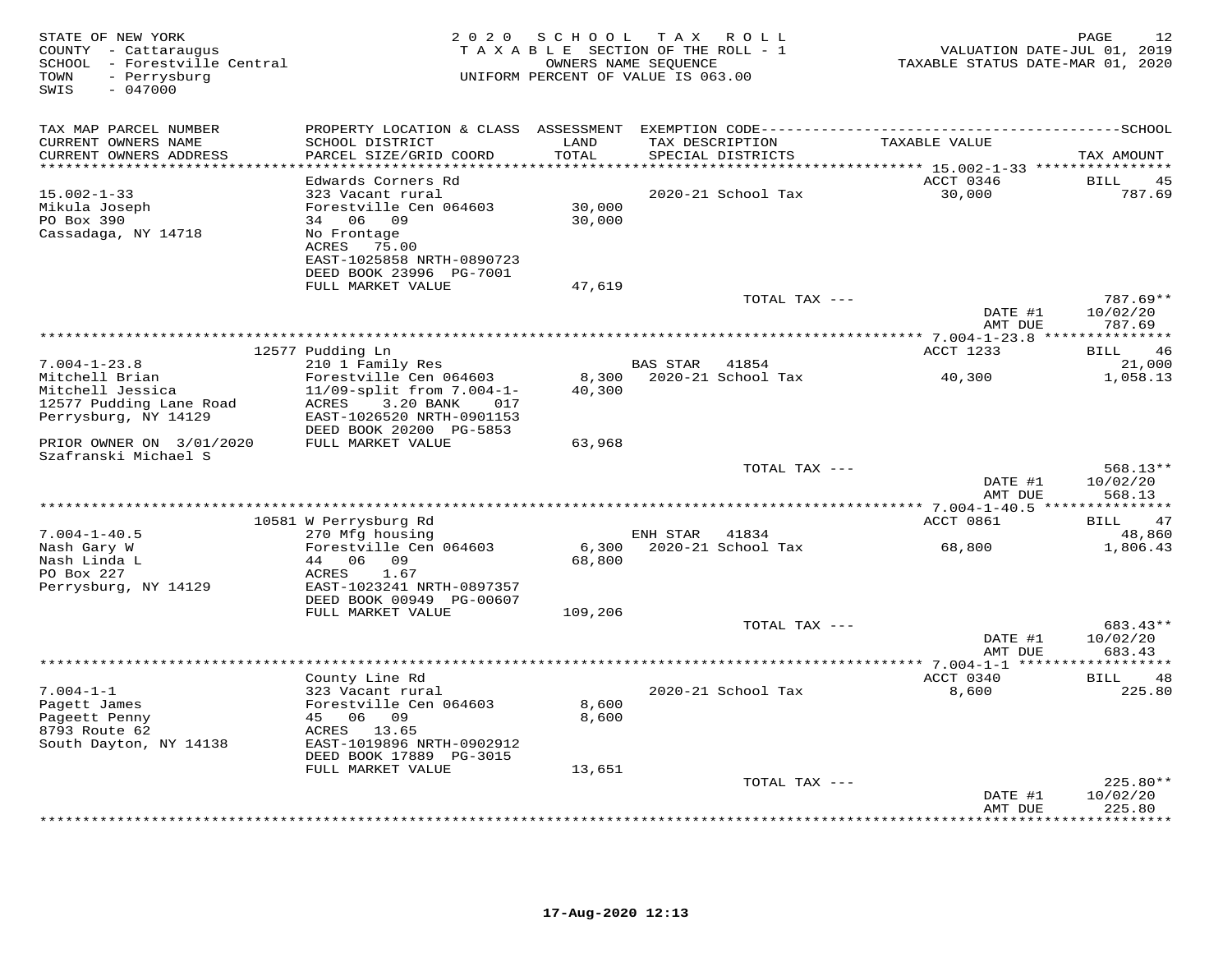| STATE OF NEW YORK<br>COUNTY - Cattaraugus<br>SCHOOL - Forestville Central<br>- Perrysburg<br>TOWN<br>$-047000$<br>SWIS | 2 0 2 0                                                                                         | SCHOOL<br>TAXABLE SECTION OF THE ROLL - 1<br>UNIFORM PERCENT OF VALUE IS 063.00 | OWNERS NAME SEOUENCE       | TAX ROLL                             | VALUATION DATE-JUL 01, 2019<br>TAXABLE STATUS DATE-MAR 01, 2020 | 13<br>PAGE                           |
|------------------------------------------------------------------------------------------------------------------------|-------------------------------------------------------------------------------------------------|---------------------------------------------------------------------------------|----------------------------|--------------------------------------|-----------------------------------------------------------------|--------------------------------------|
| TAX MAP PARCEL NUMBER<br>CURRENT OWNERS NAME<br>CURRENT OWNERS ADDRESS                                                 | SCHOOL DISTRICT<br>PARCEL SIZE/GRID COORD                                                       | LAND<br>TOTAL                                                                   |                            | TAX DESCRIPTION<br>SPECIAL DISTRICTS | TAXABLE VALUE                                                   | TAX AMOUNT                           |
|                                                                                                                        | 10773 W Perrysburg Rd                                                                           |                                                                                 |                            |                                      | ACCT 0251                                                       | 49<br>BILL                           |
| $7.004 - 1 - 48.1$<br>Perison Jessie C<br>10773 West Perrysburg Road<br>Perrysburg, NY 14129                           | 240 Rural res<br>Forestville Cen 064603<br>45 06 09<br>ACRES 48.25<br>EAST-1022362 NRTH-0900952 | 43,000<br>81,000                                                                |                            | 2020-21 School Tax                   | 81,000                                                          | 2,126.76                             |
|                                                                                                                        | DEED BOOK 20200 PG-2994                                                                         |                                                                                 |                            |                                      |                                                                 |                                      |
|                                                                                                                        | FULL MARKET VALUE                                                                               | 128,571                                                                         |                            | TOTAL TAX ---                        | DATE #1<br>AMT DUE                                              | $2,126.76**$<br>10/02/20<br>2,126.76 |
|                                                                                                                        |                                                                                                 |                                                                                 |                            |                                      |                                                                 |                                      |
|                                                                                                                        | 10577 W Perrysburg Rd                                                                           |                                                                                 |                            |                                      | ACCT 0883                                                       | 50<br>BILL                           |
| $7.004 - 1 - 40.3$<br>Piehler Corey M<br>10577 W Perrysburg Rd                                                         | 210 1 Family Res<br>Forestville Cen 064603<br>44 06 09                                          | 72,000                                                                          | BAS STAR                   | 41854<br>6,200 2020-21 School Tax    | 72,000                                                          | 21,000<br>1,890.45                   |
| Perrysburg, NY 14129                                                                                                   | ACRES<br>1.75 BANK<br>017<br>EAST-1023176 NRTH-0896846<br>DEED BOOK 2241 PG-6003                |                                                                                 |                            |                                      |                                                                 |                                      |
|                                                                                                                        | FULL MARKET VALUE                                                                               | 114,286                                                                         |                            |                                      |                                                                 |                                      |
|                                                                                                                        |                                                                                                 |                                                                                 |                            | TOTAL TAX ---                        | DATE #1<br>AMT DUE                                              | $1,400.45**$<br>10/02/20<br>1,400.45 |
|                                                                                                                        |                                                                                                 |                                                                                 |                            |                                      |                                                                 |                                      |
|                                                                                                                        | W Perrysburg Rd<br>240 Rural res                                                                |                                                                                 |                            |                                      | ACCT 0365                                                       | BILL<br>51                           |
| $7.004 - 1 - 40.4$<br>Pinkowski Keith                                                                                  | Forestville Cen 064603                                                                          |                                                                                 | AG DIST<br>63,400 ENH STAR | 41720<br>41834                       |                                                                 | $\Omega$<br>48,860                   |
| 419 McKinley Ave<br>Dunkirk, NY 14048                                                                                  | 44 06 09<br>Storage Wells #1525, 1639<br>Storage Wells #1640, 1642                              |                                                                                 |                            | 136,400 2020-21 School Tax           | 136,400                                                         | 3,581.36                             |
| PRIOR OWNER ON 3/01/2020<br>Newcomb Daniel L                                                                           | ACRES 128.40<br>EAST-1022042 NRTH-0898833<br>DEED BOOK 20200 PG-5475                            |                                                                                 |                            |                                      |                                                                 |                                      |
| MAY BE SUBJECT TO PAYMENT<br>UNDER AGDIST LAW TIL 2024                                                                 | FULL MARKET VALUE                                                                               | 216,508                                                                         |                            |                                      |                                                                 |                                      |
|                                                                                                                        |                                                                                                 |                                                                                 |                            | TOTAL TAX ---                        | DATE #1<br>AMT DUE                                              | $2,458.36**$<br>10/02/20<br>2,458.36 |
|                                                                                                                        | ***************                                                                                 |                                                                                 |                            |                                      |                                                                 |                                      |
| $15.002 - 1 - 12$<br>Rood Dorothy S<br>6769 Boston St Rd                                                               | Edwards Corners Rd<br>322 Rural vac>10<br>Forestville Cen 064603<br>27 06 09                    | 27,800<br>27,800                                                                |                            | 2020-21 School Tax                   | ACCT 0426<br>27,800                                             | 52<br><b>BILL</b><br>729.93          |
| Hamburg, NY 14075                                                                                                      | ACRES 23.64<br>EAST-1027914 NRTH-0894957<br>DEED BOOK 882<br>PG-00112                           |                                                                                 |                            |                                      |                                                                 |                                      |
|                                                                                                                        | FULL MARKET VALUE                                                                               | 44,127                                                                          |                            |                                      |                                                                 |                                      |
|                                                                                                                        |                                                                                                 |                                                                                 |                            | TOTAL TAX ---                        | DATE #1<br>AMT DUE                                              | $729.93**$<br>10/02/20<br>729.93     |
|                                                                                                                        |                                                                                                 |                                                                                 |                            |                                      | · * * * * * * * * * * * * *                                     | ********                             |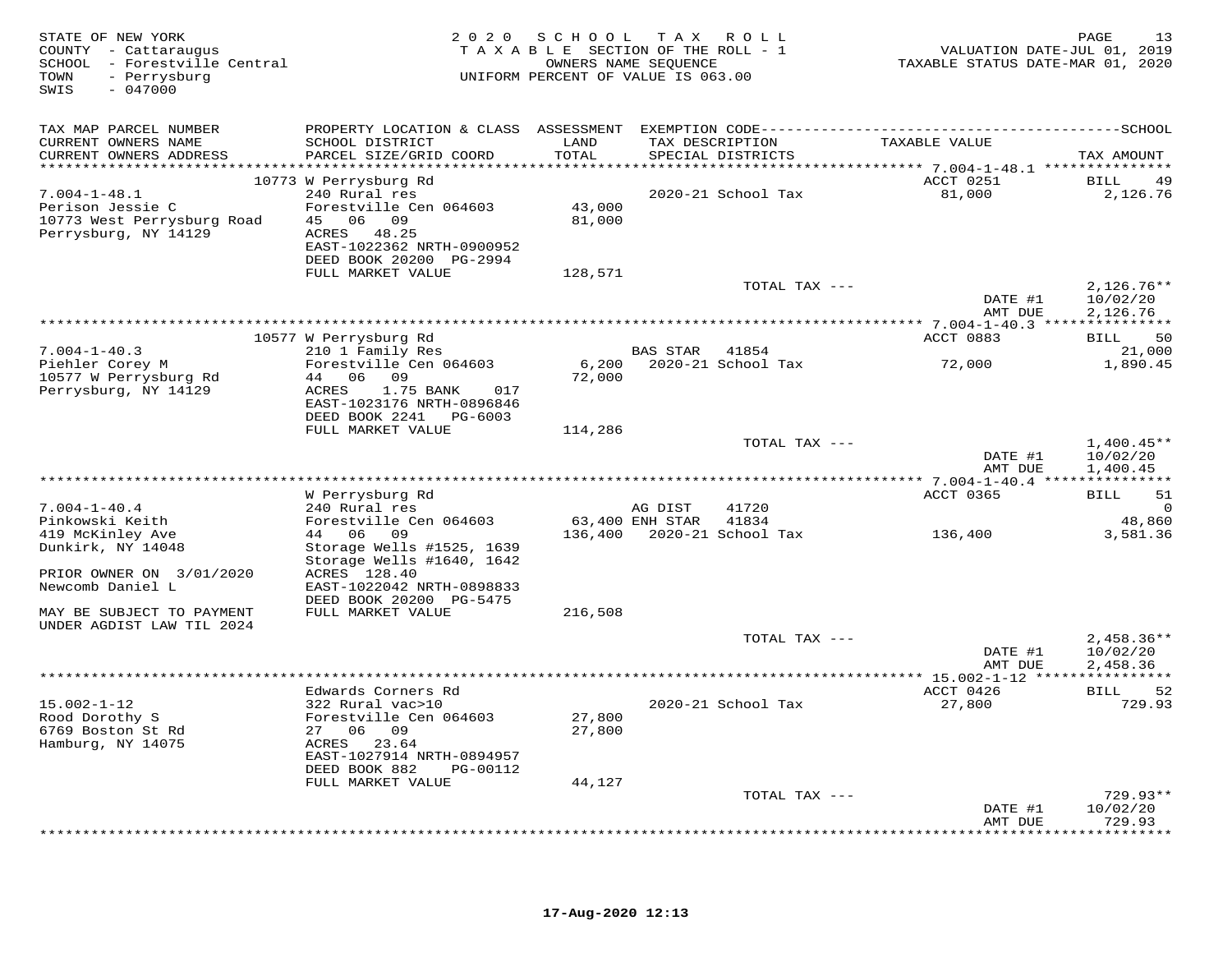| STATE OF NEW YORK<br>COUNTY - Cattaraugus<br>SCHOOL - Forestville Central<br>TOWN<br>- Perrysburg<br>$-047000$<br>SWIS | 2 0 2 0                                        | SCHOOL<br>TAXABLE SECTION OF THE ROLL - 1<br>OWNERS NAME SEQUENCE<br>UNIFORM PERCENT OF VALUE IS 063.00 | T A X           | R O L L                    | VALUATION DATE-JUL 01, 2019<br>TAXABLE STATUS DATE-MAR 01, 2020 | PAGE<br>14            |
|------------------------------------------------------------------------------------------------------------------------|------------------------------------------------|---------------------------------------------------------------------------------------------------------|-----------------|----------------------------|-----------------------------------------------------------------|-----------------------|
| TAX MAP PARCEL NUMBER                                                                                                  | PROPERTY LOCATION & CLASS ASSESSMENT           |                                                                                                         |                 | EXEMPTION CODE------------ | ----------------------------SCHOOL                              |                       |
| CURRENT OWNERS NAME<br>CURRENT OWNERS ADDRESS                                                                          | SCHOOL DISTRICT<br>PARCEL SIZE/GRID COORD      | LAND<br>TOTAL                                                                                           | TAX DESCRIPTION | SPECIAL DISTRICTS          | TAXABLE VALUE                                                   | TAX AMOUNT            |
|                                                                                                                        |                                                |                                                                                                         |                 |                            |                                                                 |                       |
|                                                                                                                        | 10127 Mosher Rd                                |                                                                                                         |                 |                            | ACCT 0306                                                       | 53<br>BILL            |
| $15.002 - 1 - 35.1$                                                                                                    | 240 Rural res                                  |                                                                                                         | ENH STAR        | 41834                      |                                                                 | 48,860                |
| Sallie A. Locke, trustee of th Forestville Cen 064603<br>Revocable Trust I, u/a dated A 42 06                          | 09                                             | 75,200<br>198,700                                                                                       |                 | 2020-21 School Tax         | 198,700                                                         | 5, 217. 13            |
| 10127 Mosher Road<br>South Dayton, NY 14138                                                                            | Storage Wells #934 & 939<br>Storage Well #1735 |                                                                                                         |                 |                            |                                                                 |                       |
|                                                                                                                        | ACRES 252.90<br>EAST-1021724 NRTH-0890085      |                                                                                                         |                 |                            |                                                                 |                       |
|                                                                                                                        | DEED BOOK 20190 PG-6809                        |                                                                                                         |                 |                            |                                                                 |                       |
|                                                                                                                        | FULL MARKET VALUE                              | 315,397                                                                                                 |                 |                            |                                                                 |                       |
|                                                                                                                        |                                                |                                                                                                         |                 | TOTAL TAX ---              |                                                                 | $4,094.13**$          |
|                                                                                                                        |                                                |                                                                                                         |                 |                            | DATE #1                                                         | 10/02/20              |
|                                                                                                                        |                                                |                                                                                                         |                 |                            | AMT DUE                                                         | 4,094.13              |
|                                                                                                                        |                                                |                                                                                                         |                 |                            | ** 7.004-1-43.2 ***                                             |                       |
| $7.004 - 1 - 43.2$                                                                                                     | 10620 County Line Rd<br>210 1 Family Res       |                                                                                                         | <b>BAS STAR</b> | 41854                      | ACCT 0963                                                       | -54<br>BILL<br>21,000 |
| Sanders Lee R                                                                                                          | Forestville Cen 064603                         | 6,800                                                                                                   |                 | 2020-21 School Tax         | 76,100                                                          | 1,998.10              |
| 10620 County Line Rd                                                                                                   | 44 06 09                                       | 76,100                                                                                                  |                 |                            |                                                                 |                       |
| Forestville, NY 14062                                                                                                  | 2.20<br>ACRES                                  |                                                                                                         |                 |                            |                                                                 |                       |
|                                                                                                                        | EAST-1019572 NRTH-0896884                      |                                                                                                         |                 |                            |                                                                 |                       |
|                                                                                                                        | DEED BOOK 904<br>PG-00297                      |                                                                                                         |                 |                            |                                                                 |                       |
|                                                                                                                        | FULL MARKET VALUE                              | 120,794                                                                                                 |                 |                            |                                                                 |                       |
|                                                                                                                        |                                                |                                                                                                         |                 | TOTAL TAX $---$            |                                                                 | $1,508.10**$          |
|                                                                                                                        |                                                |                                                                                                         |                 |                            | DATE #1<br>AMT DUE                                              | 10/02/20<br>1,508.10  |
|                                                                                                                        |                                                |                                                                                                         |                 |                            |                                                                 |                       |
|                                                                                                                        | 12871 Route 39                                 |                                                                                                         |                 |                            | ACCT 0438                                                       | <b>BILL</b><br>55     |
| $15.002 - 1 - 4.1$                                                                                                     | 312 Vac w/imprv                                |                                                                                                         | AG DIST         | 41720                      |                                                                 | $\Omega$              |
| Sanders Lee R                                                                                                          | Forestville Cen 064603                         | 37,000                                                                                                  |                 | 2020-21 School Tax         | 49,100                                                          | 1,289.18              |
| 10620 County Line Rd                                                                                                   | 43 06 09                                       | 49,100                                                                                                  |                 |                            |                                                                 |                       |
| Forestville, NY 14062                                                                                                  | Storage Well #989, 1736                        |                                                                                                         |                 |                            |                                                                 |                       |
| MAY BE SUBJECT TO PAYMENT                                                                                              | split0ff house/1.75 acres<br>ACRES<br>93.80    |                                                                                                         |                 |                            |                                                                 |                       |
| UNDER AGDIST LAW TIL 2024                                                                                              | EAST-1021064 NRTH-0893900                      |                                                                                                         |                 |                            |                                                                 |                       |
|                                                                                                                        | DEED BOOK 7045<br>PG-7001                      |                                                                                                         |                 |                            |                                                                 |                       |
|                                                                                                                        | FULL MARKET VALUE                              | 77,937                                                                                                  |                 |                            |                                                                 |                       |
|                                                                                                                        |                                                |                                                                                                         |                 | TOTAL TAX ---              |                                                                 | $1,289.18**$          |
|                                                                                                                        |                                                |                                                                                                         |                 |                            | DATE #1                                                         | 10/02/20              |
|                                                                                                                        |                                                |                                                                                                         |                 |                            | AMT DUE                                                         | 1,289.18              |
|                                                                                                                        |                                                |                                                                                                         |                 |                            | **************************                                      |                       |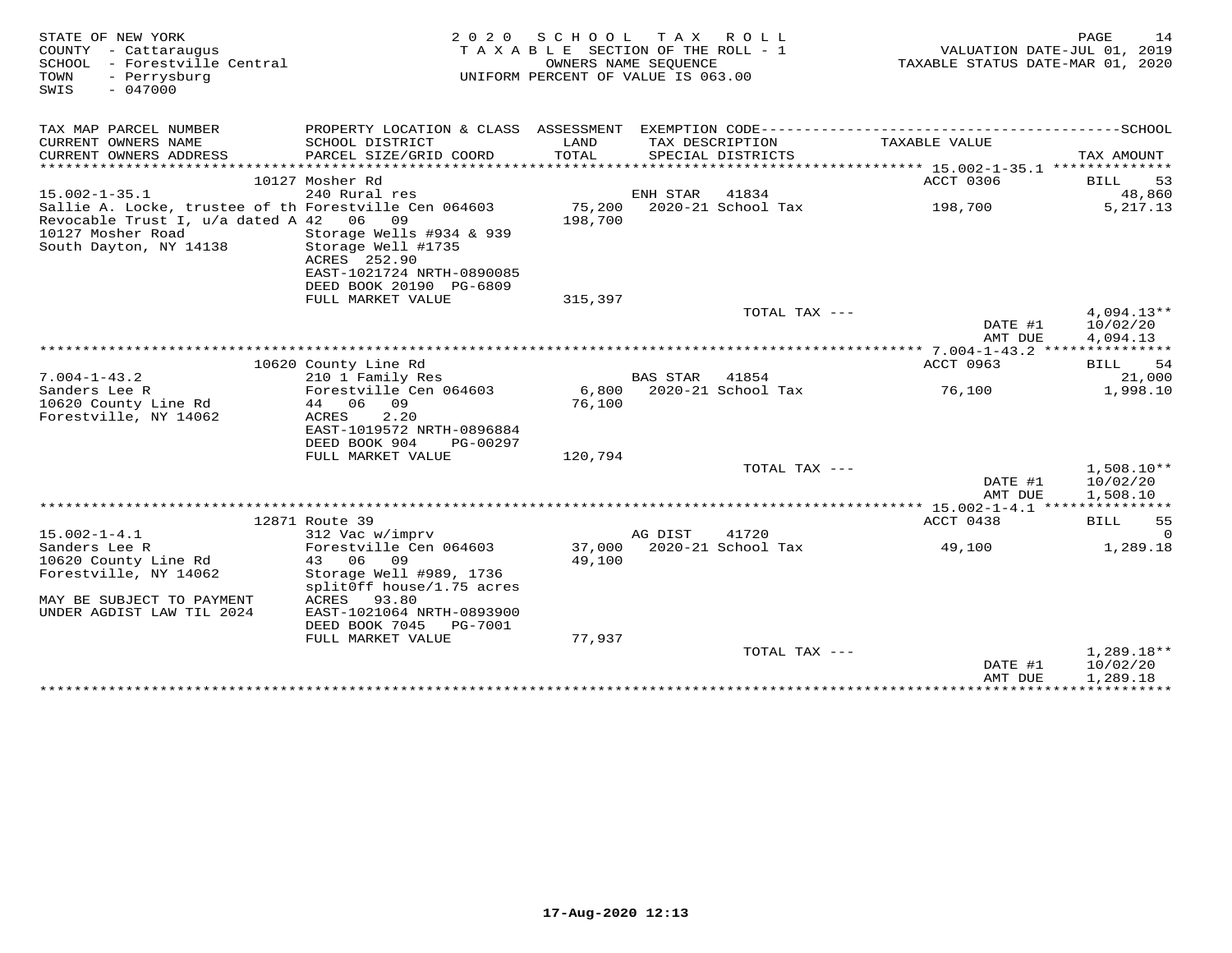| STATE OF NEW YORK<br>COUNTY - Cattaraugus<br>SCHOOL - Forestville Central<br>- Perrysburg<br>TOWN<br>$-047000$<br>SWIS | 2 0 2 0                                             | SCHOOL<br>TAXABLE SECTION OF THE ROLL - 1<br>OWNERS NAME SEOUENCE<br>UNIFORM PERCENT OF VALUE IS 063.00 |                       | TAX ROLL                  | VALUATION DATE-JUL 01, 2019<br>TAXABLE STATUS DATE-MAR 01, 2020 | PAGE<br>15           |
|------------------------------------------------------------------------------------------------------------------------|-----------------------------------------------------|---------------------------------------------------------------------------------------------------------|-----------------------|---------------------------|-----------------------------------------------------------------|----------------------|
| TAX MAP PARCEL NUMBER                                                                                                  |                                                     |                                                                                                         |                       |                           |                                                                 |                      |
| CURRENT OWNERS NAME                                                                                                    | SCHOOL DISTRICT                                     | LAND                                                                                                    |                       | TAX DESCRIPTION           | TAXABLE VALUE                                                   |                      |
| CURRENT OWNERS ADDRESS                                                                                                 | PARCEL SIZE/GRID COORD                              | TOTAL                                                                                                   |                       | SPECIAL DISTRICTS         | ********************** 7.004-1-43.1 ***************             | TAX AMOUNT           |
|                                                                                                                        | 10582 County Line Rd                                |                                                                                                         |                       |                           | ACCT 0439                                                       | 56<br>BILL           |
| $7.004 - 1 - 43.1$                                                                                                     | 240 Rural res                                       |                                                                                                         | AG DISTOUT 41730      |                           |                                                                 | 5,605                |
| Sanders Ray L                                                                                                          | Forestville Cen 064603                              |                                                                                                         | 29,800 ENH STAR 41834 |                           |                                                                 | 48,860               |
| Sanders Marilyn H                                                                                                      | 44 06 09                                            |                                                                                                         |                       | 87,600 2020-21 School Tax | 81,995                                                          | 2,152.89             |
| 10582 County Line Rd                                                                                                   | ACRES 47.70                                         |                                                                                                         |                       |                           |                                                                 |                      |
| Forestville, NY 14062                                                                                                  | EAST-1020002 NRTH-0896760<br>DEED BOOK 8171 PG-3001 |                                                                                                         |                       |                           |                                                                 |                      |
| MAY BE SUBJECT TO PAYMENT                                                                                              | FULL MARKET VALUE                                   | 139,048                                                                                                 |                       |                           |                                                                 |                      |
| UNDER AGDIST LAW TIL 2027                                                                                              |                                                     |                                                                                                         |                       |                           |                                                                 |                      |
|                                                                                                                        |                                                     |                                                                                                         |                       | TOTAL TAX ---             |                                                                 | $1,029.89**$         |
|                                                                                                                        |                                                     |                                                                                                         |                       |                           | DATE #1                                                         | 10/02/20             |
|                                                                                                                        |                                                     |                                                                                                         |                       |                           | AMT DUE                                                         | 1,029.89             |
|                                                                                                                        | Route 39                                            |                                                                                                         |                       |                           | ACCT 1057                                                       | 57<br><b>BILL</b>    |
| $15.002 - 1 - 9.5$                                                                                                     | 322 Rural vac>10                                    |                                                                                                         |                       | 2020-21 School Tax        | 31,520                                                          | 827.60               |
| Spagnoli John J                                                                                                        | Forestville Cen 064603                              | 31,520                                                                                                  |                       |                           |                                                                 |                      |
| Spagnoli Sharon R                                                                                                      | 35 06 09                                            | 31,520                                                                                                  |                       |                           |                                                                 |                      |
| 115 Elmhurst                                                                                                           | FRNT 836.00 DPTH                                    |                                                                                                         |                       |                           |                                                                 |                      |
| Orchard Park, NY 14127                                                                                                 | ACRES<br>59.40<br>EAST-1025761 NRTH-0893766         |                                                                                                         |                       |                           |                                                                 |                      |
|                                                                                                                        | DEED BOOK 867<br>PG-867                             |                                                                                                         |                       |                           |                                                                 |                      |
|                                                                                                                        | FULL MARKET VALUE                                   | 50,032                                                                                                  |                       |                           |                                                                 |                      |
|                                                                                                                        |                                                     |                                                                                                         |                       | TOTAL TAX ---             |                                                                 | $827.60**$           |
|                                                                                                                        |                                                     |                                                                                                         |                       |                           | DATE #1                                                         | 10/02/20             |
|                                                                                                                        |                                                     |                                                                                                         |                       |                           | AMT DUE                                                         | 827.60               |
|                                                                                                                        | 10929 W Perrysburg Rd                               |                                                                                                         |                       |                           | ACCT 0207                                                       | <b>BILL</b><br>58    |
| $7.004 - 1 - 49.2$                                                                                                     | 152 Vineyard                                        |                                                                                                         | AG DIST               | 41720                     |                                                                 | 50,813               |
| Sprague Daniel R.                                                                                                      | Forestville Cen 064603                              | 90,000                                                                                                  |                       | 2020-21 School Tax        | 41,587                                                          | 1,091.92             |
| Spraque Jane K.                                                                                                        | 45 06 09                                            | 92,400                                                                                                  |                       |                           |                                                                 |                      |
| 12435 Versailles Road<br>Irving, NY 14081                                                                              | ACRES 88.25<br>EAST-1021437 NRTH-0902073            |                                                                                                         |                       |                           |                                                                 |                      |
|                                                                                                                        | DEED BOOK 27703 PG-8002                             |                                                                                                         |                       |                           |                                                                 |                      |
| MAY BE SUBJECT TO PAYMENT                                                                                              | FULL MARKET VALUE                                   | 146,667                                                                                                 |                       |                           |                                                                 |                      |
| UNDER AGDIST LAW TIL 2024                                                                                              |                                                     |                                                                                                         |                       |                           |                                                                 |                      |
|                                                                                                                        |                                                     |                                                                                                         |                       | TOTAL TAX ---             |                                                                 | $1,091.92**$         |
|                                                                                                                        |                                                     |                                                                                                         |                       |                           | DATE #1<br>AMT DUE                                              | 10/02/20<br>1,091.92 |
|                                                                                                                        |                                                     |                                                                                                         |                       |                           |                                                                 |                      |
|                                                                                                                        | 10817 W Perrysburg Rd                               |                                                                                                         |                       |                           | ACCT 0771                                                       | 59<br>BILL           |
| $7.004 - 1 - 48.2$                                                                                                     | 210 1 Family Res                                    |                                                                                                         | BAS STAR 41854        |                           |                                                                 | 21,000               |
| Sprague Mary                                                                                                           | Forestville Cen 064603                              | 5,100                                                                                                   |                       | 2020-21 School Tax        | 55,900                                                          | 1,467.73             |
| 10817 W Perrysburg Rd<br>Perrysburg, NY 14129                                                                          | 45 06 09<br>ACRES<br>1.05                           | 55,900                                                                                                  |                       |                           |                                                                 |                      |
|                                                                                                                        | EAST-1023319 NRTH-0901273                           |                                                                                                         |                       |                           |                                                                 |                      |
|                                                                                                                        | DEED BOOK 1015 PG-987                               |                                                                                                         |                       |                           |                                                                 |                      |
|                                                                                                                        | FULL MARKET VALUE                                   | 88,730                                                                                                  |                       |                           |                                                                 |                      |
|                                                                                                                        |                                                     |                                                                                                         |                       | TOTAL TAX ---             |                                                                 | $977.73**$           |
|                                                                                                                        |                                                     |                                                                                                         |                       |                           | DATE #1                                                         | 10/02/20             |
|                                                                                                                        |                                                     |                                                                                                         |                       |                           | AMT DUE                                                         | 977.73               |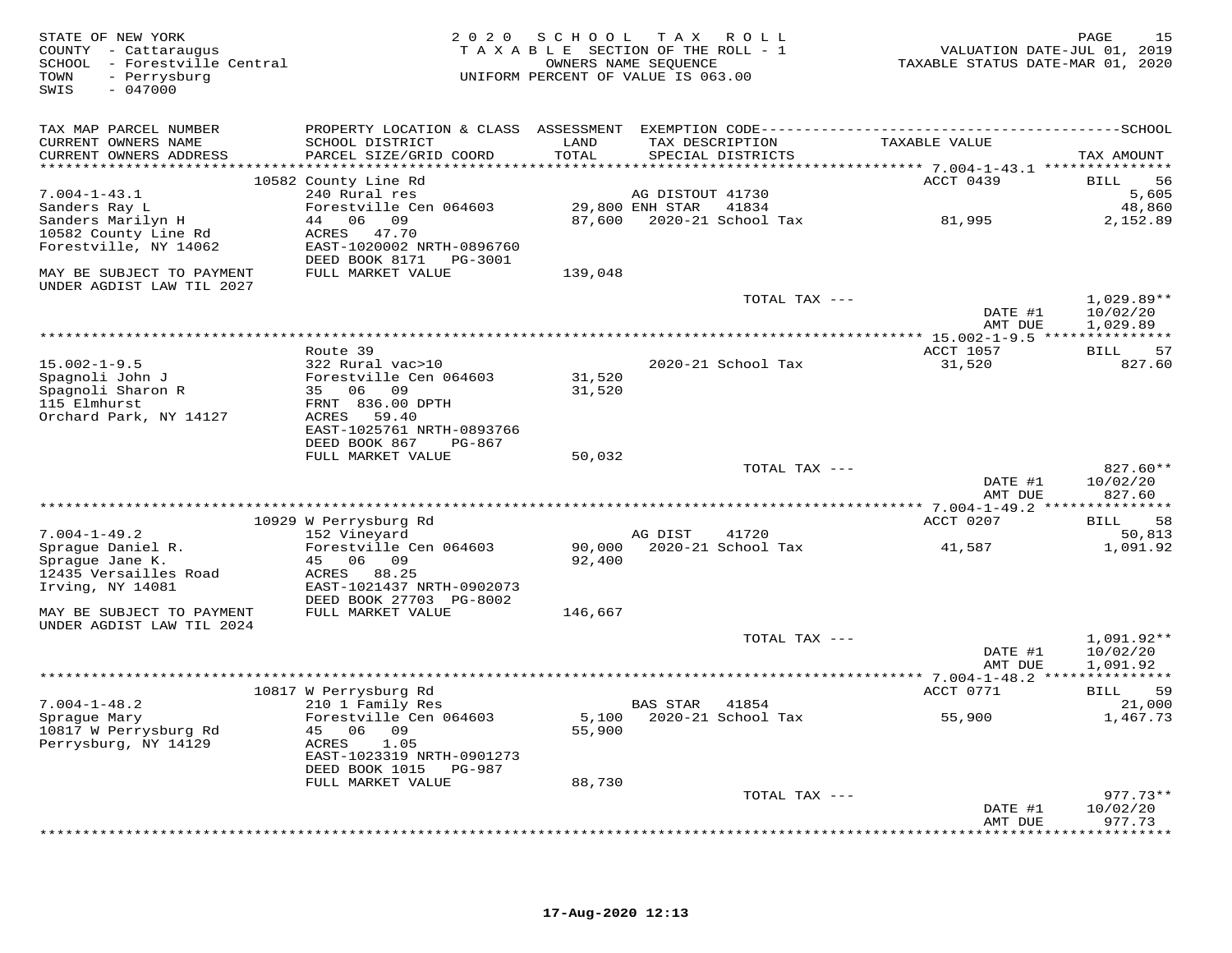| STATE OF NEW YORK<br>COUNTY - Cattaraugus<br>SCHOOL - Forestville Central<br>- Perrysburg<br>TOWN<br>SWIS<br>$-047000$ |                                                                                                                |                  | 2020 SCHOOL TAX ROLL<br>TAXABLE SECTION OF THE ROLL - 1<br>OWNERS NAME SEQUENCE<br>UNIFORM PERCENT OF VALUE IS 063.00 | VALUATION DATE-JUL 01, 2019<br>TAXABLE STATUS DATE-MAR 01, 2020 | PAGE<br>16                                      |
|------------------------------------------------------------------------------------------------------------------------|----------------------------------------------------------------------------------------------------------------|------------------|-----------------------------------------------------------------------------------------------------------------------|-----------------------------------------------------------------|-------------------------------------------------|
| TAX MAP PARCEL NUMBER                                                                                                  |                                                                                                                |                  |                                                                                                                       |                                                                 |                                                 |
| CURRENT OWNERS NAME<br>CURRENT OWNERS ADDRESS                                                                          | SCHOOL DISTRICT<br>PARCEL SIZE/GRID COORD                                                                      | LAND<br>TOTAL    | TAX DESCRIPTION<br>SPECIAL DISTRICTS                                                                                  | TAXABLE VALUE                                                   | TAX AMOUNT                                      |
|                                                                                                                        | 12589 Pudding Lane Rd                                                                                          |                  |                                                                                                                       | ACCT 0762                                                       | BILL<br>60                                      |
| $7.004 - 1 - 6$                                                                                                        | 270 Mfg housing                                                                                                |                  | 41854<br><b>BAS STAR</b>                                                                                              |                                                                 | 21,000                                          |
| Stanton Shirley M                                                                                                      | Forestville Cen 064603                                                                                         |                  | 16,000 2020-21 School Tax                                                                                             | 56,000                                                          | 1,470.35                                        |
| Stanton Ethel M<br>12589 Pudding Lane Rd<br>Perrysburg, NY 14129                                                       | 37 06 09<br>ACRES 16.15<br>EAST-1025809 NRTH-0901985                                                           | 56,000           |                                                                                                                       |                                                                 |                                                 |
|                                                                                                                        | DEED BOOK 18422 PG-6001                                                                                        |                  |                                                                                                                       |                                                                 |                                                 |
|                                                                                                                        | FULL MARKET VALUE                                                                                              | 88,889           | TOTAL TAX ---                                                                                                         |                                                                 | 980.35**                                        |
|                                                                                                                        |                                                                                                                |                  |                                                                                                                       | DATE #1<br>AMT DUE                                              | 10/02/20<br>980.35                              |
|                                                                                                                        |                                                                                                                |                  |                                                                                                                       |                                                                 |                                                 |
|                                                                                                                        | 12589 Pudding Lane Rd                                                                                          |                  |                                                                                                                       | ACCT 0762                                                       | 61<br>BILL                                      |
| $7.004 - 1 - 6.71$                                                                                                     | 270 Mfg housing                                                                                                |                  | AGED C/T/S 41800                                                                                                      |                                                                 | 25,800                                          |
| Stanton Shirley M                                                                                                      | Forestville Cen 064603<br>37 06 09                                                                             |                  | 5,000 E STAR MH 41844<br>51,600  2020-21  School Tax  25,800                                                          |                                                                 | 25,800                                          |
| Stanton Ethel M<br>12589 Pudding Lane Rd<br>Perrysburg, NY 14129                                                       | 0.01<br>ACRES<br>EAST-1025809 NRTH-0901985                                                                     |                  |                                                                                                                       |                                                                 | 677.41                                          |
|                                                                                                                        | DEED BOOK 18422 PG-6001<br>FULL MARKET VALUE                                                                   | 81,905           |                                                                                                                       |                                                                 |                                                 |
|                                                                                                                        |                                                                                                                |                  | TOTAL TAX ---                                                                                                         |                                                                 | $0.00**$                                        |
|                                                                                                                        |                                                                                                                |                  |                                                                                                                       | ******* 7.004-1-48.3 ***************                            |                                                 |
|                                                                                                                        | 11728 County Line Rd                                                                                           |                  |                                                                                                                       | ACCT 0248                                                       | 62<br>BILL                                      |
| $7.004 - 1 - 48.3$                                                                                                     | 323 Vacant rural                                                                                               |                  | 2020-21 School Tax                                                                                                    | 19,900                                                          | 522.50                                          |
| Sweda Ryan R<br>4710 Cresent Ridge Dr                                                                                  | Forestville Cen 064603<br>45 06 09                                                                             | 19,900<br>19,900 |                                                                                                                       |                                                                 |                                                 |
| Brownsburg, IN 46112                                                                                                   | Storage Well #1653                                                                                             |                  |                                                                                                                       |                                                                 |                                                 |
|                                                                                                                        | $3/3010$ -split 2 acres off                                                                                    |                  |                                                                                                                       |                                                                 |                                                 |
|                                                                                                                        | ACRES 48.66                                                                                                    |                  |                                                                                                                       |                                                                 |                                                 |
|                                                                                                                        | EAST-1020483 NRTH-0901038                                                                                      |                  |                                                                                                                       |                                                                 |                                                 |
|                                                                                                                        | DEED BOOK 11866 PG-5003<br>FULL MARKET VALUE                                                                   | 31,587           |                                                                                                                       |                                                                 |                                                 |
|                                                                                                                        |                                                                                                                |                  | TOTAL TAX ---                                                                                                         |                                                                 | $522.50**$                                      |
|                                                                                                                        |                                                                                                                |                  |                                                                                                                       | DATE #1<br>AMT DUE                                              | 10/02/20<br>522.50                              |
|                                                                                                                        |                                                                                                                |                  |                                                                                                                       |                                                                 |                                                 |
|                                                                                                                        | 10439 Mosher Rd                                                                                                |                  |                                                                                                                       | ACCT 0516                                                       | BILL<br>63                                      |
| $15.002 - 1 - 7.1$<br>Thamasett Barbara M                                                                              | 240 Rural res<br>Forestville Cen 064603                                                                        | 33,300           | 2020-21 School Tax                                                                                                    | 57,400                                                          | 1,507.11                                        |
| 4621 Madison Drive<br>Vestal, NY 13850                                                                                 | 43 06<br>09<br>Storage Well #976<br>$3/09$ -splt $4.25$ ac to Town<br>ACRES 63.56<br>EAST-1022971 NRTH-0893902 | 57,400           |                                                                                                                       |                                                                 |                                                 |
|                                                                                                                        | DEED BOOK 2019 PG-16094                                                                                        |                  |                                                                                                                       |                                                                 |                                                 |
|                                                                                                                        | FULL MARKET VALUE                                                                                              | 91,111           |                                                                                                                       |                                                                 |                                                 |
|                                                                                                                        |                                                                                                                |                  | TOTAL TAX ---                                                                                                         |                                                                 | $1,507.11**$                                    |
|                                                                                                                        |                                                                                                                |                  |                                                                                                                       | DATE #1<br>AMT DUE                                              | 10/02/20<br>1,507.11<br>* * * * * * * * * * * * |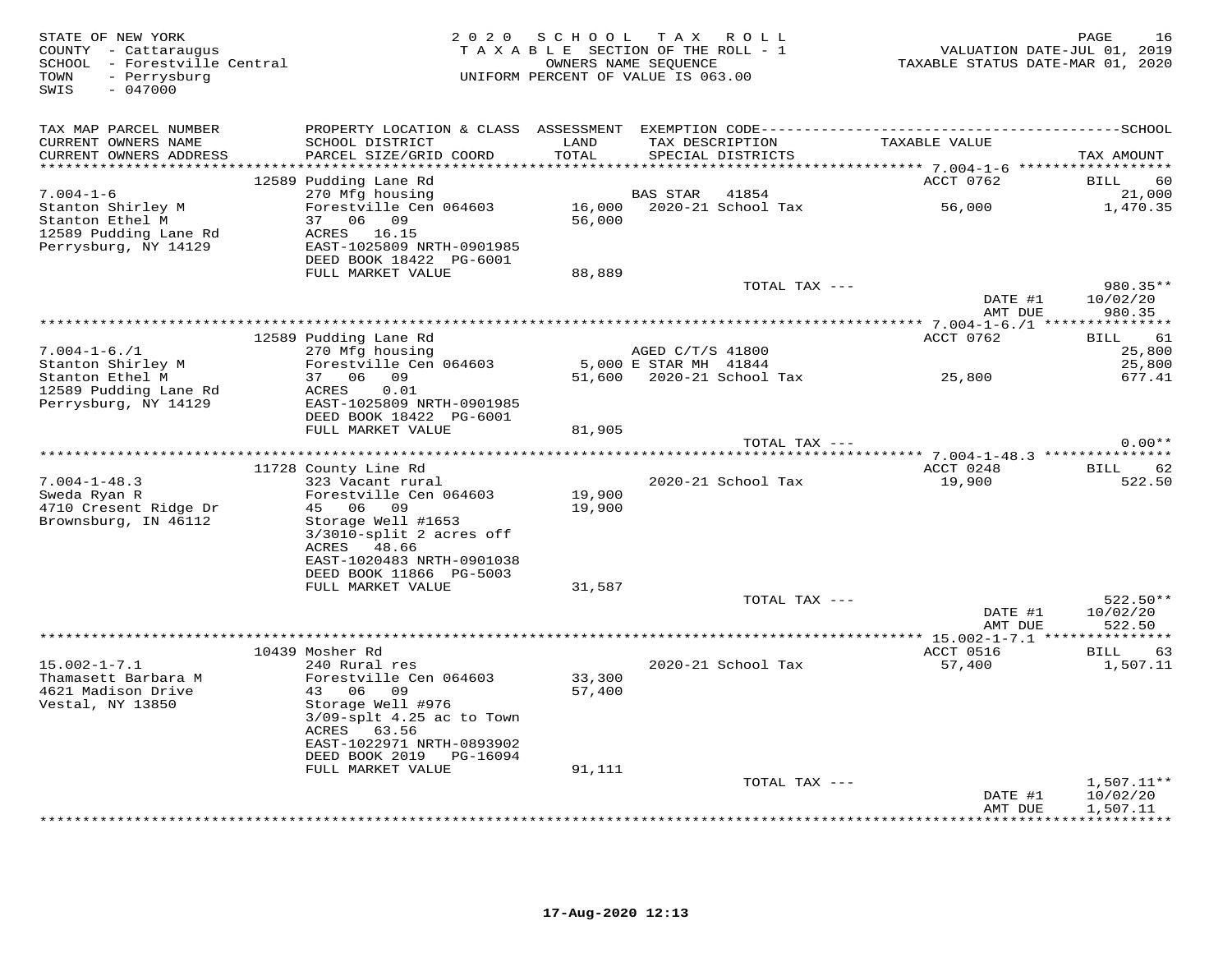| STATE OF NEW YORK<br>COUNTY - Cattaraugus<br>SCHOOL - Forestville Central<br>- Perrysburg<br>TOWN<br>$-047000$<br>SWIS | 2 0 2 0                                       | SCHOOL<br>TAXABLE SECTION OF THE ROLL - 1<br>OWNERS NAME SEQUENCE<br>UNIFORM PERCENT OF VALUE IS 063.00 | T A X          | R O L L                              | VALUATION DATE-JUL 01, 2019<br>TAXABLE STATUS DATE-MAR 01, 2020          | 17<br>PAGE                          |
|------------------------------------------------------------------------------------------------------------------------|-----------------------------------------------|---------------------------------------------------------------------------------------------------------|----------------|--------------------------------------|--------------------------------------------------------------------------|-------------------------------------|
| TAX MAP PARCEL NUMBER                                                                                                  |                                               |                                                                                                         |                |                                      |                                                                          |                                     |
| CURRENT OWNERS NAME<br>CURRENT OWNERS ADDRESS                                                                          | SCHOOL DISTRICT<br>PARCEL SIZE/GRID COORD     | LAND<br>TOTAL                                                                                           |                | TAX DESCRIPTION<br>SPECIAL DISTRICTS | TAXABLE VALUE                                                            | TAX AMOUNT                          |
| **********************                                                                                                 | Route 39                                      | **********                                                                                              |                |                                      | ***************************** 15.002-1-10 *****************<br>ACCT 0514 | <b>BILL</b><br>64                   |
| $15.002 - 1 - 10$                                                                                                      | 322 Rural vac>10                              |                                                                                                         |                | 2020-21 School Tax                   | 13,960                                                                   | 366.54                              |
| Thamasett Barbara M                                                                                                    | Forestville Cen 064603                        | 13,960                                                                                                  |                |                                      |                                                                          |                                     |
| 4621 Madison Drive                                                                                                     | 35 06 09                                      | 13,960                                                                                                  |                |                                      |                                                                          |                                     |
| Vestal, NY 13850                                                                                                       | ACRES 34.03                                   |                                                                                                         |                |                                      |                                                                          |                                     |
|                                                                                                                        | EAST-1026959 NRTH-0893696                     |                                                                                                         |                |                                      |                                                                          |                                     |
|                                                                                                                        | DEED BOOK 2019 PG-16095<br>FULL MARKET VALUE  | 22,159                                                                                                  |                |                                      |                                                                          |                                     |
|                                                                                                                        |                                               |                                                                                                         |                | TOTAL TAX ---                        |                                                                          | $366.54**$                          |
|                                                                                                                        |                                               |                                                                                                         |                |                                      | DATE #1                                                                  | 10/02/20                            |
|                                                                                                                        |                                               |                                                                                                         |                |                                      | AMT DUE                                                                  | 366.54                              |
|                                                                                                                        |                                               |                                                                                                         |                |                                      |                                                                          | **********                          |
|                                                                                                                        | 12532 Route 39                                |                                                                                                         |                |                                      | ACCT 0517                                                                | 65<br>BILL                          |
| $7.004 - 1 - 27$<br>Thamasett Otto J                                                                                   | 120 Field crops<br>Forestville Cen 064603     | 66,500                                                                                                  |                | 2020-21 School Tax                   | 129,500                                                                  | 3,400.19                            |
| Otto Thamasett Trust                                                                                                   | 28 06 09                                      | 129,500                                                                                                 |                |                                      |                                                                          |                                     |
| 6025 Sherborn Ln                                                                                                       | Strg Wells #969-975-1731                      |                                                                                                         |                |                                      |                                                                          |                                     |
| Springfield, VA 22152                                                                                                  | Trustees                                      |                                                                                                         |                |                                      |                                                                          |                                     |
|                                                                                                                        | ACRES 163.85                                  |                                                                                                         |                |                                      |                                                                          |                                     |
|                                                                                                                        | EAST-1027099 NRTH-0897754                     |                                                                                                         |                |                                      |                                                                          |                                     |
|                                                                                                                        | DEED BOOK 00986 PG-00785<br>FULL MARKET VALUE | 205,556                                                                                                 |                |                                      |                                                                          |                                     |
|                                                                                                                        |                                               |                                                                                                         |                | TOTAL TAX ---                        |                                                                          | $3,400.19**$                        |
|                                                                                                                        |                                               |                                                                                                         |                |                                      | DATE #1<br>AMT DUE                                                       | 10/02/20<br>3,400.19                |
|                                                                                                                        |                                               |                                                                                                         |                |                                      | **** 15.002-1-9.4 ***                                                    | * * * * * * * * * *                 |
|                                                                                                                        | 12545 Route 39                                |                                                                                                         |                |                                      | ACCT 0920                                                                | <b>BILL</b><br>66                   |
| $15.002 - 1 - 9.4$                                                                                                     | 240 Rural res                                 |                                                                                                         | BAS STAR       | 41854                                |                                                                          | 21,000                              |
| The Kuczka Family Irrevocable Forestville Cen 064603                                                                   |                                               | 28,670                                                                                                  |                | 2020-21 School Tax                   | 117,170                                                                  | 3,076.45                            |
| Kenneth & Melissa<br>14 Leon Place                                                                                     | 35<br>06<br>09<br>ACRES 54.40                 | 117,170                                                                                                 |                |                                      |                                                                          |                                     |
| Fredonia, NY 14063                                                                                                     | EAST-1026434 NRTH-0893894                     |                                                                                                         |                |                                      |                                                                          |                                     |
|                                                                                                                        | DEED BOOK 30135 PG-30011                      |                                                                                                         |                |                                      |                                                                          |                                     |
|                                                                                                                        | FULL MARKET VALUE                             | 185,984                                                                                                 |                |                                      |                                                                          |                                     |
|                                                                                                                        |                                               |                                                                                                         |                | TOTAL TAX ---                        |                                                                          | $2,586.45**$                        |
|                                                                                                                        |                                               |                                                                                                         |                |                                      | DATE #1                                                                  | 10/02/20                            |
|                                                                                                                        |                                               |                                                                                                         |                |                                      | AMT DUE                                                                  | 2,586.45                            |
|                                                                                                                        | 12451 Route 39                                |                                                                                                         |                |                                      | ACCT 0522                                                                | 67<br><b>BILL</b>                   |
| $15.002 - 1 - 14.1$                                                                                                    | 210 1 Family Res                              |                                                                                                         | BAS STAR 41854 |                                      |                                                                          | 21,000                              |
| Town Lynda L                                                                                                           | Forestville Cen 064603                        | 21,760                                                                                                  |                | 2020-21 School Tax                   | 86,760                                                                   | 2,278.00                            |
| PO Box 291                                                                                                             | 27 06 09                                      | 86,760                                                                                                  |                |                                      |                                                                          |                                     |
| Perrysburg, NY 14129                                                                                                   | ACRES 51.15<br>EAST-1028639 NRTH-0893469      |                                                                                                         |                |                                      |                                                                          |                                     |
|                                                                                                                        | DEED BOOK 1475<br>PG-9001                     |                                                                                                         |                |                                      |                                                                          |                                     |
|                                                                                                                        | FULL MARKET VALUE                             | 137,714                                                                                                 |                |                                      |                                                                          |                                     |
|                                                                                                                        |                                               |                                                                                                         |                | TOTAL TAX ---                        |                                                                          | 1,788.00**                          |
|                                                                                                                        |                                               |                                                                                                         |                |                                      | DATE #1                                                                  | 10/02/20                            |
|                                                                                                                        |                                               |                                                                                                         |                |                                      | AMT DUE                                                                  | 1,788.00<br>. + + + + + + + + + + . |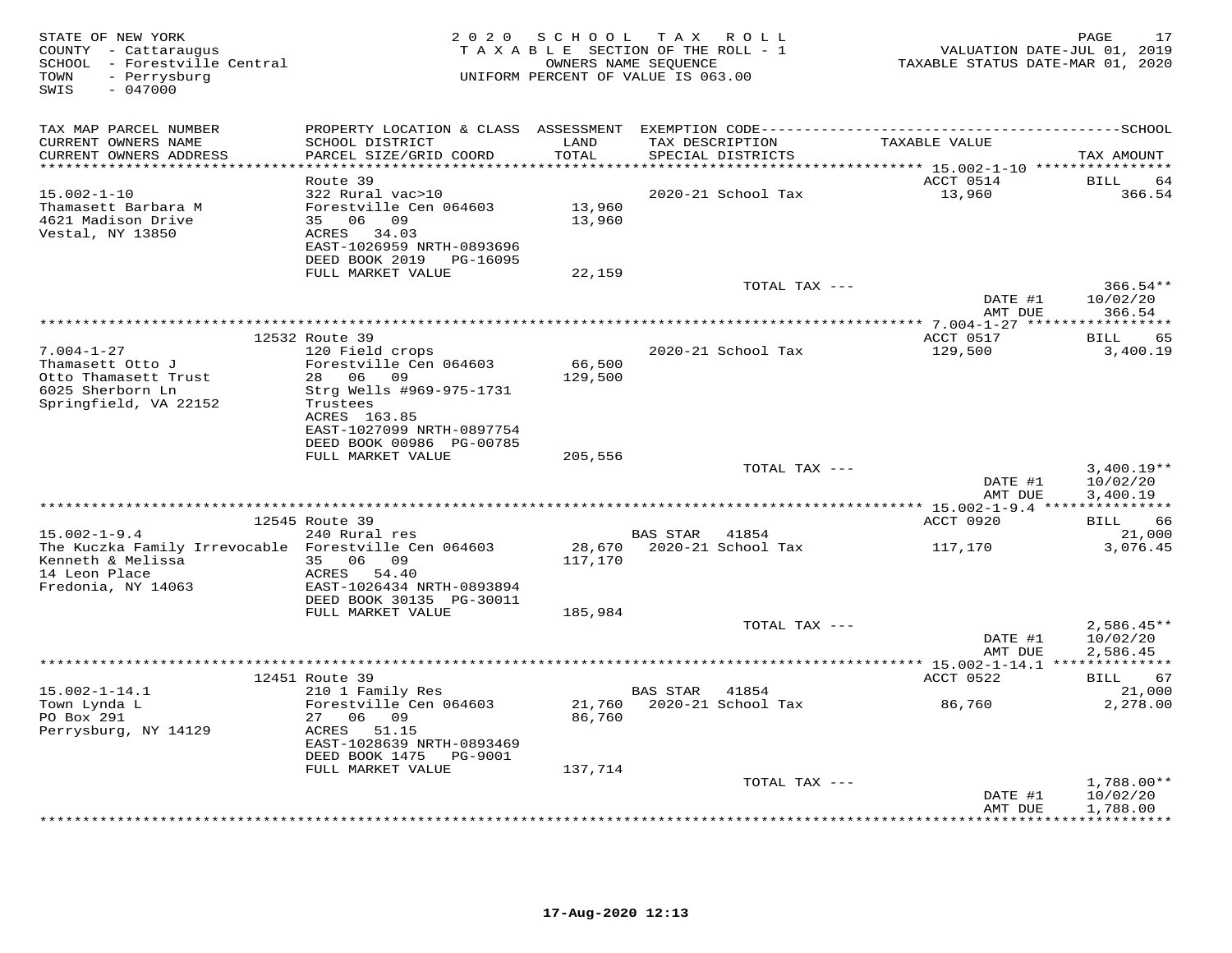| STATE OF NEW YORK<br>COUNTY - Cattaraugus<br>SCHOOL - Forestville Central<br>- Perrysburg<br>TOWN<br>$-047000$<br>SWIS |                                            |               | 2020 SCHOOL TAX ROLL<br>TAXABLE SECTION OF THE ROLL - 1<br>OWNERS NAME SEQUENCE<br>UNIFORM PERCENT OF VALUE IS 063.00 | VALUATION DATE-JUL 01, 2019<br>TAXABLE STATUS DATE-MAR 01, 2020 | 18<br>PAGE          |
|------------------------------------------------------------------------------------------------------------------------|--------------------------------------------|---------------|-----------------------------------------------------------------------------------------------------------------------|-----------------------------------------------------------------|---------------------|
| TAX MAP PARCEL NUMBER                                                                                                  |                                            |               |                                                                                                                       |                                                                 |                     |
| CURRENT OWNERS NAME<br>CURRENT OWNERS ADDRESS                                                                          | SCHOOL DISTRICT<br>PARCEL SIZE/GRID COORD  | LAND<br>TOTAL | TAX DESCRIPTION<br>SPECIAL DISTRICTS                                                                                  | TAXABLE VALUE                                                   | TAX AMOUNT          |
|                                                                                                                        |                                            |               |                                                                                                                       |                                                                 |                     |
|                                                                                                                        | 12578 Pudding Lane Rd                      |               |                                                                                                                       | ACCT 0327                                                       | <b>BILL</b><br>68   |
| $7.004 - 1 - 7$                                                                                                        | 322 Rural vac>10                           |               | 2020-21 School Tax                                                                                                    | 18,300                                                          | 480.49              |
| TROUTMAN SCOTT                                                                                                         | Forestville Cen 064603                     | 18,300        |                                                                                                                       |                                                                 |                     |
| 39 CARLTON AVE<br>FALCONER, NY 14733                                                                                   | 29 06 09<br>ACRES 34.09                    | 18,300        |                                                                                                                       |                                                                 |                     |
|                                                                                                                        | EAST-1026803 NRTH-0901944                  |               |                                                                                                                       |                                                                 |                     |
|                                                                                                                        | DEED BOOK 23848 PG-6001                    |               |                                                                                                                       |                                                                 |                     |
|                                                                                                                        | FULL MARKET VALUE                          | 29,048        |                                                                                                                       |                                                                 |                     |
|                                                                                                                        |                                            |               | TOTAL TAX ---                                                                                                         |                                                                 | 480.49**            |
|                                                                                                                        |                                            |               |                                                                                                                       | DATE #1                                                         | 10/02/20            |
|                                                                                                                        |                                            |               |                                                                                                                       | AMT DUE                                                         | 480.49              |
|                                                                                                                        | 10575 W Perrysburg Rd                      |               |                                                                                                                       | ACCT 0081                                                       | BILL 69             |
| $7.004 - 1 - 35$                                                                                                       | 210 1 Family Res                           |               | BAS STAR 41854                                                                                                        |                                                                 | 21,000              |
| Ulmer Phyllis                                                                                                          | Forestville Cen 064603                     | 10,400        | 2020-21 School Tax                                                                                                    | 103,900                                                         | 2,728.03            |
| 10575 W Perrysburg Rd                                                                                                  | 44 06 09                                   | 103,900       |                                                                                                                       |                                                                 |                     |
| Perrysburg, NY 14129                                                                                                   | ACRES<br>2.18<br>EAST-1023267 NRTH-0896716 |               |                                                                                                                       |                                                                 |                     |
|                                                                                                                        | DEED BOOK 00960 PG-00688                   |               |                                                                                                                       |                                                                 |                     |
|                                                                                                                        | FULL MARKET VALUE                          | 164,921       |                                                                                                                       |                                                                 |                     |
|                                                                                                                        |                                            |               | TOTAL TAX ---                                                                                                         |                                                                 | $2,238.03**$        |
|                                                                                                                        |                                            |               |                                                                                                                       | DATE #1                                                         | 10/02/20            |
|                                                                                                                        |                                            |               |                                                                                                                       | AMT DUE                                                         | 2,238.03            |
|                                                                                                                        | 12902 Route 39                             |               |                                                                                                                       | ACCT 0495                                                       | BILL<br>70          |
| $7.004 - 1 - 42$                                                                                                       | 240 Rural res                              |               | 2020-21 School Tax                                                                                                    | 77,600                                                          | 2,037.49            |
| Van Koughnett Rachel                                                                                                   | Forestville Cen 064603                     | 13,700        |                                                                                                                       |                                                                 |                     |
| 12902 Route 39                                                                                                         | 44 06 09                                   | 77,600        |                                                                                                                       |                                                                 |                     |
| South Dayton, NY 14138                                                                                                 | Pond                                       |               |                                                                                                                       |                                                                 |                     |
|                                                                                                                        | Stg Wells #949,1009,1732                   |               |                                                                                                                       |                                                                 |                     |
|                                                                                                                        | ACRES 13.97<br>EAST-1020704 NRTH-0896687   |               |                                                                                                                       |                                                                 |                     |
|                                                                                                                        | DEED BOOK 28525 PG-8002                    |               |                                                                                                                       |                                                                 |                     |
|                                                                                                                        | FULL MARKET VALUE                          | 123,175       |                                                                                                                       |                                                                 |                     |
|                                                                                                                        |                                            |               | TOTAL TAX ---                                                                                                         |                                                                 | $2,037.49**$        |
|                                                                                                                        |                                            |               |                                                                                                                       | DATE #1                                                         | 10/02/20            |
|                                                                                                                        |                                            |               |                                                                                                                       | AMT DUE                                                         | 2,037.49            |
|                                                                                                                        | 12616 Route 39                             |               |                                                                                                                       | ACCT 1054                                                       | 71<br>BILL          |
| $7.004 - 1 - 29.2$                                                                                                     | 240 Rural res                              |               | SILO T/C/S 42100                                                                                                      |                                                                 | 6,400               |
| Wade Anne R                                                                                                            | Forestville Cen 064603                     |               | 28,000 ENH STAR 41834                                                                                                 |                                                                 | 47,600              |
| Wade William K                                                                                                         | 36 06 09                                   |               | 54,000 2020-21 School Tax                                                                                             | 47,600                                                          | 1,249.80            |
| 12612 Route 39                                                                                                         | FRNT 653.80 DPTH                           |               |                                                                                                                       |                                                                 |                     |
| Perrysburg, NY 14129                                                                                                   | ACRES 94.50<br>EAST-1025713 NRTH-0897661   |               |                                                                                                                       |                                                                 |                     |
|                                                                                                                        | DEED BOOK 27685 PG-3002                    |               |                                                                                                                       |                                                                 |                     |
|                                                                                                                        | FULL MARKET VALUE                          | 85,714        |                                                                                                                       |                                                                 |                     |
|                                                                                                                        |                                            |               | TOTAL TAX ---                                                                                                         |                                                                 | $126.80**$          |
|                                                                                                                        |                                            |               |                                                                                                                       | DATE #1                                                         | 10/02/20            |
|                                                                                                                        |                                            |               |                                                                                                                       | AMT DUE                                                         | 126.80<br>********* |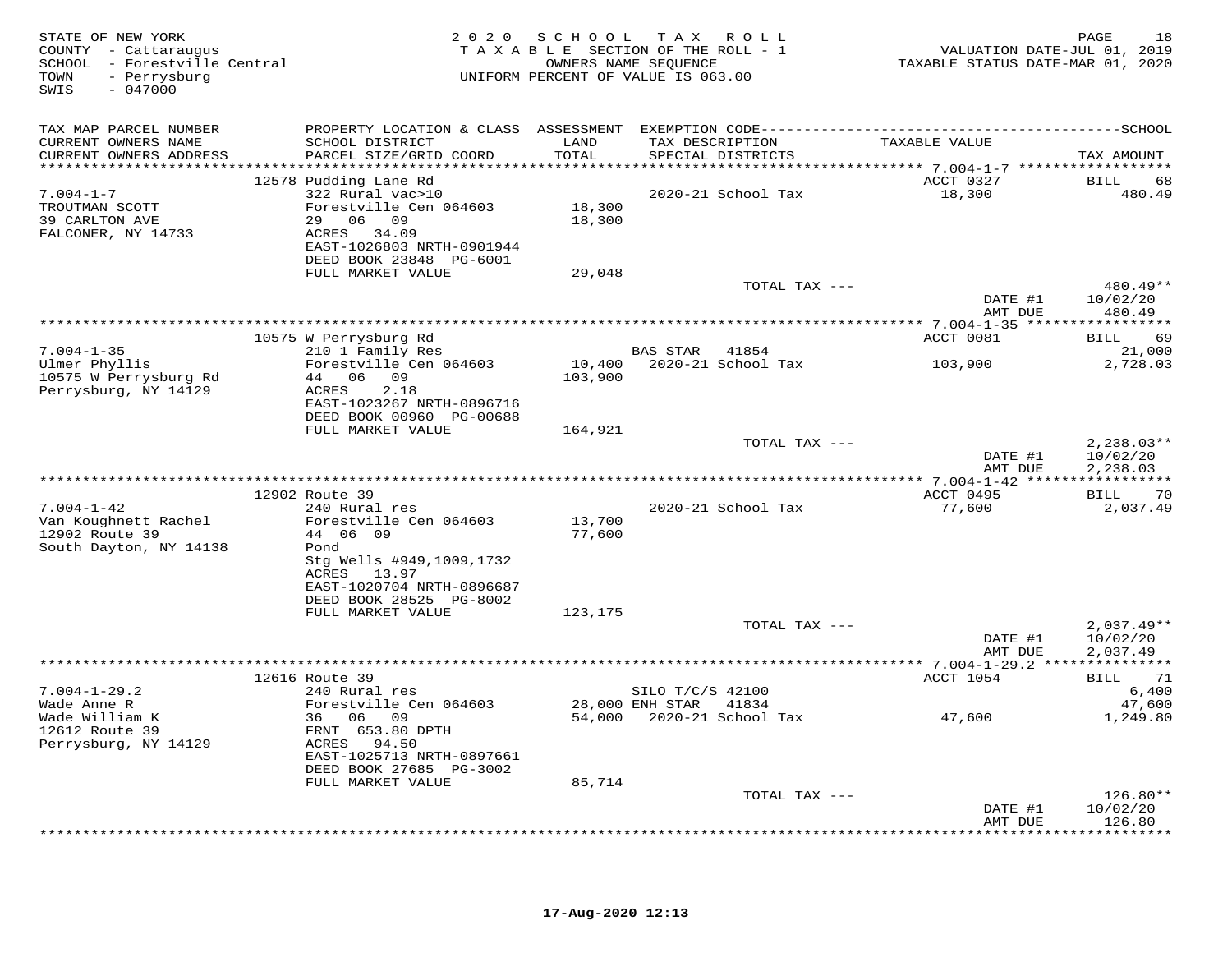| STATE OF NEW YORK<br>COUNTY - Cattaraugus<br>SCHOOL - Forestville Central<br>TOWN<br>- Perrysburg<br>$-047000$<br>SWIS | 2 0 2 0                                    | SCHOOL               | T A X<br>R O L L<br>TAXABLE SECTION OF THE ROLL - 1<br>OWNERS NAME SEOUENCE<br>UNIFORM PERCENT OF VALUE IS 063.00 | VALUATION DATE-JUL 01, 2019<br>TAXABLE STATUS DATE-MAR 01, 2020 | PAGE<br>19   |
|------------------------------------------------------------------------------------------------------------------------|--------------------------------------------|----------------------|-------------------------------------------------------------------------------------------------------------------|-----------------------------------------------------------------|--------------|
| TAX MAP PARCEL NUMBER                                                                                                  |                                            |                      |                                                                                                                   |                                                                 |              |
| CURRENT OWNERS NAME<br>CURRENT OWNERS ADDRESS                                                                          | SCHOOL DISTRICT<br>PARCEL SIZE/GRID COORD  | LAND<br><b>TOTAL</b> | TAX DESCRIPTION<br>SPECIAL DISTRICTS                                                                              | TAXABLE VALUE                                                   | TAX AMOUNT   |
| **********************                                                                                                 | ********************************           |                      |                                                                                                                   |                                                                 |              |
|                                                                                                                        | 12664 Route 39                             |                      |                                                                                                                   | ACCT 1211                                                       | BILL<br>72   |
| $7.004 - 1 - 30.2$                                                                                                     | 240 Rural res                              |                      | 2020-21 School Tax                                                                                                | 129,500                                                         | 3,400.19     |
| Weber Brandy A<br>Burke Donald J                                                                                       | Forestville Cen 064603                     | 29,600               |                                                                                                                   |                                                                 |              |
| PO Box 77                                                                                                              | split off 1-30 (5/2008)                    | 129,500              |                                                                                                                   |                                                                 |              |
| Perrysburg, NY 14129                                                                                                   | 351.8' frontage<br>ACRES<br>30.35          |                      |                                                                                                                   |                                                                 |              |
|                                                                                                                        | EAST-1024979 NRTH-0897720                  |                      |                                                                                                                   |                                                                 |              |
|                                                                                                                        | DEED BOOK 10774 PG-6001                    |                      |                                                                                                                   |                                                                 |              |
|                                                                                                                        | FULL MARKET VALUE                          | 205,556              |                                                                                                                   |                                                                 |              |
|                                                                                                                        |                                            |                      | TOTAL TAX ---                                                                                                     |                                                                 | $3,400.19**$ |
|                                                                                                                        |                                            |                      |                                                                                                                   | DATE #1                                                         | 10/02/20     |
|                                                                                                                        |                                            |                      |                                                                                                                   | AMT DUE                                                         | 3,400.19     |
|                                                                                                                        |                                            |                      |                                                                                                                   | ********** 7.004-1-32.1 ***************                         |              |
|                                                                                                                        | 10660 W Perrysburg Rd                      |                      |                                                                                                                   | ACCT 0186                                                       | BILL 73      |
| $7.004 - 1 - 32.1$                                                                                                     | 240 Rural res                              |                      | ENH STAR<br>41834                                                                                                 |                                                                 | 48,860       |
| Weber Charles J                                                                                                        | Forestville Cen 064603                     | 65,300               | 2020-21 School Tax                                                                                                | 176,300                                                         | 4,628.99     |
| Weber Barbara A                                                                                                        | 36 06 09                                   | 176,300              |                                                                                                                   |                                                                 |              |
| PO Box 195                                                                                                             | Storage Well #1719                         |                      |                                                                                                                   |                                                                 |              |
| Perrysburg, NY 14129                                                                                                   | merged with 31.1                           |                      |                                                                                                                   |                                                                 |              |
|                                                                                                                        | ACRES<br>65.95                             |                      |                                                                                                                   |                                                                 |              |
|                                                                                                                        | EAST-1024428 NRTH-0897619                  |                      |                                                                                                                   |                                                                 |              |
|                                                                                                                        | DEED BOOK 761<br>PG-00952                  |                      |                                                                                                                   |                                                                 |              |
|                                                                                                                        | FULL MARKET VALUE                          | 279,841              |                                                                                                                   |                                                                 |              |
|                                                                                                                        |                                            |                      | TOTAL TAX ---                                                                                                     |                                                                 | $3.505.99**$ |
|                                                                                                                        |                                            |                      |                                                                                                                   | DATE #1                                                         | 10/02/20     |
|                                                                                                                        |                                            |                      |                                                                                                                   | AMT DUE                                                         | 3,505.99     |
|                                                                                                                        |                                            |                      |                                                                                                                   |                                                                 |              |
| $7.004 - 1 - 33$                                                                                                       | Route 39                                   |                      |                                                                                                                   | ACCT 0543                                                       | 74<br>BILL   |
| Weber Charles J                                                                                                        | 271 Mfg housings<br>Forestville Cen 064603 | 62,600               | 2020-21 School Tax                                                                                                | 77,600                                                          | 2,037.49     |
| Weber Barbara A                                                                                                        | 36 06 09                                   | 77,600               |                                                                                                                   |                                                                 |              |
| PO Box 195                                                                                                             | Mobil Court                                |                      |                                                                                                                   |                                                                 |              |
| Perrysburg, NY 14129                                                                                                   | Storage Well #968                          |                      |                                                                                                                   |                                                                 |              |
|                                                                                                                        | ACRES<br>51.30                             |                      |                                                                                                                   |                                                                 |              |
|                                                                                                                        | EAST-1023723 NRTH-0897652                  |                      |                                                                                                                   |                                                                 |              |
|                                                                                                                        | DEED BOOK 699<br>PG-00870                  |                      |                                                                                                                   |                                                                 |              |
|                                                                                                                        | FULL MARKET VALUE                          | 123,175              |                                                                                                                   |                                                                 |              |
|                                                                                                                        |                                            |                      | TOTAL TAX ---                                                                                                     |                                                                 | $2,037.49**$ |
|                                                                                                                        |                                            |                      |                                                                                                                   | DATE #1                                                         | 10/02/20     |
|                                                                                                                        |                                            |                      |                                                                                                                   | AMT DUE                                                         | 2,037.49     |
|                                                                                                                        |                                            |                      |                                                                                                                   |                                                                 |              |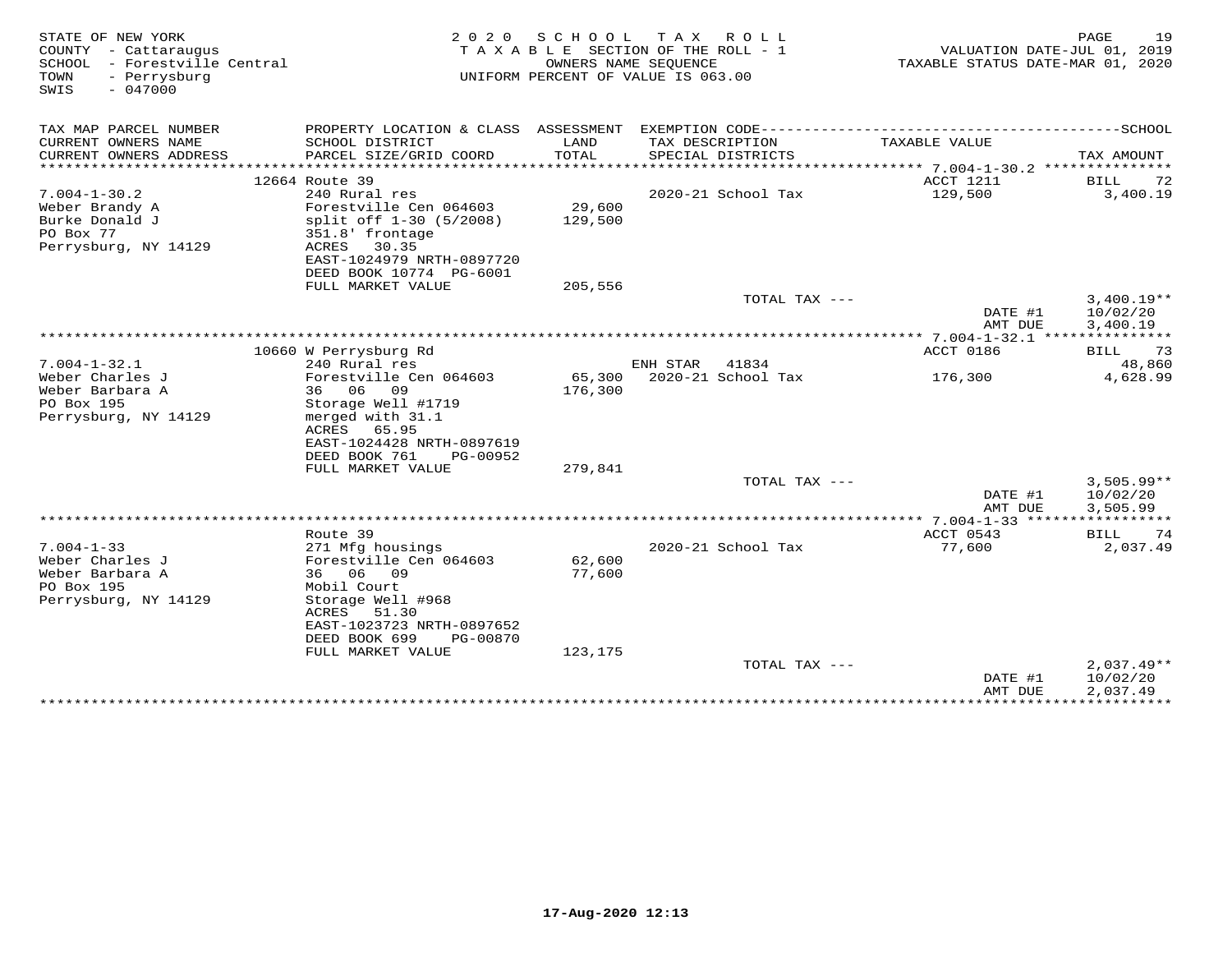|                                                      |                                                                                                                                                                                                                                                                                                                                                                              | SCHOOL TAX ROLL                                                                                                  |                                                                                                                                                                                                    | PAGE                                                                                              | 20                                                                                                                                                                                                                                                   |
|------------------------------------------------------|------------------------------------------------------------------------------------------------------------------------------------------------------------------------------------------------------------------------------------------------------------------------------------------------------------------------------------------------------------------------------|------------------------------------------------------------------------------------------------------------------|----------------------------------------------------------------------------------------------------------------------------------------------------------------------------------------------------|---------------------------------------------------------------------------------------------------|------------------------------------------------------------------------------------------------------------------------------------------------------------------------------------------------------------------------------------------------------|
|                                                      |                                                                                                                                                                                                                                                                                                                                                                              |                                                                                                                  |                                                                                                                                                                                                    |                                                                                                   |                                                                                                                                                                                                                                                      |
| PARCEL SIZE/GRID COORD                               | TOTAL                                                                                                                                                                                                                                                                                                                                                                        | SPECIAL DISTRICTS                                                                                                |                                                                                                                                                                                                    | TAX AMOUNT                                                                                        |                                                                                                                                                                                                                                                      |
|                                                      |                                                                                                                                                                                                                                                                                                                                                                              |                                                                                                                  |                                                                                                                                                                                                    |                                                                                                   | 75                                                                                                                                                                                                                                                   |
|                                                      |                                                                                                                                                                                                                                                                                                                                                                              |                                                                                                                  |                                                                                                                                                                                                    |                                                                                                   |                                                                                                                                                                                                                                                      |
| Forestville Cen 064603<br>44 06<br>09                | 5,600<br>5,600                                                                                                                                                                                                                                                                                                                                                               |                                                                                                                  |                                                                                                                                                                                                    |                                                                                                   |                                                                                                                                                                                                                                                      |
| EAST-1023207 NRTH-0895789<br>DEED BOOK 23396 PG-4002 |                                                                                                                                                                                                                                                                                                                                                                              |                                                                                                                  |                                                                                                                                                                                                    |                                                                                                   |                                                                                                                                                                                                                                                      |
|                                                      |                                                                                                                                                                                                                                                                                                                                                                              |                                                                                                                  |                                                                                                                                                                                                    |                                                                                                   |                                                                                                                                                                                                                                                      |
|                                                      |                                                                                                                                                                                                                                                                                                                                                                              |                                                                                                                  |                                                                                                                                                                                                    | 10/02/20                                                                                          |                                                                                                                                                                                                                                                      |
|                                                      |                                                                                                                                                                                                                                                                                                                                                                              |                                                                                                                  |                                                                                                                                                                                                    |                                                                                                   |                                                                                                                                                                                                                                                      |
| Route 39                                             |                                                                                                                                                                                                                                                                                                                                                                              |                                                                                                                  | ACCT 0838                                                                                                                                                                                          | BILL                                                                                              | 76                                                                                                                                                                                                                                                   |
| 312 Vac w/imprv                                      |                                                                                                                                                                                                                                                                                                                                                                              | 2020-21 School Tax                                                                                               | 14,800                                                                                                                                                                                             |                                                                                                   |                                                                                                                                                                                                                                                      |
|                                                      |                                                                                                                                                                                                                                                                                                                                                                              |                                                                                                                  |                                                                                                                                                                                                    |                                                                                                   |                                                                                                                                                                                                                                                      |
|                                                      |                                                                                                                                                                                                                                                                                                                                                                              |                                                                                                                  |                                                                                                                                                                                                    |                                                                                                   |                                                                                                                                                                                                                                                      |
|                                                      |                                                                                                                                                                                                                                                                                                                                                                              |                                                                                                                  |                                                                                                                                                                                                    |                                                                                                   |                                                                                                                                                                                                                                                      |
|                                                      |                                                                                                                                                                                                                                                                                                                                                                              |                                                                                                                  |                                                                                                                                                                                                    |                                                                                                   |                                                                                                                                                                                                                                                      |
|                                                      |                                                                                                                                                                                                                                                                                                                                                                              |                                                                                                                  |                                                                                                                                                                                                    |                                                                                                   |                                                                                                                                                                                                                                                      |
|                                                      |                                                                                                                                                                                                                                                                                                                                                                              | TOTAL TAX ---                                                                                                    |                                                                                                                                                                                                    | 388.59**                                                                                          |                                                                                                                                                                                                                                                      |
|                                                      |                                                                                                                                                                                                                                                                                                                                                                              |                                                                                                                  |                                                                                                                                                                                                    | 10/02/20                                                                                          |                                                                                                                                                                                                                                                      |
|                                                      |                                                                                                                                                                                                                                                                                                                                                                              |                                                                                                                  |                                                                                                                                                                                                    | 388.59                                                                                            |                                                                                                                                                                                                                                                      |
|                                                      |                                                                                                                                                                                                                                                                                                                                                                              |                                                                                                                  |                                                                                                                                                                                                    |                                                                                                   |                                                                                                                                                                                                                                                      |
|                                                      |                                                                                                                                                                                                                                                                                                                                                                              |                                                                                                                  |                                                                                                                                                                                                    |                                                                                                   | 77                                                                                                                                                                                                                                                   |
|                                                      |                                                                                                                                                                                                                                                                                                                                                                              |                                                                                                                  |                                                                                                                                                                                                    |                                                                                                   |                                                                                                                                                                                                                                                      |
|                                                      |                                                                                                                                                                                                                                                                                                                                                                              |                                                                                                                  |                                                                                                                                                                                                    |                                                                                                   |                                                                                                                                                                                                                                                      |
| ACRES<br>6.50<br>EAST-1027064 NRTH-0900742           |                                                                                                                                                                                                                                                                                                                                                                              |                                                                                                                  |                                                                                                                                                                                                    |                                                                                                   |                                                                                                                                                                                                                                                      |
|                                                      |                                                                                                                                                                                                                                                                                                                                                                              |                                                                                                                  |                                                                                                                                                                                                    |                                                                                                   |                                                                                                                                                                                                                                                      |
|                                                      |                                                                                                                                                                                                                                                                                                                                                                              |                                                                                                                  |                                                                                                                                                                                                    |                                                                                                   |                                                                                                                                                                                                                                                      |
|                                                      |                                                                                                                                                                                                                                                                                                                                                                              |                                                                                                                  |                                                                                                                                                                                                    | 10/02/20<br>1,008.24                                                                              |                                                                                                                                                                                                                                                      |
|                                                      | SCHOOL DISTRICT<br>12754 Route 39<br>210 1 Family Res<br><b>ACRES</b><br>1.41<br>FULL MARKET VALUE<br>Forestville Cen 064603<br>44 06<br>09<br>3.70<br>ACRES<br>EAST-1022851 NRTH-0895866<br>DEED BOOK 23396 PG-4002<br>FULL MARKET VALUE<br>12549 Pudding Lane Rd<br>260 Seasonal res<br>Forestville Cen 064603<br>37 06 09<br>DEED BOOK 20190 PG-8561<br>FULL MARKET VALUE | PROPERTY LOCATION & CLASS ASSESSMENT<br>LAND<br>8,889<br>8,800<br>14,800<br>23,492<br>12,400<br>38,400<br>60,952 | TAXABLE SECTION OF THE ROLL - 1<br>OWNERS NAME SEQUENCE<br>UNIFORM PERCENT OF VALUE IS 063.00<br>TAX DESCRIPTION<br>2020-21 School Tax<br>TOTAL TAX ---<br>$2020 - 21$ School Tax<br>TOTAL TAX --- | EXEMPTION CODE---------------------<br>TAXABLE VALUE<br>ACCT 0191<br>5,600<br>ACCT 0573<br>38,400 | VALUATION DATE-JUL 01, 2019<br>TAXABLE STATUS DATE-MAR 01, 2020<br>----------------SCHOOL<br>BILL.<br>147.04<br>$147.04**$<br>DATE #1<br>147.04<br>AMT DUE<br>388.59<br>DATE #1<br>AMT DUE<br>BILL<br>1,008.24<br>$1,008.24**$<br>DATE #1<br>AMT DUE |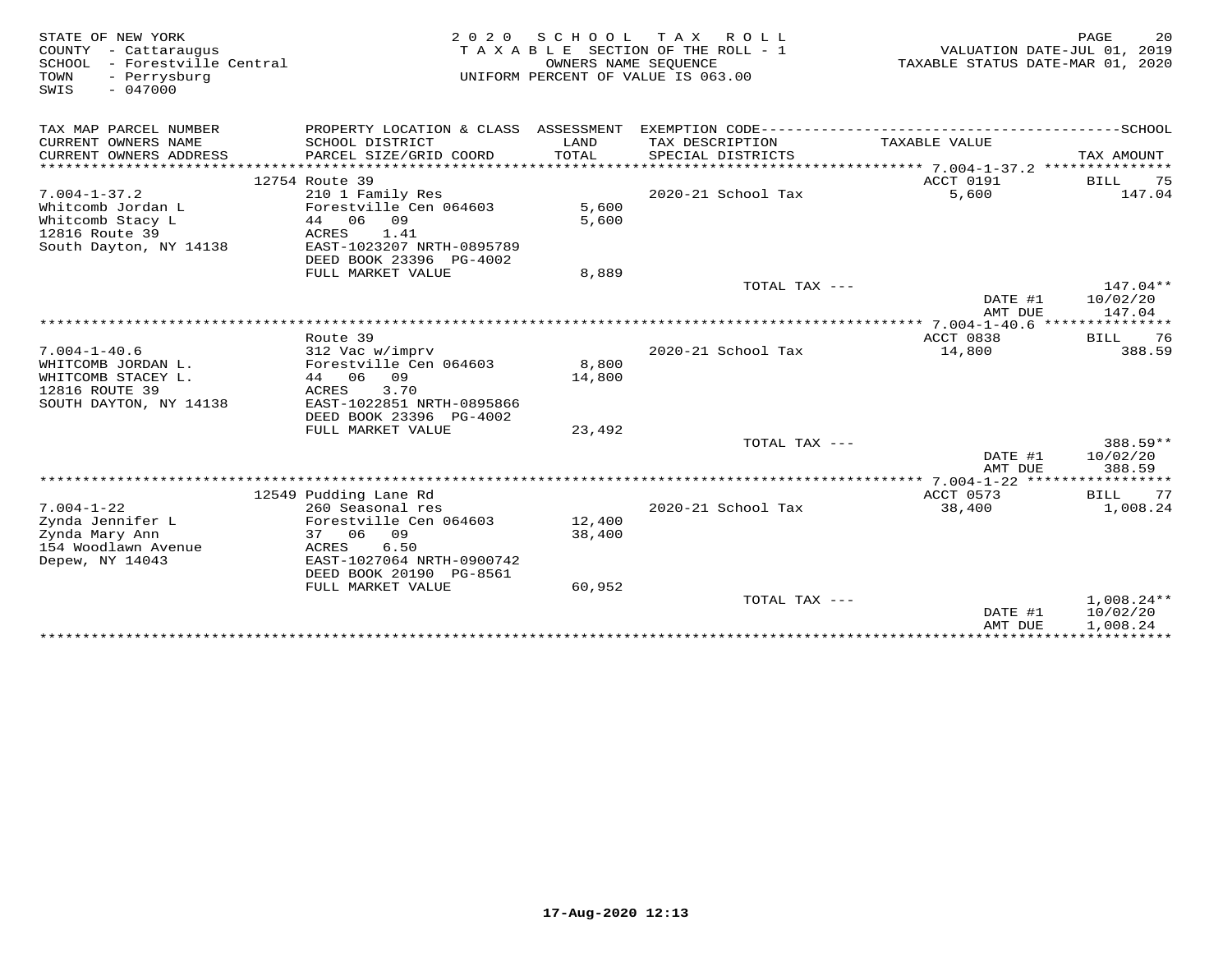|      | STATE OF NEW YORK            | 2020 SCHOOL TAX ROLL            |  |                                  |                        | PAGE | 21 |
|------|------------------------------|---------------------------------|--|----------------------------------|------------------------|------|----|
|      | COUNTY - Cattaraugus         | TAXABLE SECTION OF THE ROLL - 1 |  | VALUATION DATE-JUL 01, 2019      |                        |      |    |
|      | SCHOOL - Forestville Central |                                 |  | TAXABLE STATUS DATE-MAR 01, 2020 |                        |      |    |
|      | TOWN - Perrysburg            |                                 |  |                                  | RPS155/V04/L015        |      |    |
| SWIS | - 047000                     |                                 |  |                                  | CURRENT DATE 8/17/2020 |      |    |
|      |                              |                                 |  |                                  |                        |      |    |

# ROLL SUB SECTION - - TOTALS

### \*\*\* S P E C I A L D I S T R I C T S U M M A R Y \*\*\*

|      |                      | ----           | <b>FYTFNSION</b><br>- 75 | <b>FNC</b>     | ᅺᅜᄓ                      | SXEMPT | $\Delta$<br>.                  | $m \wedge m \wedge n$ |
|------|----------------------|----------------|--------------------------|----------------|--------------------------|--------|--------------------------------|-----------------------|
| CODE | <b>NTAMT</b><br>⊥∙⊥⊥ | D.ODT.<br>PARL | $m \tau \tau m$<br>.     | T T T<br>ALUF: | , <del>,</del> , , , , , | MOUN.  | , 77 T TT <del>D</del><br>ALUE | TAX                   |

#### NO SPECIAL DISTRICTS AT THIS LEVEL

\*\*\* S C H O O L D I S T R I C T S U M M A R Y \*\*\*

| CODE   | DISTRICT NAME                    | TOTAL<br>PARCELS | ASSESSED<br>LAND | ASSESSED<br>TOTAL | <b>EXEMPT</b><br>AMOUNT | TOTAL<br>TAXABLE |           |
|--------|----------------------------------|------------------|------------------|-------------------|-------------------------|------------------|-----------|
|        |                                  |                  |                  |                   | STAR AMOUNT             | STAR TAXABLE     | TOTAL TAX |
|        | Forestville Central              | 77               | 1679,720         | 4925,990          | 105,948                 | 4,820,042        |           |
| 064603 |                                  |                  |                  |                   | 1218,860                | 3,601,182        | 94,553.72 |
|        | SUB-TOTAL                        | 77               | 1679,720         | 4925,990          | 105,948                 | 4,820,042        |           |
|        | $S \cup B - T \cup T A L (CONT)$ |                  |                  |                   | 1218,860                | 3,601,182        | 94,553.72 |
|        | TOTAL                            | 77               | 1679,720         | 4925,990          | 105,948                 | 4,820,042        |           |
|        | T O T A L (CONT)                 |                  |                  |                   | 1218,860                | 3,601,182        | 94,553.72 |

### \*\*\* S Y S T E M C O D E S S U M M A R Y \*\*\*

#### NO SYSTEM EXEMPTIONS AT THIS LEVEL

| CODE  | DESCRIPTION | TOTAL<br>PARCELS | SCHOOL  |
|-------|-------------|------------------|---------|
| 41130 | VETCOM CTS  |                  |         |
| 41720 | AG DIST     | 5                | 63,812  |
| 41730 | AG DISTOUT  | 2                | 9,936   |
| 41800 | AGED C/T/S  |                  | 25,800  |
| 41834 | ENH STAR    | 16               | 731,060 |
|       |             |                  |         |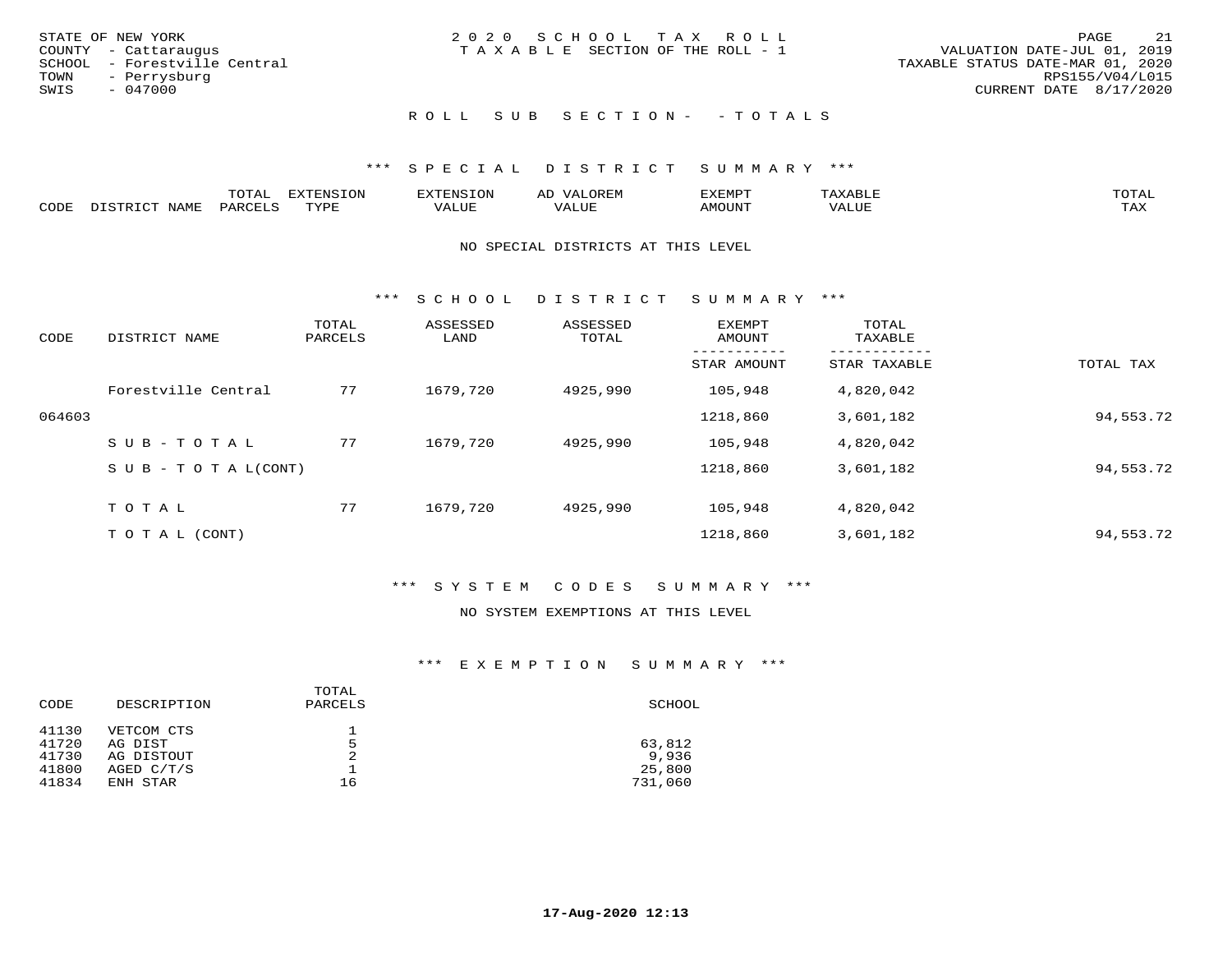| SWIS | STATE OF NEW YORK<br>COUNTY - Cattaraugus<br>SCHOOL - Forestville Central<br>TOWN - Perrysburg<br>- 047000 | 2020 SCHOOL TAX ROLL<br>T A X A B L E SECTION OF THE ROLL - 1<br>TAXABLE STATUS DATE-MAR 01, 2020 | PAGE<br>VALUATION DATE-JUL 01, 2019<br>RPS155/V04/L015<br>CURRENT DATE 8/17/2020 | 22 |
|------|------------------------------------------------------------------------------------------------------------|---------------------------------------------------------------------------------------------------|----------------------------------------------------------------------------------|----|
|      |                                                                                                            | ROLL SUB SECTION- -TOTALS                                                                         |                                                                                  |    |

# \*\*\* E X E M P T I O N S U M M A R Y \*\*\*

|       |             | TOTAL   |          |
|-------|-------------|---------|----------|
| CODE  | DESCRIPTION | PARCELS | SCHOOL   |
| 41844 | E STAR MH   |         | 25,800   |
| 41854 | BAS STAR    | 22      | 462,000  |
| 42100 | SILO T/C/S  |         | 6.400    |
|       | TOTAL       | 49      | 1324,808 |

| <b>ROLL</b><br>SEC | DESCRIPTION                | TOTAL<br>PARCELS | ASSESSED<br>LAND | ASSESSED<br>TOTAL | <b>EXEMPT</b><br><b>AMOUNT</b> | TOTAL<br>TAXABLE       | TOTAL<br>TAX |
|--------------------|----------------------------|------------------|------------------|-------------------|--------------------------------|------------------------|--------------|
|                    |                            |                  |                  |                   | STAR AMOUNT                    | STAR TAXABLE           |              |
|                    | 2020-21 School Tax         |                  | 1679,720         | 4925,990          | 105,948<br>1218,860            | 4,820,042<br>3,601,182 | 94,553.72    |
|                    | SPEC DIST TAXES<br>TAXABLE | 77               |                  |                   |                                |                        | 94,553.72    |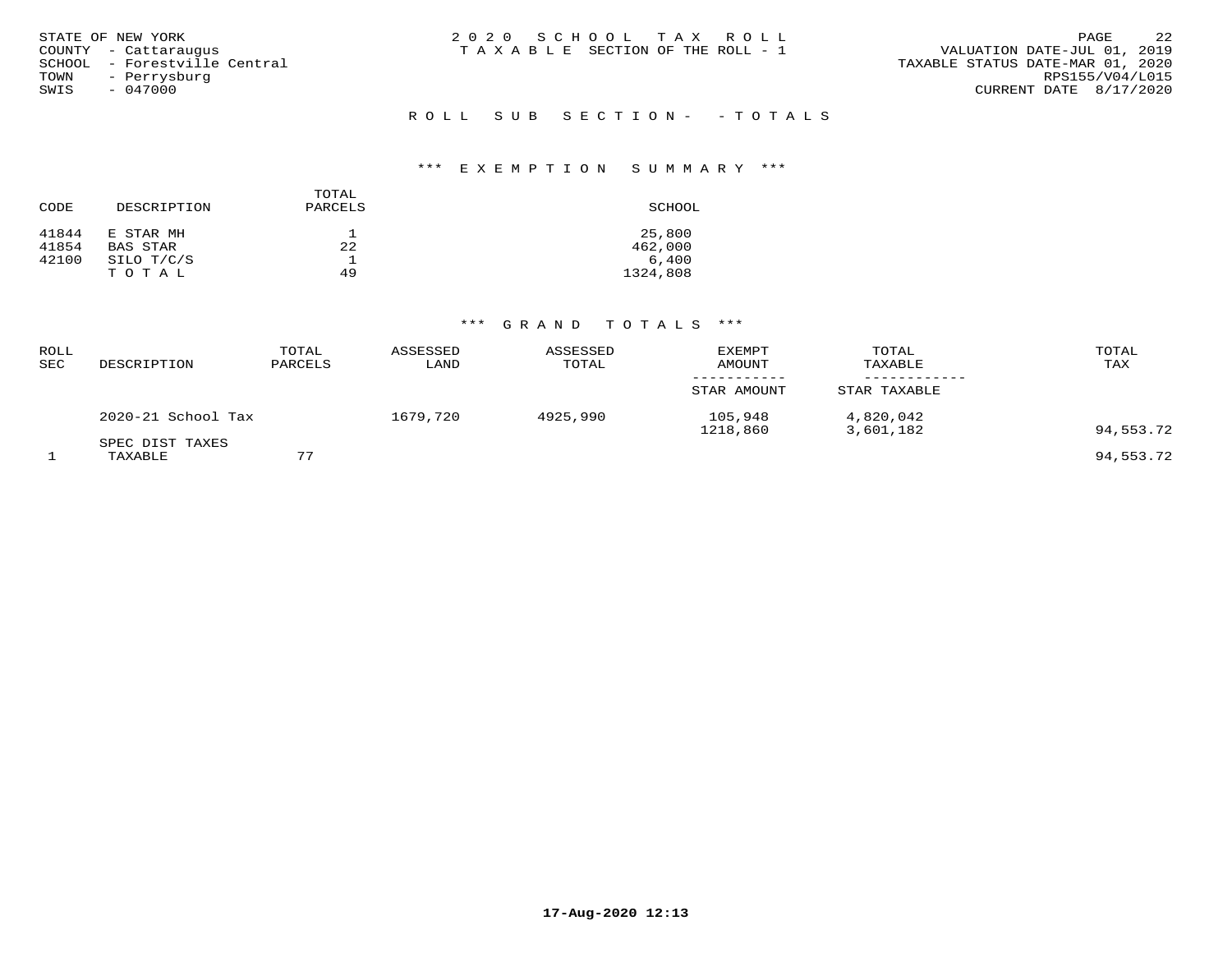|      | STATE OF NEW YORK            | 2020 SCHOOL TAX ROLL                  | PAGE                             | -23             |
|------|------------------------------|---------------------------------------|----------------------------------|-----------------|
|      | COUNTY - Cattaraugus         | T A X A B L E SECTION OF THE ROLL - 1 | VALUATION DATE-JUL 01, 2019      |                 |
|      | SCHOOL - Forestville Central |                                       | TAXABLE STATUS DATE-MAR 01, 2020 |                 |
|      | TOWN - Perrysburg            |                                       |                                  | RPS155/V04/L015 |
| SWIS | - 047000                     |                                       | CURRENT DATE 8/17/2020           |                 |
|      |                              |                                       |                                  |                 |

### \*\*\* S P E C I A L D I S T R I C T S U M M A R Y \*\*\*

|      | $m \wedge m \wedge n$<br>.UTAL          | <b>EXTENSION</b> | BUN S | OR∏N<br>AĽ<br>11 J I V I LI | 'XEMPT        | AAABLE            | $m \wedge m \wedge n$ |
|------|-----------------------------------------|------------------|-------|-----------------------------|---------------|-------------------|-----------------------|
| CODE | $NT\Delta MT$<br>$DA$ $R$ $R$ $T$ . $C$ | <b>TVDL</b>      | VALUE | $- - - -$<br>.<br>. Alur    | <b>AMOUNT</b> | VALU <sub>r</sub> | TA Y<br>⊥∟∆∆          |

#### NO SPECIAL DISTRICTS AT THIS LEVEL

\*\*\* S C H O O L D I S T R I C T S U M M A R Y \*\*\*

| CODE   | DISTRICT NAME                    | TOTAL<br>PARCELS | ASSESSED<br>LAND | ASSESSED<br>TOTAL | <b>EXEMPT</b><br>AMOUNT | TOTAL<br>TAXABLE |           |
|--------|----------------------------------|------------------|------------------|-------------------|-------------------------|------------------|-----------|
|        |                                  |                  |                  |                   | STAR AMOUNT             | STAR TAXABLE     | TOTAL TAX |
|        | Forestville Central              | 77               | 1679,720         | 4925,990          | 105,948                 | 4,820,042        |           |
| 064603 |                                  |                  |                  |                   | 1218,860                | 3,601,182        | 94,553.72 |
|        | SUB-TOTAL                        | 77               | 1679,720         | 4925,990          | 105,948                 | 4,820,042        |           |
|        | $S \cup B - T \cup T A L (CONT)$ |                  |                  |                   | 1218,860                | 3,601,182        | 94,553.72 |
|        | TOTAL                            | 77               | 1679,720         | 4925,990          | 105,948                 | 4,820,042        |           |
|        | T O T A L (CONT)                 |                  |                  |                   | 1218,860                | 3,601,182        | 94,553.72 |

### \*\*\* S Y S T E M C O D E S S U M M A R Y \*\*\*

### NO SYSTEM EXEMPTIONS AT THIS LEVEL

| CODE  | DESCRIPTION | TOTAL<br>PARCELS | SCHOOL  |
|-------|-------------|------------------|---------|
| 41130 | VETCOM CTS  |                  |         |
| 41720 | AG DIST     | 5                | 63,812  |
| 41730 | AG DISTOUT  | 2                | 9,936   |
| 41800 | AGED C/T/S  |                  | 25,800  |
| 41834 | ENH STAR    | 16               | 731,060 |
|       |             |                  |         |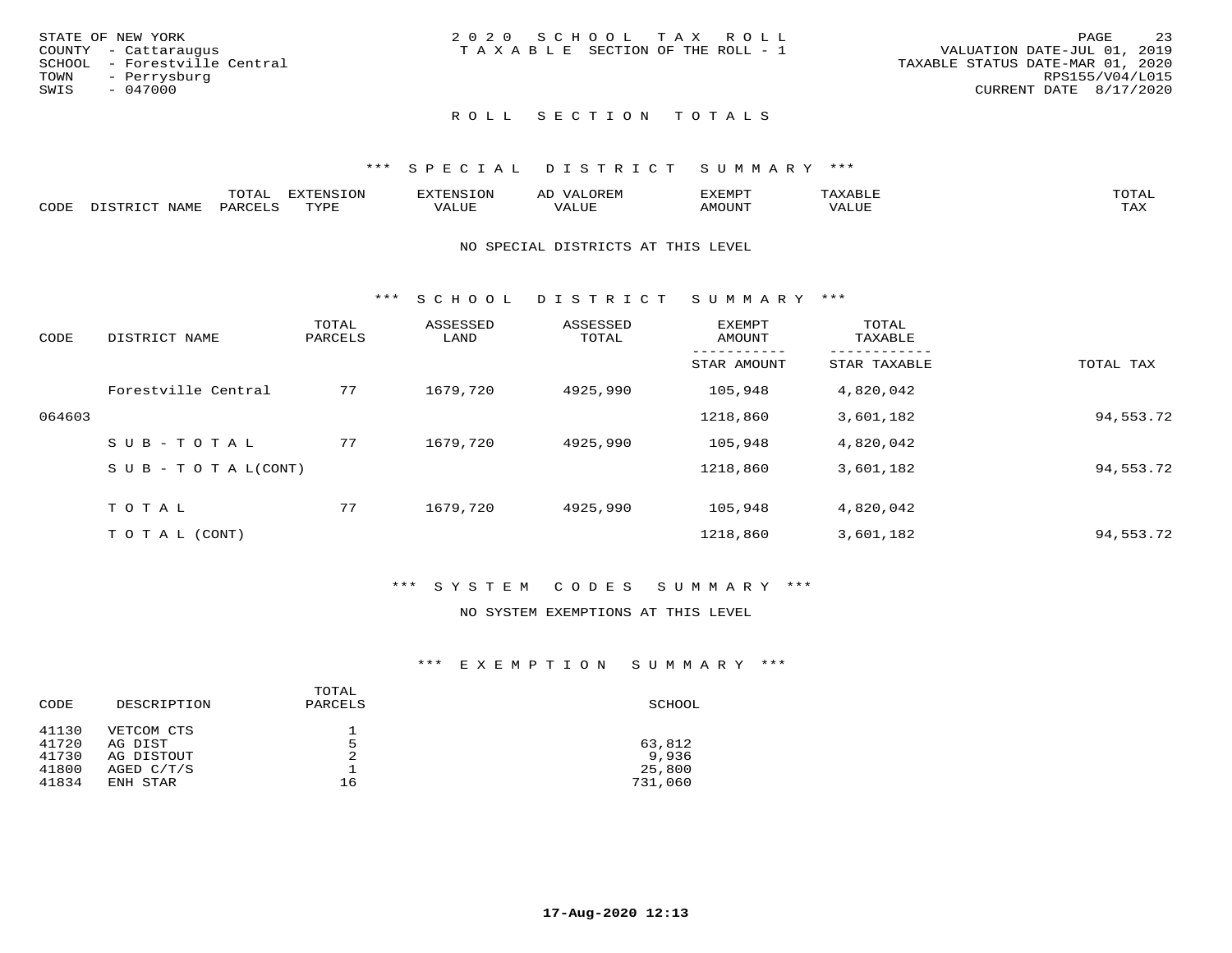| STATE OF NEW YORK            | 2020 SCHOOL TAX ROLL                  | 2.4<br>PAGE                      |
|------------------------------|---------------------------------------|----------------------------------|
| COUNTY - Cattaraugus         | T A X A B L E SECTION OF THE ROLL - 1 | VALUATION DATE-JUL 01, 2019      |
| SCHOOL - Forestville Central |                                       | TAXABLE STATUS DATE-MAR 01, 2020 |
| TOWN<br>- Perrysburg         |                                       | RPS155/V04/L015                  |
| SWIS<br>$-047000$            |                                       | CURRENT DATE 8/17/2020           |
|                              | ROLL SECTION TOTALS                   |                                  |

# \*\*\* E X E M P T I O N S U M M A R Y \*\*\*

|       |             | TOTAL   |          |
|-------|-------------|---------|----------|
| CODE  | DESCRIPTION | PARCELS | SCHOOL   |
| 41844 | E STAR MH   |         | 25,800   |
| 41854 | BAS STAR    | 22      | 462,000  |
| 42100 | SILO T/C/S  |         | 6.400    |
|       | TOTAL       | 49      | 1324,808 |

| <b>ROLL</b><br>SEC | DESCRIPTION                | TOTAL<br>PARCELS | ASSESSED<br>LAND | ASSESSED<br>TOTAL | <b>EXEMPT</b><br>AMOUNT | TOTAL<br>TAXABLE       | TOTAL<br>TAX |
|--------------------|----------------------------|------------------|------------------|-------------------|-------------------------|------------------------|--------------|
|                    |                            |                  |                  |                   | STAR AMOUNT             | STAR TAXABLE           |              |
|                    | 2020-21 School Tax         |                  | 1679,720         | 4925,990          | 105,948<br>1218,860     | 4,820,042<br>3,601,182 | 94,553.72    |
|                    | SPEC DIST TAXES<br>TAXABLE | 77               |                  |                   |                         |                        | 94,553.72    |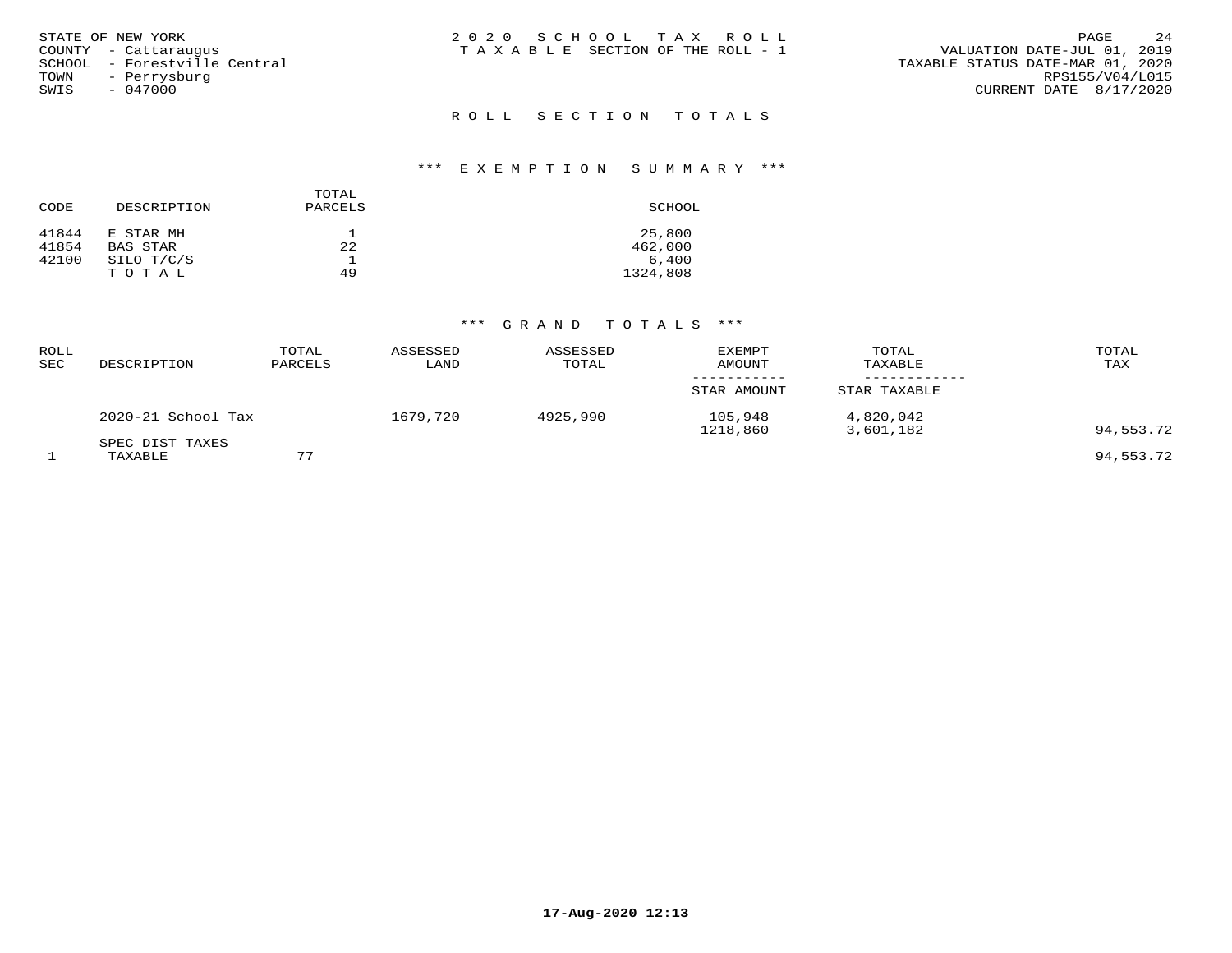| STATE OF NEW YORK<br>COUNTY - Cattaraugus<br>SCHOOL - Forestville Central<br>- Perrysburg<br>TOWN<br>$-047000$<br>SWIS                                  | 2 0 2 0                                                                                             | SCHOOL<br>OWNERS NAME SEQUENCE     | T A X<br>R O L L<br>SPECIAL FRANCHISE SECTION OF THE ROLL - 5<br>UNIFORM PERCENT OF VALUE IS 063.00 | VALUATION DATE-JUL 01, 2019<br>TAXABLE STATUS DATE-MAR 01, 2020 | PAGE                                                |
|---------------------------------------------------------------------------------------------------------------------------------------------------------|-----------------------------------------------------------------------------------------------------|------------------------------------|-----------------------------------------------------------------------------------------------------|-----------------------------------------------------------------|-----------------------------------------------------|
| TAX MAP PARCEL NUMBER<br>CURRENT OWNERS NAME<br>CURRENT OWNERS ADDRESS<br>**********************                                                        | PROPERTY LOCATION & CLASS<br>SCHOOL DISTRICT<br>PARCEL SIZE/GRID COORD<br>************************* | ASSESSMENT<br>LAND<br>TOTAL        | TAX DESCRIPTION<br>SPECIAL DISTRICTS                                                                | TAXABLE VALUE                                                   | TAX AMOUNT                                          |
| 570.089-9917-745<br>Century Link Communications LL Forestville Cen 064603<br>700 W Miineral Ave<br>Littleton, CO 80120                                  | Special Franchise<br>834 Non-cable tv<br>TOWN OUTSIDE<br>21% FORESTVILLE<br>FULL MARKET VALUE       | $\overline{0}$<br>55,745<br>88,484 | 2020-21 School Tax                                                                                  | ACCT 1086<br>55,745                                             | 78<br>BILL<br>1,463.66                              |
|                                                                                                                                                         |                                                                                                     |                                    | TOTAL TAX ---                                                                                       | DATE #1<br>AMT DUE                                              | $1,463.66**$<br>10/02/20<br>1,463.66                |
| 570.089-9917-602.500<br>Global Crossing North American Forestville Cen 064603<br>Attn: Property Tax Department 22 % FORESTVILLESD<br>1025 Eldorado Blvd | Special Franchise<br>866 Telephone<br>FULL MARKET VALUE                                             | $\overline{0}$<br>9,151<br>14,525  | 2020-21 School Tax                                                                                  | ACCT 1109<br>9,151                                              | BILL<br>-79<br>240.27                               |
| Broomfield, CO 80021                                                                                                                                    |                                                                                                     |                                    | TOTAL TAX ---                                                                                       | DATE #1<br>AMT DUE                                              | $240.27**$<br>10/02/20<br>240.27                    |
| 570.089-9917-744.850<br>Intellifiber Networks<br>PO Box 2629<br>Addison1, TX 75001                                                                      | Special Franchise<br>866 Telephone<br>Forestville Cen 064603<br>TOWN OUTSIDE<br>21% FORESTVILLE     | $\Omega$<br>700                    | 2020-21 School Tax                                                                                  | *** 570.089-9917-744.850 *******<br>ACCT 1134<br>700            | 80<br>BILL<br>18.38                                 |
|                                                                                                                                                         | FULL MARKET VALUE                                                                                   | 1,111                              | TOTAL TAX ---                                                                                       | DATE #1<br>AMT DUE                                              | 18.38**<br>10/02/20<br>18.38                        |
| 570.089-9917-760.700<br>Level 3 Communications<br>1025 Eldorado Blvd<br>Broomfield, CO 80021                                                            | Special Franchise<br>866 Telephone<br>Forestville Cen 064603<br>TOWN OUTSIDE<br>25% FORESTVILLE     | $\Omega$<br>124,834                | ************************<br>2020-21 School Tax                                                      | * 570.089-9917-760.700 *******<br>ACCT 1110<br>124,834          | 81<br>BILL<br>3,277.68                              |
|                                                                                                                                                         | FULL MARKET VALUE                                                                                   | 198,149                            | TOTAL TAX ---                                                                                       | DATE #1                                                         | $3,277.68**$<br>10/02/20                            |
|                                                                                                                                                         | Special Franchise                                                                                   |                                    |                                                                                                     | AMT DUE<br>ACCT 1144                                            | 3,277.68<br>BILL 82                                 |
| 570.089-9917-123.700<br>National Fuel Gas Dist<br>6363 Main St<br>Williamsville, NY 14221-5887                                                          | 861 Elec & gas<br>Forestville Cen 064603<br>Town Outside<br>8 % FORESTVILLE<br>FULL MARKET VALUE    | $\Omega$<br>28,410<br>45,095       | 2020-21 School Tax                                                                                  | 28,410                                                          | 745.94                                              |
|                                                                                                                                                         |                                                                                                     |                                    | TOTAL TAX ---                                                                                       | DATE #1<br>AMT DUE                                              | $745.94**$<br>10/02/20<br>745.94<br>* * * * * * * * |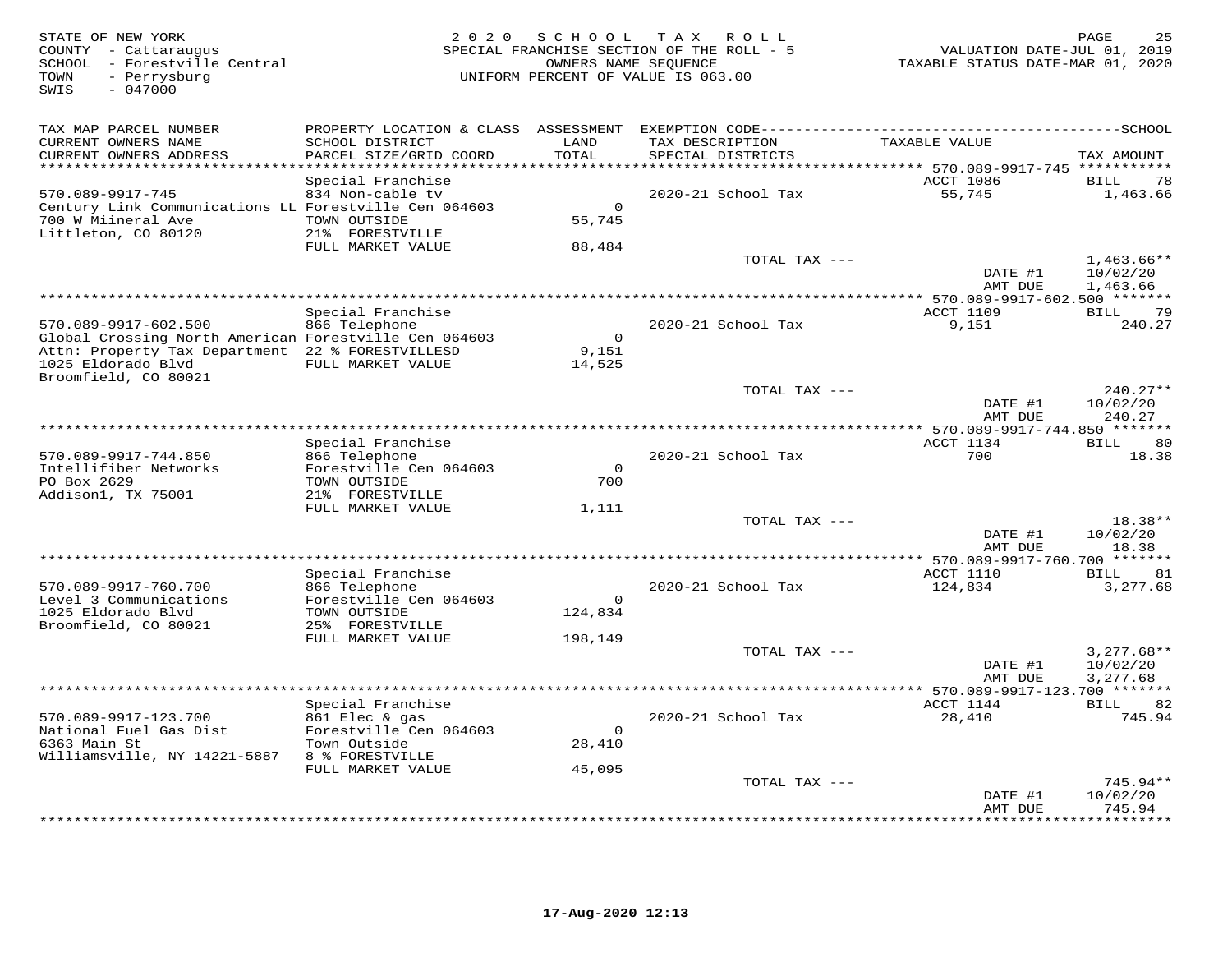| STATE OF NEW YORK<br>COUNTY - Cattaraugus<br>SCHOOL<br>- Forestville Central<br>- Perrysburg<br>TOWN<br>$-047000$<br>SWIS | 2 0 2 0                                                   |                    | SCHOOL TAX ROLL<br>SPECIAL FRANCHISE SECTION OF THE ROLL - 5<br>OWNERS NAME SEQUENCE<br>UNIFORM PERCENT OF VALUE IS 063.00 | VALUATION DATE-JUL 01, 2019<br>TAXABLE STATUS DATE-MAR 01, 2020 | PAGE<br>26                           |
|---------------------------------------------------------------------------------------------------------------------------|-----------------------------------------------------------|--------------------|----------------------------------------------------------------------------------------------------------------------------|-----------------------------------------------------------------|--------------------------------------|
| TAX MAP PARCEL NUMBER                                                                                                     | PROPERTY LOCATION & CLASS ASSESSMENT                      |                    |                                                                                                                            |                                                                 |                                      |
| CURRENT OWNERS NAME<br>CURRENT OWNERS ADDRESS<br>************************                                                 | SCHOOL DISTRICT<br>PARCEL SIZE/GRID COORD                 | LAND<br>TOTAL      | TAX DESCRIPTION<br>SPECIAL DISTRICTS                                                                                       | TAXABLE VALUE                                                   | TAX AMOUNT                           |
|                                                                                                                           | Special Franchise                                         |                    |                                                                                                                            | ACCT 0845                                                       | 83<br>BILL                           |
| 570.089-9917-132.350<br>Niagara Mohawk Power Corp                                                                         | 861 Elec & gas<br>Forestville Cen 064603                  | $\Omega$           | 2020-21 School Tax                                                                                                         | 154,091                                                         | 4,045.86                             |
| 300 Erie Blvd West<br>Syracuse, NY 13202                                                                                  | Town Outside<br>22% FORESTVILLE                           | 154,091            |                                                                                                                            |                                                                 |                                      |
|                                                                                                                           | FULL MARKET VALUE                                         | 244,589            |                                                                                                                            |                                                                 |                                      |
|                                                                                                                           |                                                           |                    | TOTAL TAX ---                                                                                                              | DATE #1<br>AMT DUE                                              | $4.045.86**$<br>10/02/20<br>4,045.86 |
|                                                                                                                           |                                                           |                    |                                                                                                                            | *** 570.089-9917-131.600 *******                                |                                      |
|                                                                                                                           | Special Franchise                                         |                    |                                                                                                                            | ACCT 0847                                                       | 84<br><b>BILL</b>                    |
| 570.089-9917-131.600                                                                                                      | 861 Elec & gas                                            |                    | 2020-21 School Tax                                                                                                         | 83,458                                                          | 2,191.30                             |
| Nys Electric & Gas Corp<br>162 Canco Rd<br>Portland, ME 04103                                                             | Forestville Cen 064603<br>Town Outside<br>22% FORESTVILLE | $\Omega$<br>83,458 |                                                                                                                            |                                                                 |                                      |
|                                                                                                                           | FULL MARKET VALUE                                         | 132,473            |                                                                                                                            |                                                                 |                                      |
|                                                                                                                           |                                                           |                    | TOTAL TAX ---                                                                                                              | DATE #1                                                         | $2,191.30**$<br>10/02/20             |
|                                                                                                                           |                                                           |                    |                                                                                                                            | AMT DUE                                                         | 2,191.30                             |
|                                                                                                                           | Special Franchise                                         |                    |                                                                                                                            | ACCT 0844                                                       | 85<br>BILL                           |
| 570.089-9917-631.900                                                                                                      | 866 Telephone                                             |                    | 2020-21 School Tax                                                                                                         | 7,903                                                           | 207.50                               |
| Verizon New York Inc                                                                                                      | Forestville Cen 064603                                    | $\Omega$           |                                                                                                                            |                                                                 |                                      |
| Duff & Phelps<br>PO Box 2749                                                                                              | Town Outside<br>7% FORESTVILLE                            | 7,903              |                                                                                                                            |                                                                 |                                      |
| Addison, TX 75001                                                                                                         | FULL MARKET VALUE                                         | 12,544             |                                                                                                                            |                                                                 |                                      |
|                                                                                                                           |                                                           |                    | TOTAL TAX ---                                                                                                              |                                                                 | $207.50**$                           |
|                                                                                                                           |                                                           |                    |                                                                                                                            | DATE #1<br>AMT DUE                                              | 10/02/20<br>207.50                   |
|                                                                                                                           |                                                           |                    |                                                                                                                            |                                                                 |                                      |
| 570.089-9917-775.000                                                                                                      | Special Franchise<br>866 Telephone                        |                    | 2020-21 School Tax                                                                                                         | ACCT 1136<br>16,221                                             | 86<br>BILL<br>425.90                 |
| WilTel Communications                                                                                                     | Forestville Cen 064603                                    | $\Omega$           |                                                                                                                            |                                                                 |                                      |
| Attn: Property Tax Dept                                                                                                   | TOWN OUTSIDE                                              | 16,221             |                                                                                                                            |                                                                 |                                      |
| 1025 Eldorado Blvd                                                                                                        | 21% FORESTVILLE                                           |                    |                                                                                                                            |                                                                 |                                      |
| Broomfield, CO 80021-9943                                                                                                 | FULL MARKET VALUE                                         | 25,748             |                                                                                                                            |                                                                 |                                      |
|                                                                                                                           |                                                           |                    | TOTAL TAX ---                                                                                                              | DATE #1                                                         | 425.90**<br>10/02/20                 |
|                                                                                                                           |                                                           |                    |                                                                                                                            | AMT DUE<br>* * * * * * * * * * * * * * *                        | 425.90<br>* * * * * * * * * * * *    |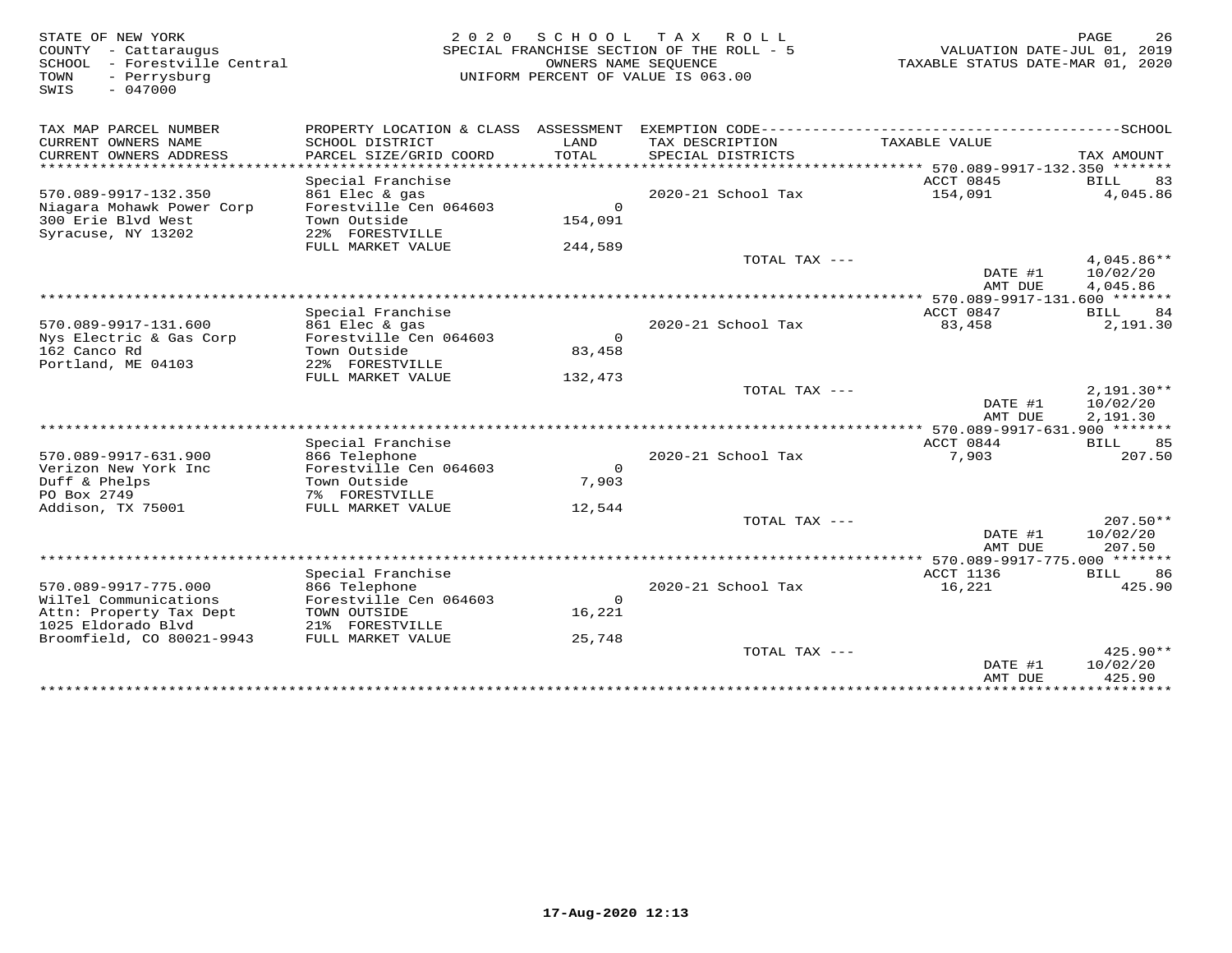|      | STATE OF NEW YORK            | 2020 SCHOOL TAX ROLL                      | PAGE                             | - 27 |
|------|------------------------------|-------------------------------------------|----------------------------------|------|
|      | COUNTY - Cattaraugus         | SPECIAL FRANCHISE SECTION OF THE ROLL - 5 | VALUATION DATE-JUL 01, 2019      |      |
|      | SCHOOL - Forestville Central |                                           | TAXABLE STATUS DATE-MAR 01, 2020 |      |
|      | TOWN - Perrysburg            |                                           | RPS155/V04/L015                  |      |
| SWIS | - 047000                     |                                           | CURRENT DATE 8/17/2020           |      |
|      |                              |                                           |                                  |      |

# ROLL SUB SECTION - - TOTALS

#### \*\*\* S P E C I A L D I S T R I C T S U M M A R Y \*\*\*

|      |                            | ----<br>$\overline{\phantom{a}}$ | EXTENSION | <b>ENS</b>         | AL<br>$\cdots$ | דסאים אי     |                       | momn. |
|------|----------------------------|----------------------------------|-----------|--------------------|----------------|--------------|-----------------------|-------|
| CODE | $ \sim$ $-$<br><b>NAMP</b> | $\Omega$<br>'ARI                 | TVDF      | <b><i>ALUE</i></b> | 'ALUE          | <b>MOUNT</b> | . <del>.</del><br>JUI | TAX   |

#### NO SPECIAL DISTRICTS AT THIS LEVEL

\*\*\* S C H O O L D I S T R I C T S U M M A R Y \*\*\*

| CODE   | DISTRICT NAME                    | TOTAL<br>PARCELS | ASSESSED<br>LAND | ASSESSED<br>TOTAL | EXEMPT<br>AMOUNT | TOTAL<br>TAXABLE |           |
|--------|----------------------------------|------------------|------------------|-------------------|------------------|------------------|-----------|
|        |                                  |                  |                  |                   | STAR AMOUNT      | STAR TAXABLE     | TOTAL TAX |
|        | Forestville Central              | 9                |                  | 480,513           |                  | 480,513          |           |
| 064603 |                                  |                  |                  |                   |                  | 480,513          | 12,616.49 |
|        | SUB-TOTAL                        | 9                |                  | 480,513           |                  | 480,513          |           |
|        | $S \cup B - T \cup T A L (CONT)$ |                  |                  |                   |                  | 480,513          | 12,616.49 |
|        | TOTAL                            | 9                |                  | 480,513           |                  | 480,513          |           |
|        | T O T A L (CONT)                 |                  |                  |                   |                  | 480,513          | 12,616.49 |

\*\*\* S Y S T E M C O D E S S U M M A R Y \*\*\*

NO SYSTEM EXEMPTIONS AT THIS LEVEL

\*\*\* E X E M P T I O N S U M M A R Y \*\*\*

NO EXEMPTIONS AT THIS LEVEL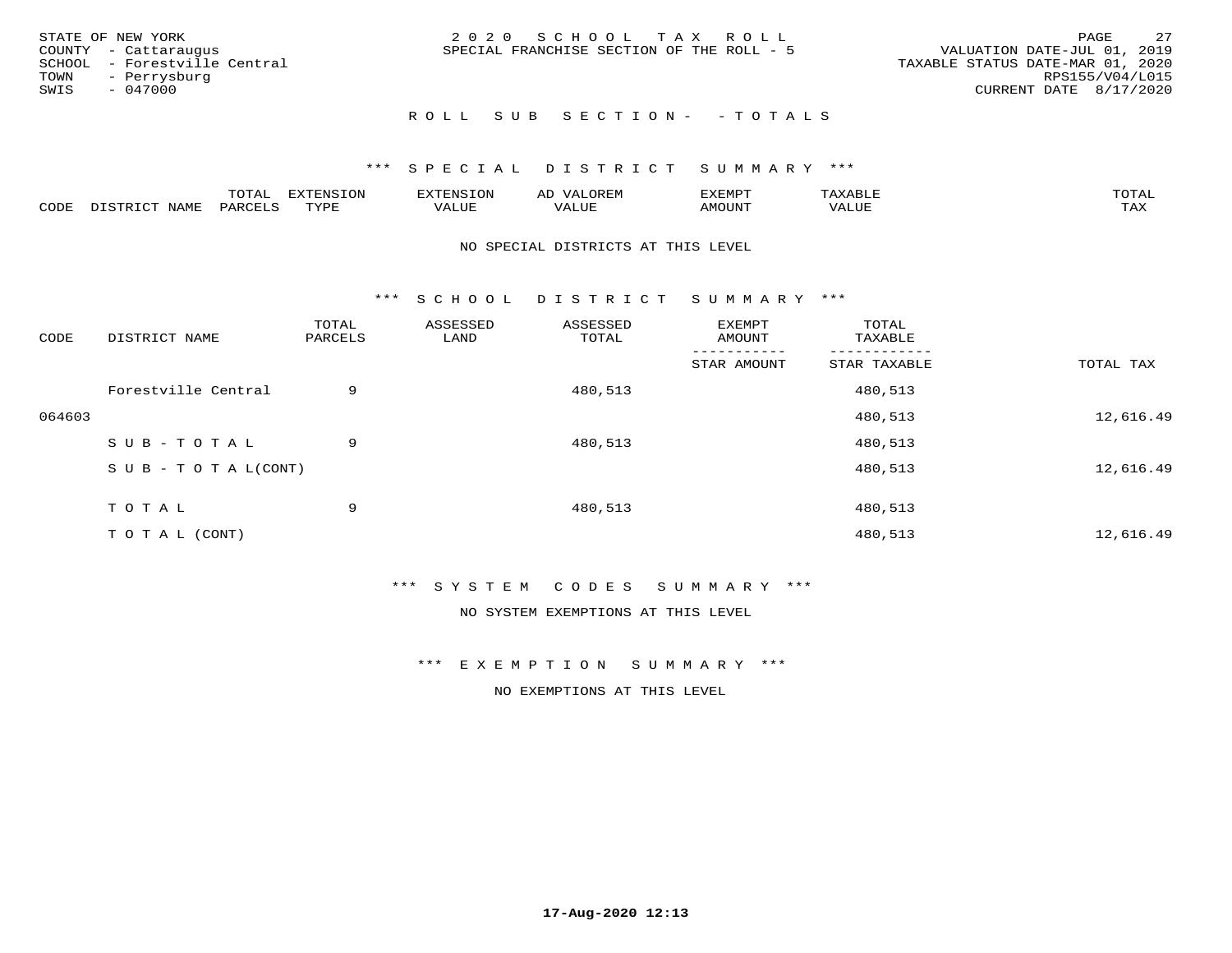| SWIS | STATE OF NEW YORK<br>COUNTY - Cattaraugus<br>SCHOOL - Forestville Central<br>TOWN - Perrysburg<br>$-047000$ |  | 2020 SCHOOL TAX ROLL<br>SPECIAL FRANCHISE SECTION OF THE ROLL - 5 |                            | VALUATION DATE-JUL 01, 2019<br>TAXABLE STATUS DATE-MAR 01, 2020<br>CURRENT DATE 8/17/2020 | PAGE<br>RPS155/V04/L015 | 28 |
|------|-------------------------------------------------------------------------------------------------------------|--|-------------------------------------------------------------------|----------------------------|-------------------------------------------------------------------------------------------|-------------------------|----|
|      |                                                                                                             |  |                                                                   | ROLL SUB SECTION- - TOTALS |                                                                                           |                         |    |

# \*\*\* G R A N D T O T A L S \*\*\*

| ROLL<br>SEC | DESCRIPTION                          | TOTAL<br>PARCELS | ASSESSED<br>LAND | ASSESSED<br>TOTAL | <b>EXEMPT</b><br>AMOUNT | TOTAL<br>TAXABLE | TOTAL<br>TAX                                                                                                          |
|-------------|--------------------------------------|------------------|------------------|-------------------|-------------------------|------------------|-----------------------------------------------------------------------------------------------------------------------|
|             |                                      |                  |                  |                   | STAR AMOUNT             | STAR TAXABLE     |                                                                                                                       |
|             | 2020-21 School Tax                   |                  |                  | 480,513           |                         | 480,513          |                                                                                                                       |
|             | SPEC DIST TAXES<br>----------------- | $\sim$           |                  |                   |                         | 480,513          | 12,616.49<br>$\overline{a}$ $\overline{a}$ $\overline{a}$ $\overline{a}$ $\overline{a}$ $\overline{a}$ $\overline{a}$ |

5 SPECIAL FRANCHISE 9 12,616.49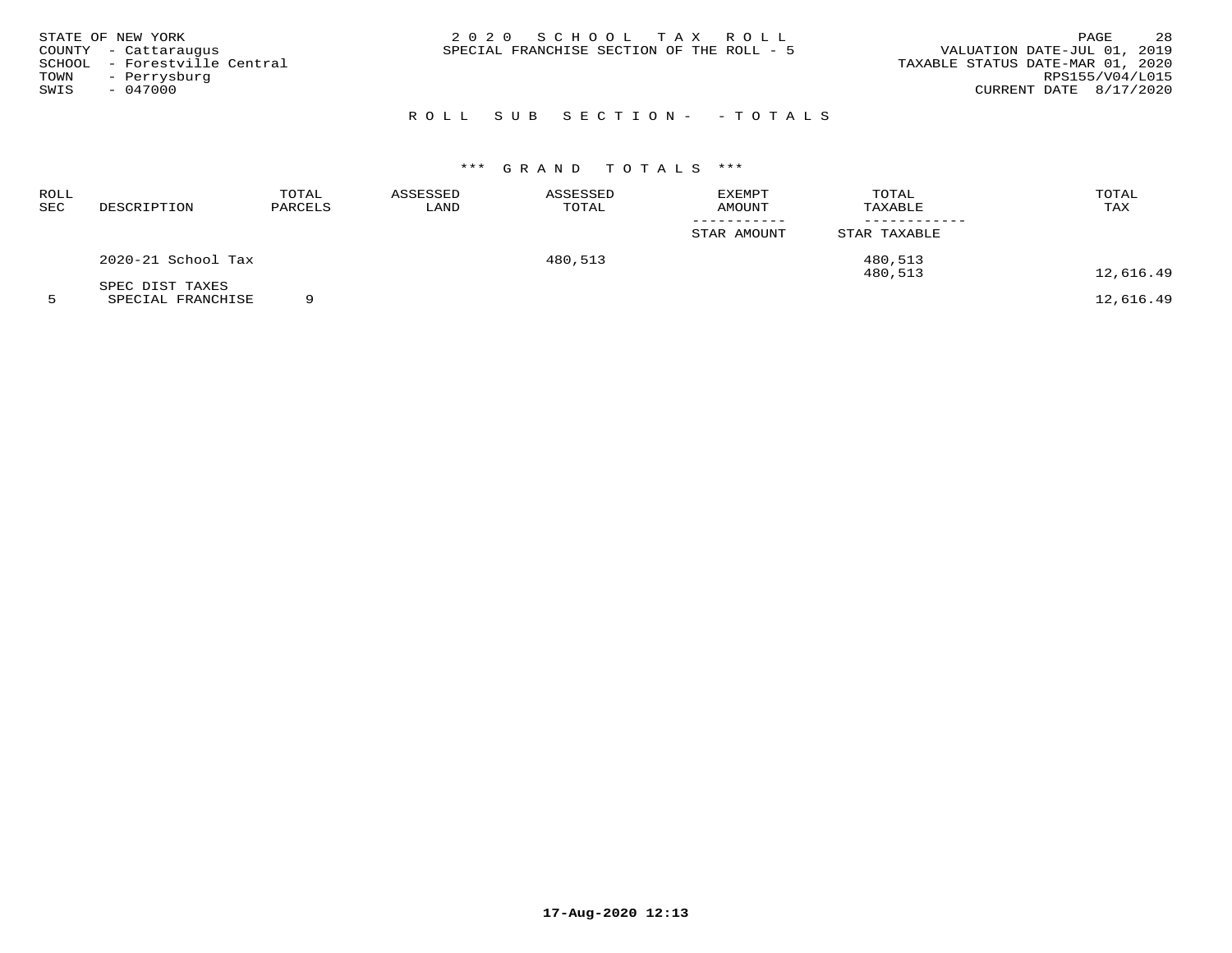| STATE OF NEW YORK            | 2020 SCHOOL TAX ROLL                      | 29<br>PAGE                       |
|------------------------------|-------------------------------------------|----------------------------------|
| COUNTY - Cattaraugus         | SPECIAL FRANCHISE SECTION OF THE ROLL - 5 | VALUATION DATE-JUL 01, 2019      |
| SCHOOL - Forestville Central |                                           | TAXABLE STATUS DATE-MAR 01, 2020 |
| TOWN<br>- Perrysburg         |                                           | RPS155/V04/L015                  |
| SWIS<br>- 047000             |                                           | CURRENT DATE 8/17/2020           |
|                              |                                           |                                  |

#### \*\*\* S P E C I A L D I S T R I C T S U M M A R Y \*\*\*

|      |                           | m∧m⊼ | <b>DVERMOTOM</b><br>LUI | TENSION       | ΑL<br>$\cdots$      | EXEMPT | $\Delta \times \Delta$<br>9 D.L | $m \wedge m \wedge n$<br>$\overline{a}$ |
|------|---------------------------|------|-------------------------|---------------|---------------------|--------|---------------------------------|-----------------------------------------|
| CODE | NTAM <sup>T</sup><br>⊥∙⊥⊥ | PARC | <b>TVDL</b>             | T T T<br>ALUF | <b>TTT</b><br>'ALUE | MOUNT  | VALUE                           | $m \times r$<br>$+$ $  +$ $-$           |

#### NO SPECIAL DISTRICTS AT THIS LEVEL

\*\*\* S C H O O L D I S T R I C T S U M M A R Y \*\*\*

| CODE   | DISTRICT NAME                    | TOTAL<br>PARCELS | ASSESSED<br>LAND | ASSESSED<br>TOTAL | EXEMPT<br>AMOUNT | TOTAL<br>TAXABLE |           |
|--------|----------------------------------|------------------|------------------|-------------------|------------------|------------------|-----------|
|        |                                  |                  |                  |                   | STAR AMOUNT      | STAR TAXABLE     | TOTAL TAX |
|        | Forestville Central              | 9                |                  | 480,513           |                  | 480,513          |           |
| 064603 |                                  |                  |                  |                   |                  | 480,513          | 12,616.49 |
|        | SUB-TOTAL                        | 9                |                  | 480,513           |                  | 480,513          |           |
|        | $S \cup B - T \cup T A L (CONT)$ |                  |                  |                   |                  | 480,513          | 12,616.49 |
|        | TOTAL                            | 9                |                  | 480,513           |                  | 480,513          |           |
|        | T O T A L (CONT)                 |                  |                  |                   |                  | 480,513          | 12,616.49 |

\*\*\* S Y S T E M C O D E S S U M M A R Y \*\*\*

NO SYSTEM EXEMPTIONS AT THIS LEVEL

\*\*\* E X E M P T I O N S U M M A R Y \*\*\*

NO EXEMPTIONS AT THIS LEVEL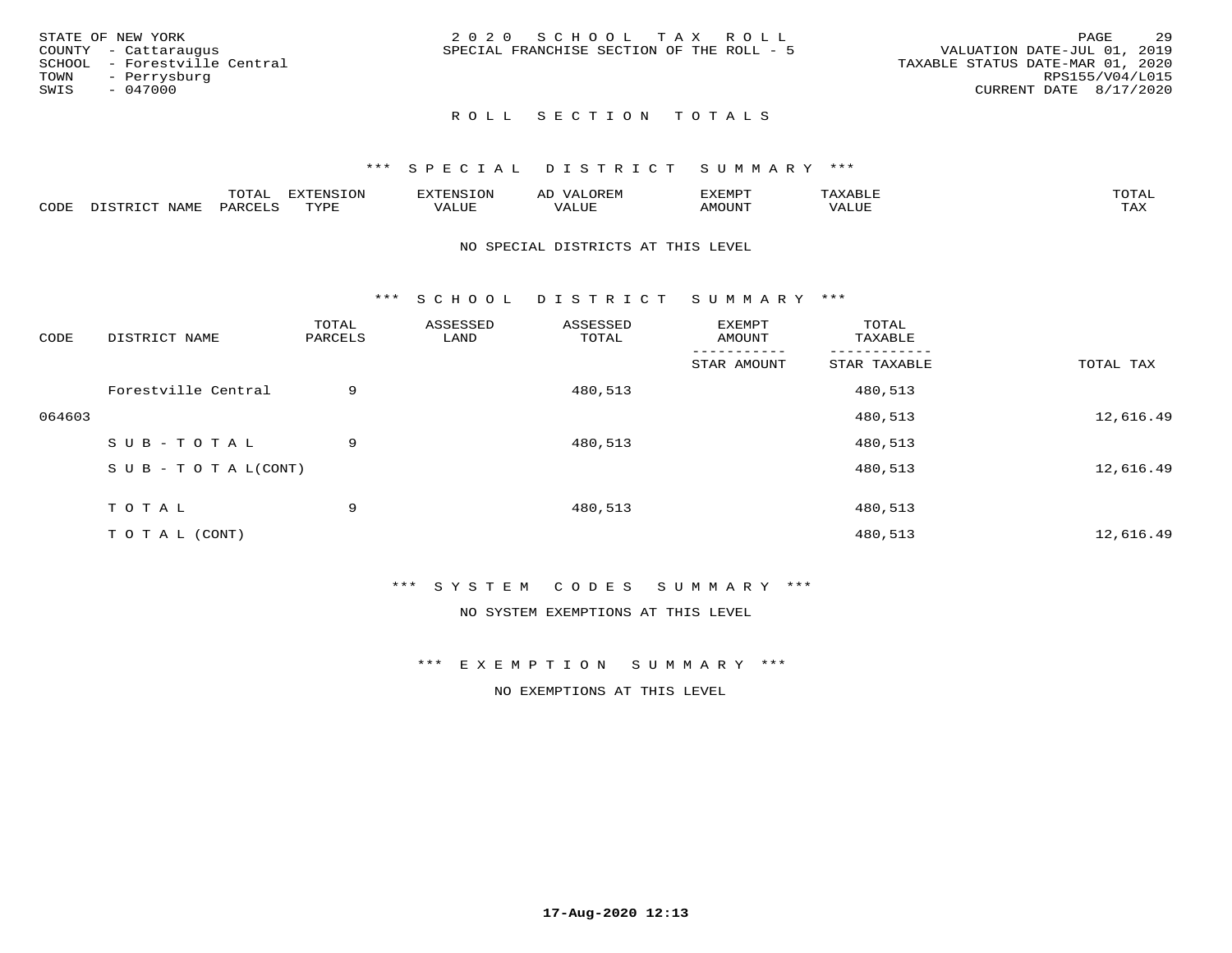| STATE OF NEW YORK<br>COUNTY - Cattaraugus | 2020 SCHOOL TAX ROLL<br>SPECIAL FRANCHISE SECTION OF THE ROLL - 5 | 30<br>PAGE<br>VALUATION DATE-JUL 01, 2019 |
|-------------------------------------------|-------------------------------------------------------------------|-------------------------------------------|
| SCHOOL - Forestville Central              |                                                                   | TAXABLE STATUS DATE-MAR 01, 2020          |
| TOWN<br>- Perrysburg                      |                                                                   | RPS155/V04/L015                           |
| SWIS<br>- 047000                          |                                                                   | CURRENT DATE 8/17/2020                    |
|                                           |                                                                   |                                           |

# \*\*\* G R A N D T O T A L S \*\*\*

| ROLL<br>SEC | DESCRIPTION        | TOTAL<br>PARCELS | ASSESSED<br>LAND | ASSESSED<br>TOTAL | <b>EXEMPT</b><br><b>AMOUNT</b> | TOTAL<br>TAXABLE | TOTAL<br>TAX |
|-------------|--------------------|------------------|------------------|-------------------|--------------------------------|------------------|--------------|
|             |                    |                  |                  |                   | STAR AMOUNT                    | STAR TAXABLE     |              |
|             | 2020-21 School Tax |                  |                  | 480,513           |                                | 480,513          |              |
|             | SPEC DIST TAXES    |                  |                  |                   |                                | 480,513          | 12,616.49    |

5 SPECIAL FRANCHISE 9 12,616.49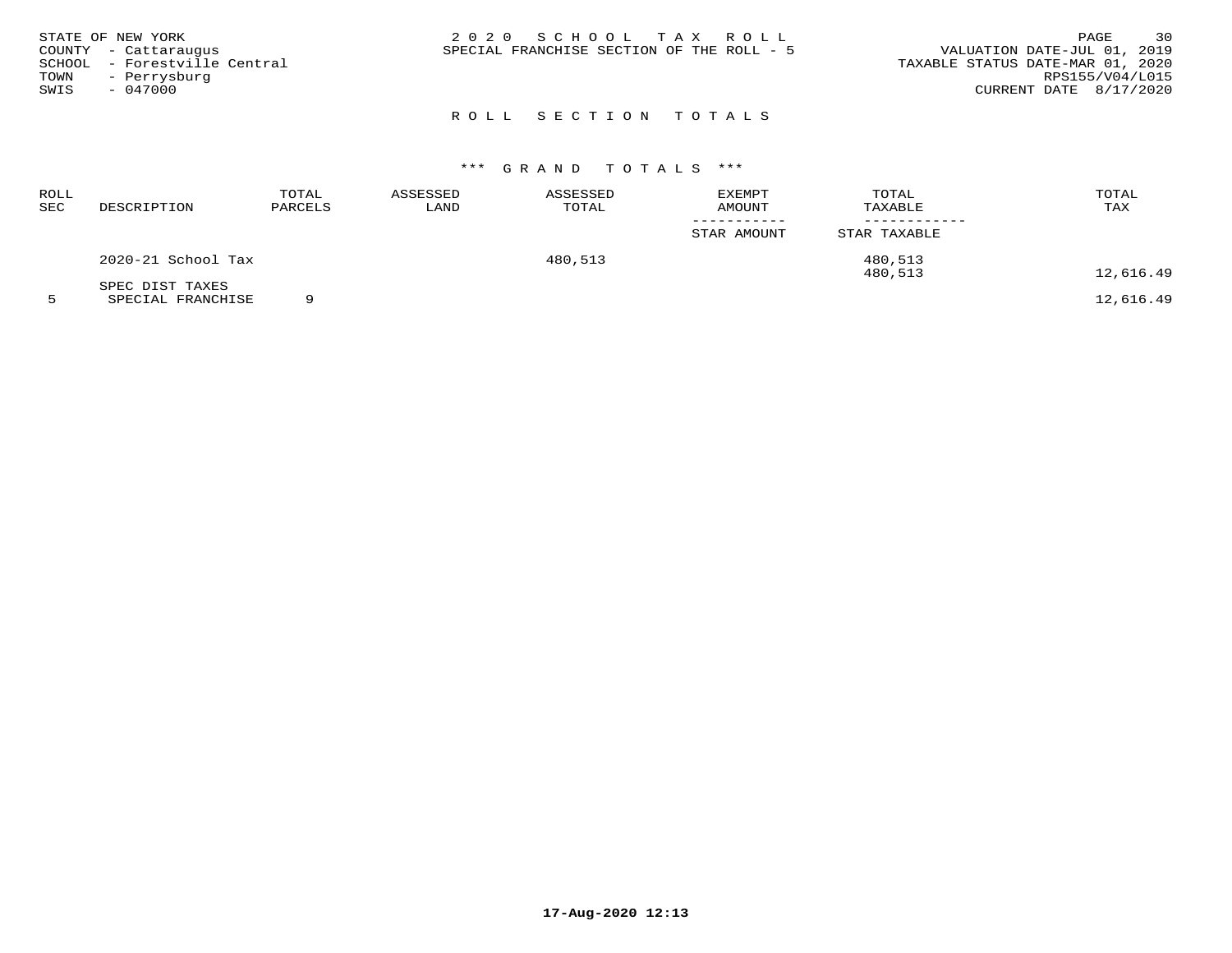STATE OF NEW YORK MORE 2010 SCHOOL TAX ROLL<br>COUNTY - Cattaraugus (COUNTY - Cattaraugus deputy of the COUNTY - Cattaraugus and the UTILITY & R.R. SECTION O<br>SCHOOL - Forestville Central (2020) (COUNTROR DERIGN DEPARTED SOME SWIS - 047000TAX MAP PARCEL NUMBER PROPERTY LOCATION & CLASS ASSESSMENT EXEMPTION CODE------------------------------------------SCHOOL CURRENT OWNERS NAME SCHOOL DISTRICT LAND TAX DESCRIPTION TAXABLE VALUE CURRENT OWNERS ADDRESS PARCEL SIZE/GRID COORD TOTAL SPECIAL DISTRICTS TAX AMOUNT \*\*\*\*\*\*\*\*\*\*\*\*\*\*\*\*\*\*\*\*\*\*\*\*\*\*\*\*\*\*\*\*\*\*\*\*\*\*\*\*\*\*\*\*\*\*\*\*\*\*\*\*\*\*\*\*\*\*\*\*\*\*\*\*\*\*\*\*\*\*\*\*\*\*\*\*\*\*\*\*\*\*\*\*\*\*\*\*\*\*\*\*\*\*\*\*\*\*\*\*\*\*\* 670.000-0000-707.000/1882\*\*\* Telecommunications BILL 87 670.000-0000-707.000/1882 831 Tele Comm 2020-21 School Tax 65 1.71DFT DLocal Service Corp Forestville Cen 064603 0PO Box 209 .6%Forestville 6565 103 Fredonia, NY 14063 FULL MARKET VALUE 103TOTAL TAX  $-- 1.71**$  $\frac{10}{24}$  and  $\frac{10}{22}$  and  $\frac{10}{22}$  and  $\frac{10}{22}$  and  $\frac{10}{22}$  and  $\frac{10}{22}$  and  $\frac{10}{22}$  and  $\frac{10}{22}$  and  $\frac{10}{22}$  and  $\frac{10}{22}$  and  $\frac{10}{22}$  and  $\frac{10}{22}$  and  $\frac{10}{22}$  and  $\frac{10}{22}$  a AMT DUE 1.71 \*\*\*\*\*\*\*\*\*\*\*\*\*\*\*\*\*\*\*\*\*\*\*\*\*\*\*\*\*\*\*\*\*\*\*\*\*\*\*\*\*\*\*\*\*\*\*\*\*\*\*\*\*\*\*\*\*\*\*\*\*\*\*\*\*\*\*\*\*\*\*\*\*\*\*\*\*\*\*\*\*\*\*\*\*\*\*\*\*\*\*\*\*\*\*\*\*\*\*\*\*\*\* 670.089-9915-123.700/288 \*\*\*ACCT 0853 BILL 88 Outside Plant ACCT 0853 BILL 886,894.91 670.089-9915-123.700/288 885 Gas Outside Pla 2020-21 School Tax 262,600 6,894.91National Fuel Gas Dist Forestville Cen 064603 0 Attn: Real Property Tax Servic 888888 & 160703 & 160716 262,6006363 Main St 0.3220 - Forestville Williamsville, NY 14221 Op & Reg Sta & Equip FULL MARKET VALUE 416,825 TOTAL TAX --- 6,894.91\*\* $\text{DATE}$  #1  $10/02/20$ AMT DUE 6,894.91 AMT DUE 6,894.91 \*\*\*\*\*\*\*\*\*\*\*\*\*\*\*\*\*\*\*\*\*\*\*\*\*\*\*\*\*\*\*\*\*\*\*\*\*\*\*\*\*\*\*\*\*\*\*\*\*\*\*\*\*\*\*\*\*\*\*\*\*\*\*\*\*\*\*\*\*\*\*\*\*\*\*\*\*\*\*\*\*\*\*\*\*\*\*\*\*\*\*\*\*\*\*\*\*\*\*\*\*\*\* 670.089-9915-123.710/288 \*\*\* Gas Distribution ACCT 0854 BILL 89670.089-9915-123.710/288 871 Elec-Gas Facil 2020-21 School Tax 954,200 25,053.76National Fuel Gas Supply Forestville Cen 064603 0954,200 Attn: Real Property Tax Servic 160754 6363 Main St 0.3920 - Forestville Williamsville, NY 14221 34 Storage Wells FULL MARKET VALUE 1514,603  ${\tt TOTAL\,\,\, TAX\,\,\,---}\qquad \qquad \qquad 25\, ,053\, .76***$  $\text{DATE}$  #1  $10/02/20$ 25,053.76 AMT DUE 25,053.76 \*\*\*\*\*\*\*\*\*\*\*\*\*\*\*\*\*\*\*\*\*\*\*\*\*\*\*\*\*\*\*\*\*\*\*\*\*\*\*\*\*\*\*\*\*\*\*\*\*\*\*\*\*\*\*\*\*\*\*\*\*\*\*\*\*\*\*\*\*\*\*\*\*\*\*\*\*\*\*\*\*\*\*\*\*\*\*\*\*\*\*\*\*\*\*\*\*\*\*\*\*\*\* 670.089-9915-123.710/2881\*\*\* Outside Plant ACCT 1072 BILL 90 670.089-9915-123.710/2881 885 Gas Outside Pla 2020-21 School Tax 390,700 10,258.34National Fuel Gas Supply Forestville Cen 064603 0 Attn: Real Property Tax Servic 888888 & 160703 390,7006363 Main St Rm 1000 0.3920 - Forestville Williamsville, NY 14221 Op & Reg Sta & Equip FULL MARKET VALUE 620,159 TOTAL TAX --- 10,258.34\*\*10/02/20  $\texttt{DATE}$ #1  $10/02/20$ AMT DUE 10,258.34 AMT DUE 10,258.34 \*\*\*\*\*\*\*\*\*\*\*\*\*\*\*\*\*\*\*\*\*\*\*\*\*\*\*\*\*\*\*\*\*\*\*\*\*\*\*\*\*\*\*\*\*\*\*\*\*\*\*\*\*\*\*\*\*\*\*\*\*\*\*\*\*\*\*\*\*\*\*\*\*\*\*\*\*\*\*\*\*\*\*\*\*\*\*\*\*\*\*\*\*\*\*\*\*\*\*\*\*\*\*\*\*\*\*\*\*\*\*\*\*\*\*\*\*\*\*\*\*\*\*\*\*\*\*\*\*\*\*\*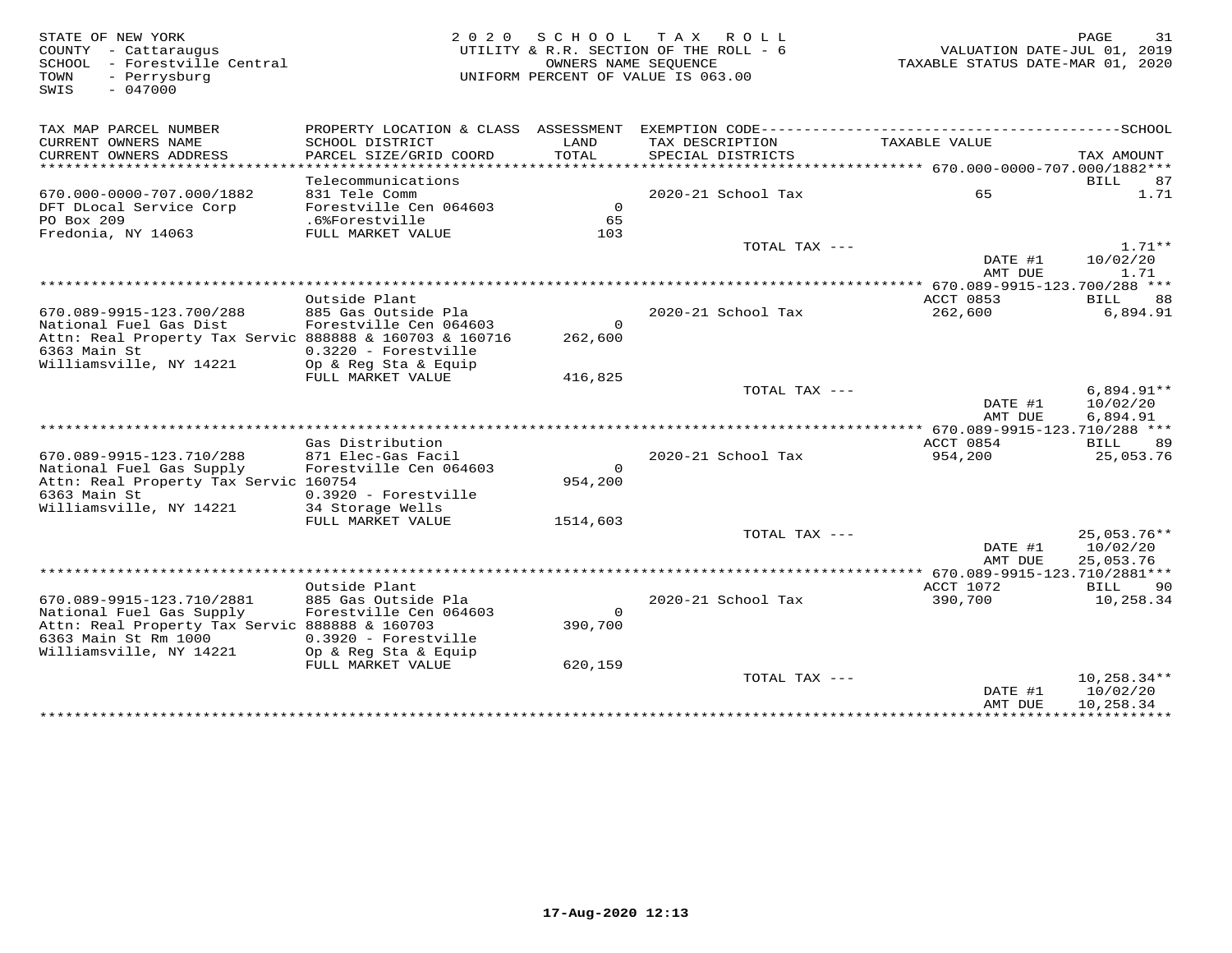| STATE OF NEW YORK<br>COUNTY - Cattaraugus<br>SCHOOL<br>- Forestville Central<br>TOWN<br>- Perrysburg<br>$-047000$<br>SWIS | 2 0 2 0                                                                | S C H O O L<br>OWNERS NAME SEQUENCE | TAX ROLL<br>UTILITY & R.R. SECTION OF THE ROLL - 6<br>UNIFORM PERCENT OF VALUE IS 063.00 | VALUATION DATE-JUL 01, 2019<br>TAXABLE STATUS DATE-MAR 01, 2020 | 32<br>PAGE                     |
|---------------------------------------------------------------------------------------------------------------------------|------------------------------------------------------------------------|-------------------------------------|------------------------------------------------------------------------------------------|-----------------------------------------------------------------|--------------------------------|
| TAX MAP PARCEL NUMBER                                                                                                     | PROPERTY LOCATION & CLASS ASSESSMENT                                   |                                     |                                                                                          |                                                                 |                                |
| CURRENT OWNERS NAME<br>CURRENT OWNERS ADDRESS                                                                             | SCHOOL DISTRICT<br>PARCEL SIZE/GRID COORD                              | LAND<br><b>TOTAL</b>                | TAX DESCRIPTION<br>SPECIAL DISTRICTS                                                     | TAXABLE VALUE                                                   | TAX AMOUNT                     |
| ***********************                                                                                                   |                                                                        |                                     |                                                                                          |                                                                 |                                |
| 670.089-9915-132.350/188<br>Niagara Mohawk Power Corp<br>300 Erie Blvd West                                               | Outside Plant<br>884 Elec Dist Out<br>Forestville Cen 064603<br>888888 | $\Omega$<br>29,895                  | 2020-21 School Tax                                                                       | ACCT 0857<br>29,895                                             | BILL<br>91<br>784.93           |
| Syracuse, NY 13202                                                                                                        | $0.0630$ - Forestville<br>Total Elec Dist                              |                                     |                                                                                          |                                                                 |                                |
|                                                                                                                           | FULL MARKET VALUE                                                      | 47,452                              |                                                                                          |                                                                 |                                |
|                                                                                                                           |                                                                        |                                     | TOTAL TAX ---                                                                            | DATE #1<br>AMT DUE                                              | 784.93**<br>10/02/20<br>784.93 |
|                                                                                                                           |                                                                        |                                     |                                                                                          |                                                                 |                                |
|                                                                                                                           | Outside Plant                                                          |                                     |                                                                                          | ACCT 0858                                                       | BILL<br>92                     |
| 670.089-9915-131.600/188                                                                                                  | 884 Elec Dist Out                                                      |                                     | 2020-21 School Tax                                                                       | 17,100                                                          | 448.98                         |
| Nys Electric & Gas Corp<br>162 Canco Rd                                                                                   | Forestville Cen 064603<br>888888                                       | $\Omega$<br>17,100                  |                                                                                          |                                                                 |                                |
| Portland, ME 04103                                                                                                        | $0.1200$ - Forestville<br>Total Elec Dist                              |                                     |                                                                                          |                                                                 |                                |
|                                                                                                                           | FULL MARKET VALUE                                                      | 27,143                              |                                                                                          |                                                                 |                                |
|                                                                                                                           |                                                                        |                                     | TOTAL TAX ---                                                                            | DATE #1<br>AMT DUE                                              | 448.98**<br>10/02/20<br>448.98 |
|                                                                                                                           |                                                                        |                                     |                                                                                          |                                                                 |                                |
|                                                                                                                           | Outside Plant                                                          |                                     |                                                                                          | ACCT 0856                                                       | BILL 93                        |
| 670.000-0000-631.900/1882                                                                                                 | 836 Telecom. eq.                                                       |                                     | Mass Telec 47100                                                                         |                                                                 | 366                            |
| Verizon New York Inc<br>Duff & Phelps<br>PO Box 2749                                                                      | Forestville Cen 064603<br>888888<br>0.1800 - Forestville               | $\Omega$<br>5,649                   | 2020-21 School Tax                                                                       | 5,283                                                           | 138.71                         |
| Addison, TX 75001                                                                                                         | Poles, Wires, Cable, Etc<br>FULL MARKET VALUE                          | 8,967                               |                                                                                          |                                                                 |                                |
|                                                                                                                           |                                                                        |                                     | TOTAL TAX ---                                                                            |                                                                 | $138.71**$                     |
|                                                                                                                           |                                                                        |                                     |                                                                                          | DATE #1<br>AMT DUE                                              | 10/02/20<br>138.71             |
|                                                                                                                           |                                                                        |                                     |                                                                                          |                                                                 |                                |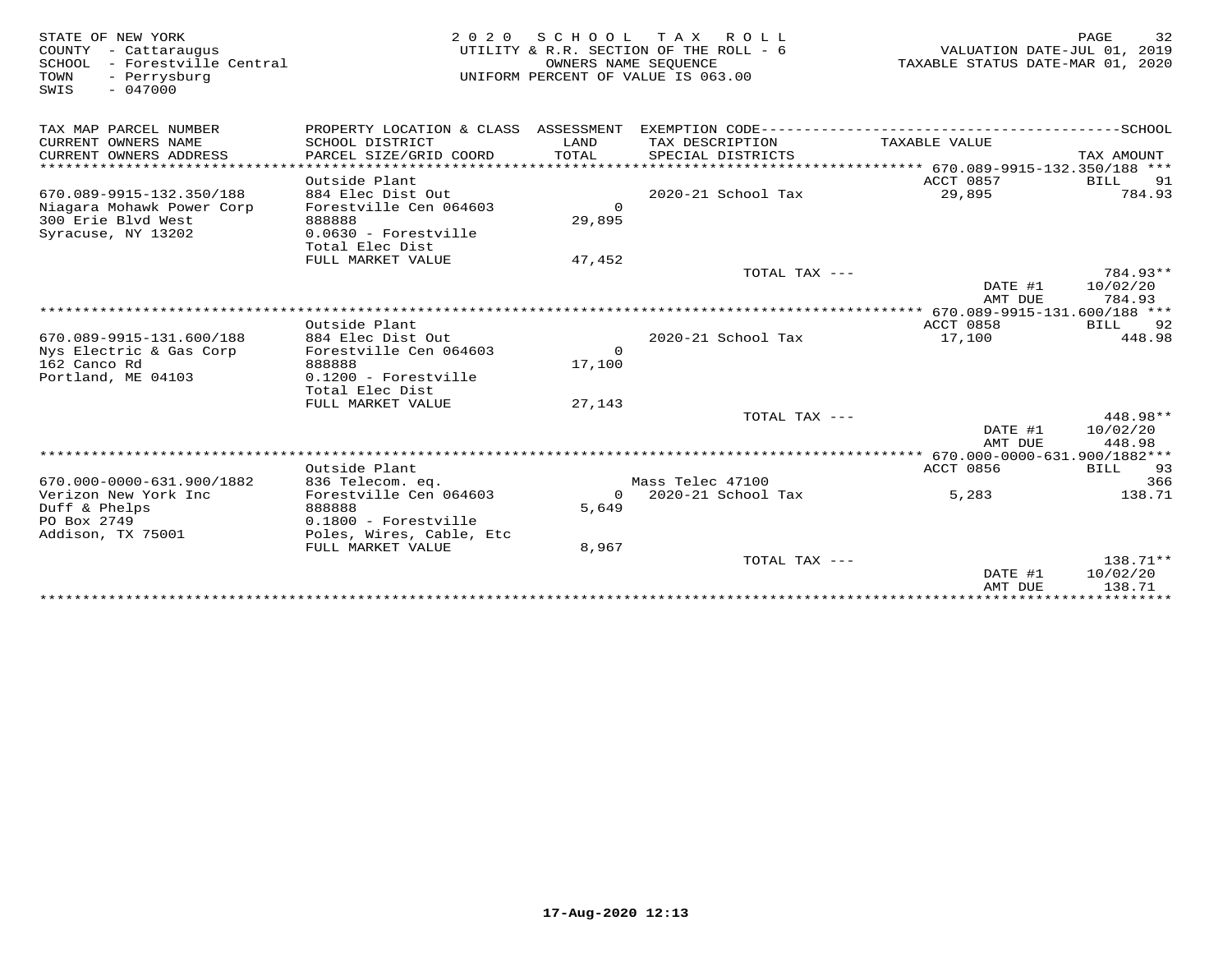| STATE OF NEW YORK<br>COUNTY - Cattaraugus<br>SCHOOL - Forestville Central<br>TOWN<br>- Perrysburg<br>SWIS<br>- 047000 | 2020 SCHOOL TAX ROLL<br>UTILITY & R.R. SECTION OF THE ROLL - 6 | 33<br>PAGE<br>VALUATION DATE-JUL 01, 2019<br>TAXABLE STATUS DATE-MAR 01, 2020<br>RPS155/V04/L015<br>CURRENT DATE 8/17/2020 |
|-----------------------------------------------------------------------------------------------------------------------|----------------------------------------------------------------|----------------------------------------------------------------------------------------------------------------------------|
|                                                                                                                       | ROLL SUB SECTION- - TOTALS                                     |                                                                                                                            |

|      |                                           | $m \wedge m \wedge n$ | EXTENSION       | FNT C    | ΑL<br>ᄯᇊᅜ                        | 57 EB 4 EB 57     | ∙дх.  | $m \wedge m \wedge n$<br>൧ |
|------|-------------------------------------------|-----------------------|-----------------|----------|----------------------------------|-------------------|-------|----------------------------|
| CODE | $T \times T$<br>$T \cap T$<br><b>NAME</b> | 'ARL                  | TVDF<br>- - - - | بالاسلام | , <del>,</del> , , , , ,<br>ALUE | MOUN <sup>T</sup> | 7ALUE | $m \times r$<br>∸∽∸∸       |

#### NO SPECIAL DISTRICTS AT THIS LEVEL

\*\*\* S C H O O L D I S T R I C T S U M M A R Y \*\*\*

| CODE   | DISTRICT NAME                    | TOTAL<br>PARCELS | ASSESSED<br>LAND | ASSESSED<br>TOTAL | <b>EXEMPT</b><br>AMOUNT | TOTAL<br>TAXABLE |           |
|--------|----------------------------------|------------------|------------------|-------------------|-------------------------|------------------|-----------|
|        |                                  |                  |                  |                   | STAR AMOUNT             | STAR TAXABLE     | TOTAL TAX |
|        | Forestville Central              | 7                |                  | 1660,209          | 366                     | 1,659,843        |           |
| 064603 |                                  |                  |                  |                   |                         | 1,659,843        | 43,581.34 |
|        | SUB-TOTAL                        | 7                |                  | 1660,209          | 366                     | 1,659,843        |           |
|        | $S \cup B - T \cup T A L (CONT)$ |                  |                  |                   |                         | 1,659,843        | 43,581.34 |
|        | TOTAL                            | 7                |                  | 1660,209          | 366                     | 1,659,843        |           |
|        | T O T A L (CONT)                 |                  |                  |                   |                         | 1,659,843        | 43,581.34 |

### \*\*\* S Y S T E M C O D E S S U M M A R Y \*\*\*

### NO SYSTEM EXEMPTIONS AT THIS LEVEL

| CODE  | DESCRIPTION         | TOTAL<br>PARCELS | SCHOOL     |
|-------|---------------------|------------------|------------|
| 47100 | Mass Telec<br>TOTAL |                  | 366<br>366 |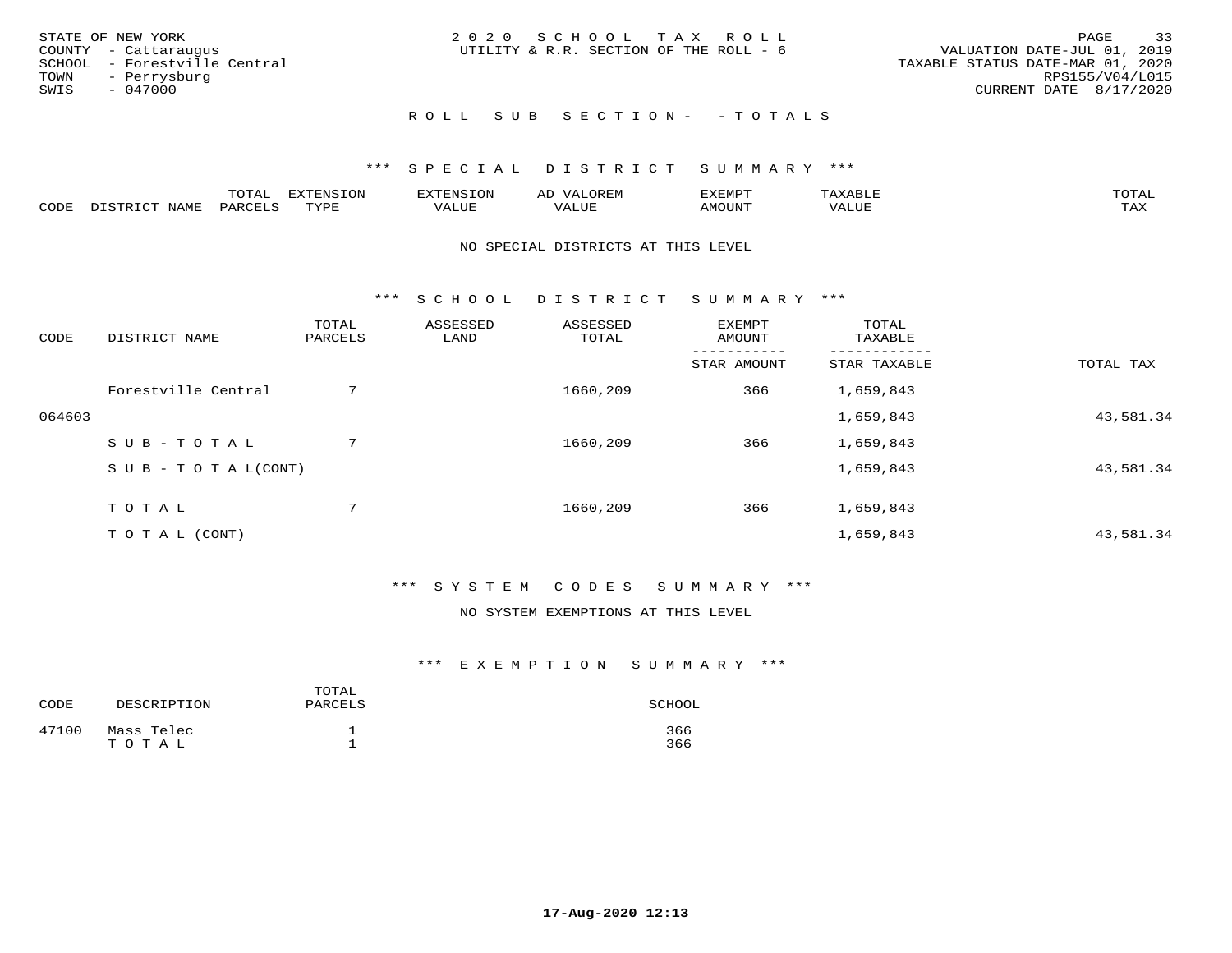| STATE OF NEW YORK |                              | 2020 SCHOOL TAX ROLL                   |  |                                  | PAGE            | 34 |
|-------------------|------------------------------|----------------------------------------|--|----------------------------------|-----------------|----|
|                   | COUNTY - Cattaraugus         | UTILITY & R.R. SECTION OF THE ROLL - 6 |  | VALUATION DATE-JUL 01, 2019      |                 |    |
|                   | SCHOOL - Forestville Central |                                        |  | TAXABLE STATUS DATE-MAR 01, 2020 |                 |    |
| TOWN              | - Perrysburg                 |                                        |  |                                  | RPS155/V04/L015 |    |
| SWIS              | $-047000$                    |                                        |  | CURRENT DATE 8/17/2020           |                 |    |
|                   |                              |                                        |  |                                  |                 |    |

# R O L L S U B S E C T I O N - - T O T A L S

# \*\*\* G R A N D T O T A L S \*\*\*

| <b>ROLL</b><br>SEC | DESCRIPTION                         | TOTAL<br>PARCELS | ASSESSED<br>LAND | ASSESSED<br>TOTAL | <b>EXEMPT</b><br>AMOUNT | TOTAL<br>TAXABLE       | TOTAL<br>TAX |
|--------------------|-------------------------------------|------------------|------------------|-------------------|-------------------------|------------------------|--------------|
|                    |                                     |                  |                  |                   | STAR AMOUNT             | STAR TAXABLE           |              |
|                    | 2020-21 School Tax                  |                  |                  | 1660,209          | 366                     | 1,659,843<br>1,659,843 | 43,581.34    |
| 6                  | SPEC DIST TAXES<br>UTILITIES & N.C. |                  |                  |                   |                         |                        | 43,581.34    |

**17-Aug-2020 12:13**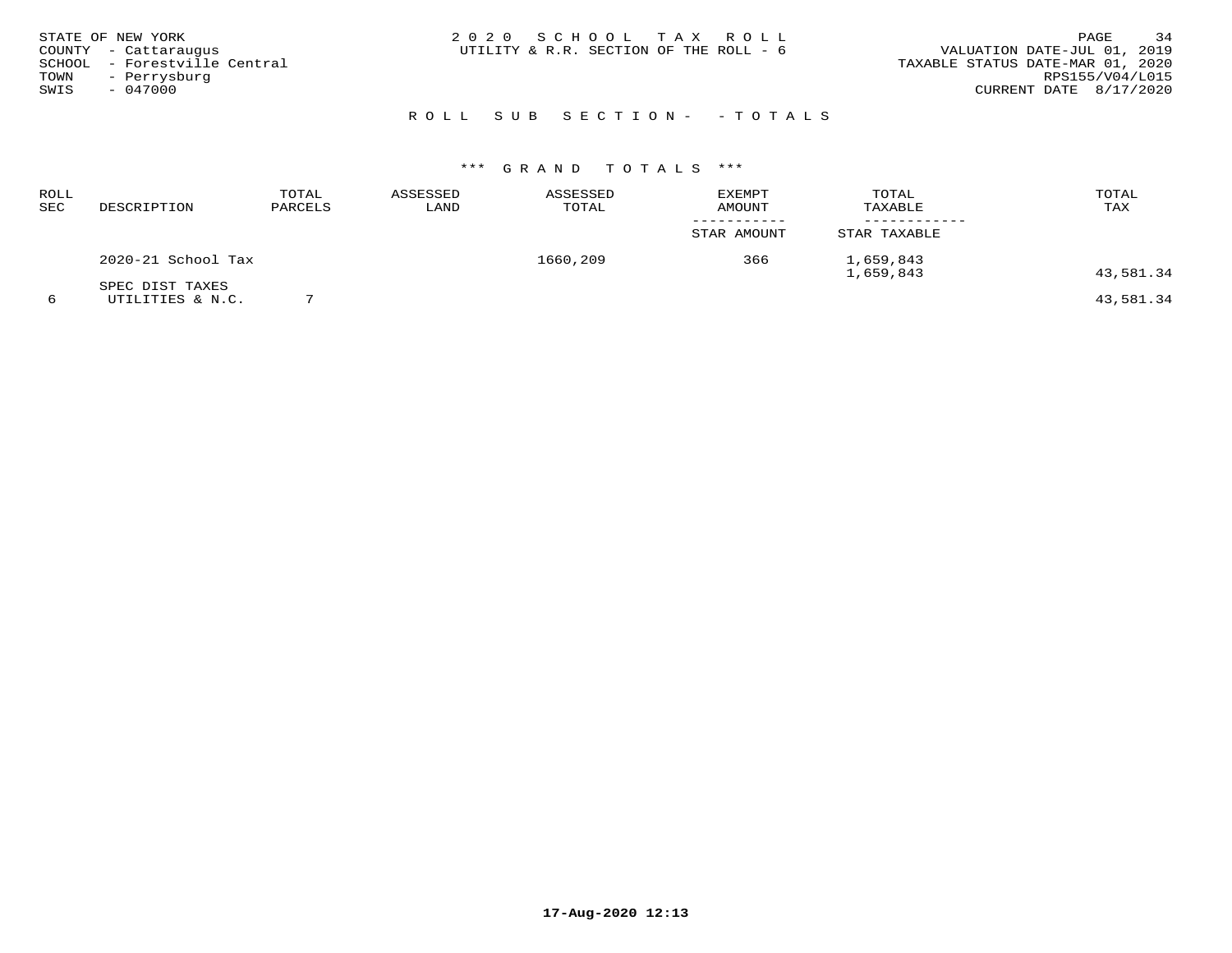| 2020 SCHOOL TAX ROLL<br>STATE OF NEW YORK                      | 35<br>PAGE                       |
|----------------------------------------------------------------|----------------------------------|
| UTILITY & R.R. SECTION OF THE ROLL - 6<br>COUNTY - Cattaraugus | VALUATION DATE-JUL 01, 2019      |
| SCHOOL - Forestville Central                                   | TAXABLE STATUS DATE-MAR 01, 2020 |
| TOWN<br>- Perrysburg                                           | RPS155/V04/L015                  |
| SWIS<br>$-047000$                                              | CURRENT DATE 8/17/2020           |
|                                                                |                                  |

### \*\*\* S P E C I A L D I S T R I C T S U M M A R Y \*\*\*

|      |                  | momn'<br>TATAT     | $\pi \nu \pi \pi \nu \tau \gamma \tau \gamma \gamma$<br>∸™⊃⊤∩™ | ,,,,,,,,,,,<br>N .~    | AD<br>,UR LIY      | ,,, <del>,</del> ,,, <del>,</del><br>ֿישוע<br>ل علالاسلاميت | max<br>$\Delta$ x $\Delta$ .<br>$A\land A\Box\Box$ | $m \wedge m \wedge n$<br>r Al |
|------|------------------|--------------------|----------------------------------------------------------------|------------------------|--------------------|-------------------------------------------------------------|----------------------------------------------------|-------------------------------|
| CODE | NAME<br>ו אידי . | PARCF <sup>T</sup> | TVDF<br>شها به به                                              | <b>TITT</b><br>1 U LIH | $- - - -$<br>/ALUL | <b>MOUNT</b>                                                | VALUE                                              | .<br>∸∽∽                      |

#### NO SPECIAL DISTRICTS AT THIS LEVEL

\*\*\* S C H O O L D I S T R I C T S U M M A R Y \*\*\*

| CODE   | DISTRICT NAME                    | TOTAL<br>PARCELS | ASSESSED<br>LAND | ASSESSED<br>TOTAL | EXEMPT<br>AMOUNT | TOTAL<br>TAXABLE |           |
|--------|----------------------------------|------------------|------------------|-------------------|------------------|------------------|-----------|
|        |                                  |                  |                  |                   | STAR AMOUNT      | STAR TAXABLE     | TOTAL TAX |
|        | Forestville Central              | 7                |                  | 1660,209          | 366              | 1,659,843        |           |
| 064603 |                                  |                  |                  |                   |                  | 1,659,843        | 43,581.34 |
|        | SUB-TOTAL                        | 7                |                  | 1660,209          | 366              | 1,659,843        |           |
|        | $S \cup B - T \cup T A L (CONT)$ |                  |                  |                   |                  | 1,659,843        | 43,581.34 |
|        | TOTAL                            | $7^{\circ}$      |                  | 1660,209          | 366              | 1,659,843        |           |
|        | T O T A L (CONT)                 |                  |                  |                   |                  | 1,659,843        | 43,581.34 |

#### \*\*\* S Y S T E M C O D E S S U M M A R Y \*\*\*

#### NO SYSTEM EXEMPTIONS AT THIS LEVEL

| CODE  | DESCRIPTION         | TOTAL<br>PARCELS | SCHOOL     |
|-------|---------------------|------------------|------------|
| 47100 | Mass Telec<br>TOTAL |                  | 366<br>366 |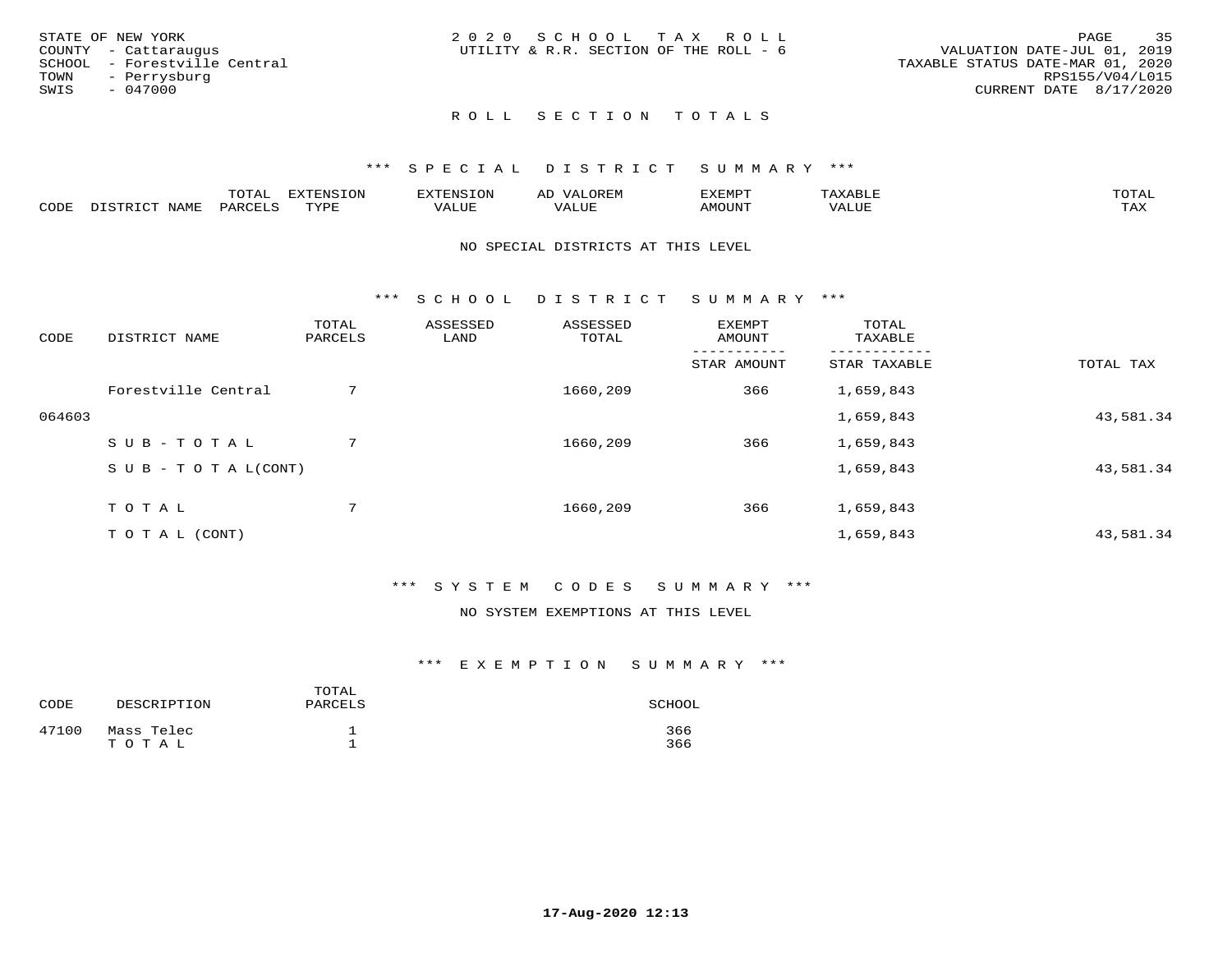| STATE OF NEW YORK    |                              | 2020 SCHOOL TAX ROLL                   |  |                                  | PAGE            | 36 |
|----------------------|------------------------------|----------------------------------------|--|----------------------------------|-----------------|----|
| COUNTY - Cattaraugus |                              | UTILITY & R.R. SECTION OF THE ROLL - 6 |  | VALUATION DATE-JUL 01, 2019      |                 |    |
|                      | SCHOOL - Forestville Central |                                        |  | TAXABLE STATUS DATE-MAR 01, 2020 |                 |    |
| TOWN - Perrysburg    |                              |                                        |  |                                  | RPS155/V04/L015 |    |
| SWIS                 | $-047000$                    |                                        |  | CURRENT DATE 8/17/2020           |                 |    |
|                      |                              |                                        |  |                                  |                 |    |

# \*\*\* G R A N D T O T A L S \*\*\*

| ROLL<br>SEC | DESCRIPTION                         | TOTAL<br>PARCELS | ASSESSED<br>LAND | ASSESSED<br>TOTAL | <b>EXEMPT</b><br><b>AMOUNT</b> | TOTAL<br>TAXABLE       | TOTAL<br>TAX |
|-------------|-------------------------------------|------------------|------------------|-------------------|--------------------------------|------------------------|--------------|
|             |                                     |                  |                  |                   | STAR AMOUNT                    | STAR TAXABLE           |              |
|             | 2020-21 School Tax                  |                  |                  | 1660,209          | 366                            | 1,659,843<br>1,659,843 | 43,581.34    |
|             | SPEC DIST TAXES<br>UTILITIES & N.C. |                  |                  |                   |                                |                        | 43,581.34    |

**17-Aug-2020 12:13**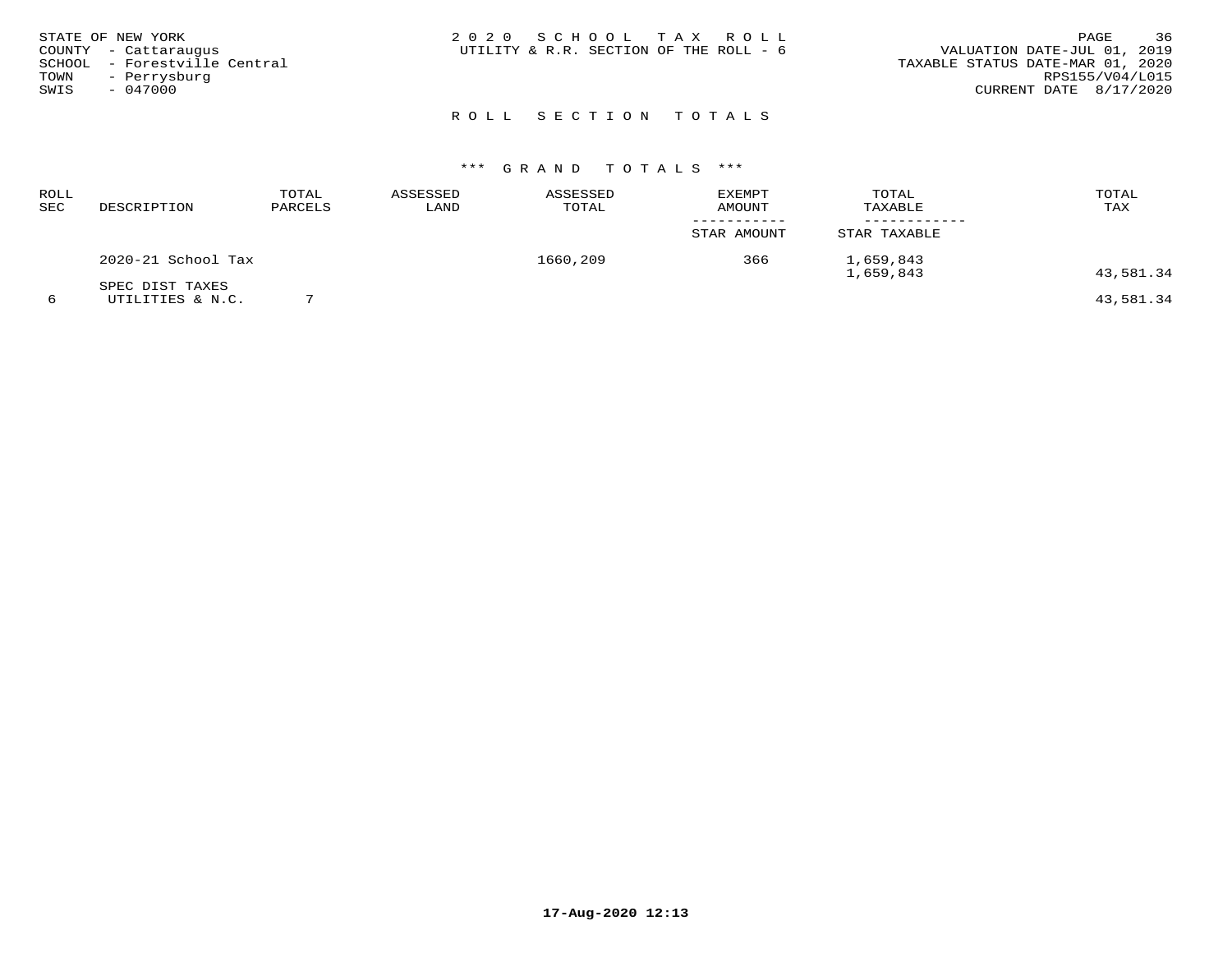SWIS - 047000

#### STATE OF NEW YORK PORT AND RAGE AND RAGE AND RAGE AND RAGE 2 0 2 0 S C H O O L T A X R O L L RAGE THE ROLL - 8<br>COUNTY - Cattaraugus central WHOLLY EXEMPT SECTION OF THE ROLL - 8 AND VALUATION DATE-JUL 01, 2019<br>COUNTY - For WHOLLY EXEMPT SECTION OF THE ROLL -  $8$  SCHOOL - Forestville Central OWNERS NAME SEQUENCE TAXABLE STATUS DATE-MAR 01, 2020TOWN - Perrysburg UNIFORM PERCENT OF VALUE IS 063.00

| TAX MAP PARCEL NUMBER<br>CURRENT OWNERS NAME<br>CURRENT OWNERS ADDRESS<br>**************** | PROPERTY LOCATION & CLASS ASSESSMENT<br>SCHOOL DISTRICT<br>PARCEL SIZE/GRID COORD | LAND<br>TOTAL |                 | TAX DESCRIPTION<br>SPECIAL DISTRICTS | EXEMPTION CODE-----------------------<br>TAXABLE VALUE<br>*********** 15.002-1-3 ****************** | ---------------SCHOOL<br>TAX AMOUNT |
|--------------------------------------------------------------------------------------------|-----------------------------------------------------------------------------------|---------------|-----------------|--------------------------------------|-----------------------------------------------------------------------------------------------------|-------------------------------------|
|                                                                                            | Route 39                                                                          |               |                 |                                      | ACCT 5025                                                                                           |                                     |
| $15.002 - 1 - 3$                                                                           | 695 Cemetery                                                                      |               | CEMETERY        | 27350                                |                                                                                                     | 4,100                               |
| Perrysburg Cemetery Assoc                                                                  | Forestville Cen 064603                                                            | 4,100         |                 | 2020-21 School Tax                   | 0.00                                                                                                | 0.00                                |
| Attn: Mayrlin Sanders                                                                      | 43 06<br>09                                                                       | 4,100         |                 |                                      |                                                                                                     |                                     |
| Route 39                                                                                   | 2.70<br>ACRES                                                                     |               |                 |                                      |                                                                                                     |                                     |
| Perrysburg, NY 14129                                                                       | EAST-1021412 NRTH-0895555                                                         |               |                 |                                      |                                                                                                     |                                     |
|                                                                                            | DEED BOOK 722<br>PG-00072                                                         |               |                 |                                      |                                                                                                     |                                     |
|                                                                                            | FULL MARKET VALUE                                                                 | 6,508         |                 |                                      |                                                                                                     | $0.00**$                            |
|                                                                                            | ***************************                                                       |               |                 | TOTAL TAX $---$                      |                                                                                                     |                                     |
|                                                                                            | Mosher Rd                                                                         |               |                 |                                      | ACCT 5011                                                                                           |                                     |
| $15.002 - 1 - 7.2$                                                                         | 822 Water supply                                                                  |               | TOWN-PROP 13500 |                                      |                                                                                                     | 35,800                              |
| Town of Perrysburg                                                                         | Forestville Cen 064603                                                            | 7,000         |                 | 2020-21 School Tax                   | 0.00                                                                                                | 0.00                                |
| PO Box 250                                                                                 | 43 06 09                                                                          | 35,800        |                 |                                      |                                                                                                     |                                     |
| Perrysburg, NY 14129                                                                       | replotted per survey deed                                                         |               |                 |                                      |                                                                                                     |                                     |
|                                                                                            | ACRES<br>2.34                                                                     |               |                 |                                      |                                                                                                     |                                     |
|                                                                                            | EAST-1023158 NRTH-0893439                                                         |               |                 |                                      |                                                                                                     |                                     |
|                                                                                            | DEED BOOK 6202 PG-4002                                                            |               |                 |                                      |                                                                                                     |                                     |
|                                                                                            | FULL MARKET VALUE                                                                 | 56,825        |                 |                                      |                                                                                                     |                                     |
|                                                                                            | *********************                                                             |               |                 | TOTAL TAX ---                        | ****************************** 15.002-1-7.3 ***************                                         | $0.00**$                            |
|                                                                                            | 12799 Route 39                                                                    |               |                 |                                      | ACCT 1235                                                                                           |                                     |
| $15.002 - 1 - 7.3$                                                                         | 314 Rural vac<10                                                                  |               | TOWN-PROP 13500 |                                      |                                                                                                     | 2,100                               |
| Town of Perrysburg                                                                         | Forestville Cen 064603                                                            | 2,100         |                 | 2020-21 School Tax                   | 0.00                                                                                                | 0.00                                |
| PO Box 250                                                                                 | $3/09$ -split from $1-7.1$                                                        | 2,100         |                 |                                      |                                                                                                     |                                     |
| Perrysburg, NY                                                                             | 4.25<br>ACRES                                                                     |               |                 |                                      |                                                                                                     |                                     |
|                                                                                            | EAST-1022727 NRTH-0895145                                                         |               |                 |                                      |                                                                                                     |                                     |
|                                                                                            | DEED BOOK 971<br>PG-984                                                           |               |                 |                                      |                                                                                                     |                                     |
|                                                                                            | FULL MARKET VALUE                                                                 | 3,333         |                 |                                      |                                                                                                     |                                     |
|                                                                                            |                                                                                   |               |                 | TOTAL TAX $---$                      |                                                                                                     | $0.00**$                            |
|                                                                                            |                                                                                   |               |                 |                                      |                                                                                                     |                                     |
| $15.002 - 1 - 30$                                                                          | Edwards Corners Rd                                                                |               | TOWN-PROP 13500 |                                      | <b>ACCT 5012</b>                                                                                    |                                     |
| Town of Perrysburg                                                                         | 822 Water supply<br>Forestville Cen 064603                                        | 15,000        |                 | 2020-21 School Tax                   | 0.00                                                                                                | 15,100<br>0.00                      |
| PO Box 250                                                                                 | 35 06 09                                                                          | 15,100        |                 |                                      |                                                                                                     |                                     |
| Perrysburg, NY 14129                                                                       | ACRES<br>12.91                                                                    |               |                 |                                      |                                                                                                     |                                     |
|                                                                                            | EAST-1026867 NRTH-0892071                                                         |               |                 |                                      |                                                                                                     |                                     |
|                                                                                            | DEED BOOK 6202<br>PG-4002                                                         |               |                 |                                      |                                                                                                     |                                     |
|                                                                                            | FULL MARKET VALUE                                                                 | 23,968        |                 |                                      |                                                                                                     |                                     |
|                                                                                            |                                                                                   |               |                 | TOTAL TAX ---                        |                                                                                                     | $0.00**$                            |
|                                                                                            |                                                                                   |               |                 |                                      |                                                                                                     |                                     |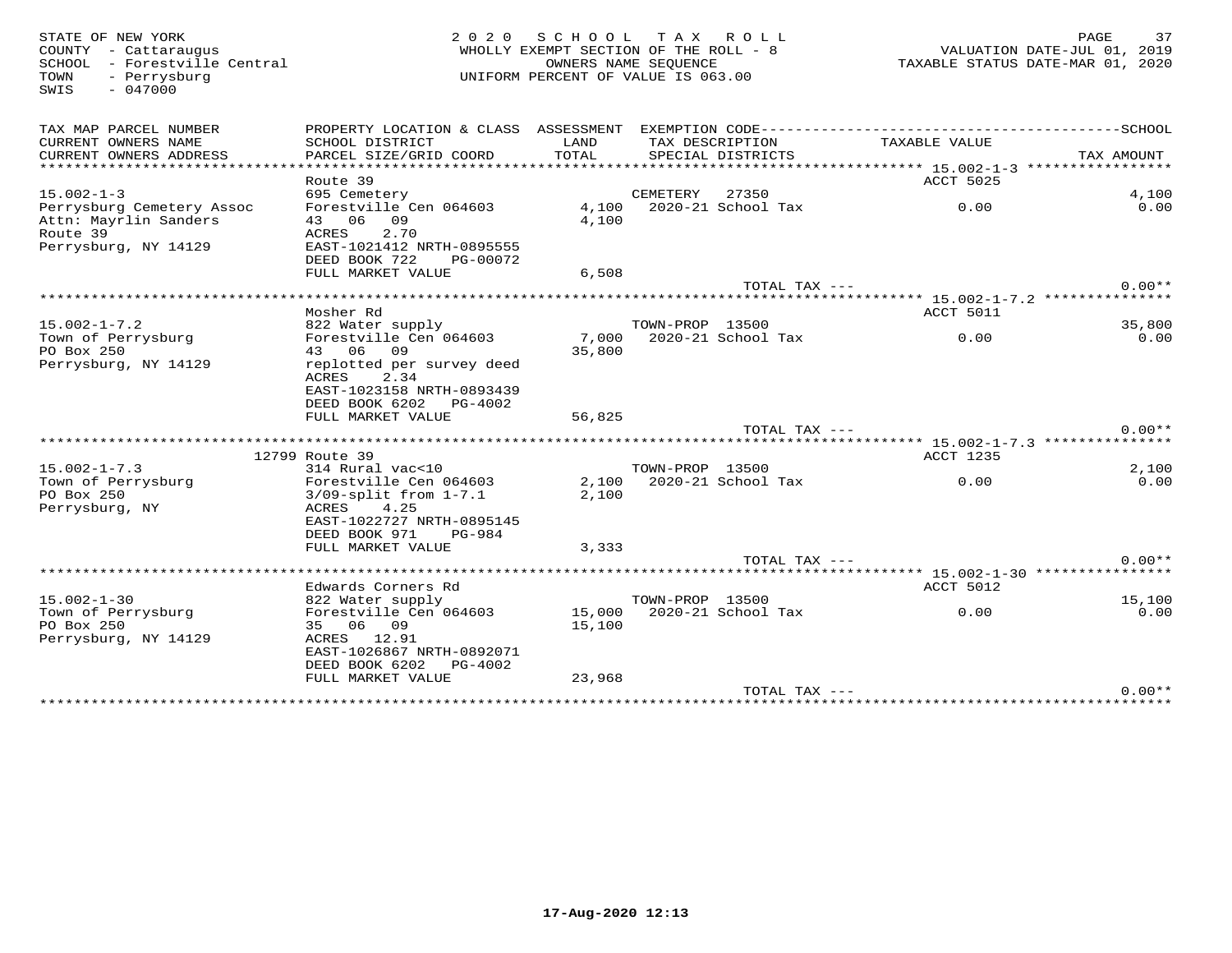| STATE OF NEW YORK<br>COUNTY<br>- Cattaraugus<br>- Forestville Central<br>SCHOOL<br>- Perrysburg<br>TOWN<br>$-047000$<br>SWIS | 2020                       | SCHOOL<br>WHOLLY EXEMPT SECTION OF THE ROLL - 8<br>OWNERS NAME SEOUENCE<br>UNIFORM PERCENT OF VALUE IS 063.00 | T A X             | R O L L            | TAXABLE STATUS DATE-MAR 01, 2020 | PAGE<br>VALUATION DATE-JUL 01, | 38<br>2019 |
|------------------------------------------------------------------------------------------------------------------------------|----------------------------|---------------------------------------------------------------------------------------------------------------|-------------------|--------------------|----------------------------------|--------------------------------|------------|
| TAX MAP PARCEL NUMBER                                                                                                        | PROPERTY LOCATION & CLASS  | ASSESSMENT                                                                                                    | EXEMPTION CODE--- |                    |                                  | --------------SCHOOL           |            |
| CURRENT OWNERS NAME                                                                                                          | SCHOOL DISTRICT            | LAND                                                                                                          | TAX DESCRIPTION   |                    | TAXABLE VALUE                    |                                |            |
| CURRENT OWNERS ADDRESS                                                                                                       | PARCEL SIZE/GRID COORD     | TOTAL                                                                                                         |                   | SPECIAL DISTRICTS  |                                  | TAX AMOUNT                     |            |
|                                                                                                                              |                            |                                                                                                               |                   |                    |                                  |                                |            |
|                                                                                                                              | W Perrysburg Rd            |                                                                                                               |                   |                    | ACCT 5027                        |                                |            |
| $7.004 - 1 - 53$                                                                                                             | 695 Cemetery               |                                                                                                               | CEMETERY          | 27350              |                                  |                                | 5,000      |
| West Perrysburg Cemetery                                                                                                     | Forestville Cen 064603     | 5,000                                                                                                         |                   | 2020-21 School Tax | 0.00                             |                                | 0.00       |
| Perrysburg, NY 14129                                                                                                         | 06<br>09<br>45             | 5,000                                                                                                         |                   |                    |                                  |                                |            |
|                                                                                                                              | 209.40 DPTH 170.00<br>FRNT |                                                                                                               |                   |                    |                                  |                                |            |
|                                                                                                                              | EAST-1023327 NRTH-0902597  |                                                                                                               |                   |                    |                                  |                                |            |
|                                                                                                                              | DEED BOOK 236<br>PG-00371  |                                                                                                               |                   |                    |                                  |                                |            |
|                                                                                                                              | FULL MARKET VALUE          | 7,937                                                                                                         |                   |                    |                                  |                                |            |
|                                                                                                                              |                            |                                                                                                               |                   | TOTAL TAX $---$    |                                  |                                | $0.00**$   |
|                                                                                                                              |                            |                                                                                                               |                   |                    |                                  |                                |            |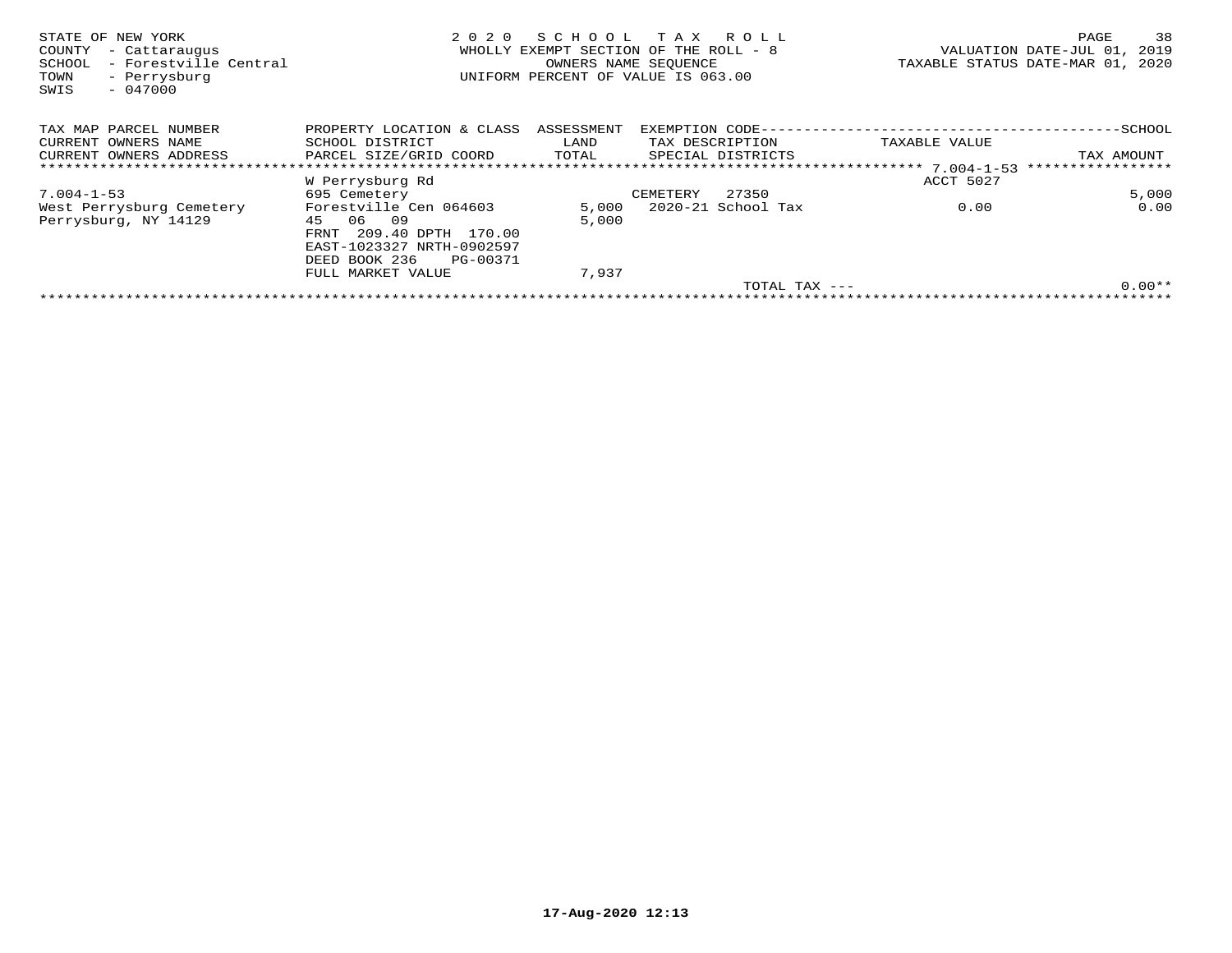| STATE OF NEW YORK<br>COUNTY - Cattaraugus                              | 2020 SCHOOL TAX ROLL<br>WHOLLY EXEMPT SECTION OF THE ROLL - 8 | 39<br>PAGE<br>VALUATION DATE-JUL 01, 2019                                     |
|------------------------------------------------------------------------|---------------------------------------------------------------|-------------------------------------------------------------------------------|
| SCHOOL - Forestville Central<br>TOWN - Perrysburg<br>SWIS<br>$-047000$ | UNIFORM PERCENT OF VALUE IS 063.00                            | TAXABLE STATUS DATE-MAR 01, 2020<br>RPS155/V04/L015<br>CURRENT DATE 8/17/2020 |
|                                                                        | ROLL SUB SECTION- - TOTALS                                    |                                                                               |

|      |      | momn'<br>LUIAL | $\pi$                |      | - |        |       | -----<br>$\sim$  |
|------|------|----------------|----------------------|------|---|--------|-------|------------------|
| CODE | NAME | 'ARI           | TVDL<br><u>ـ د د</u> | ALUE |   | LUITOM | 'ALUL | max 37<br>⊥ ∠~∡∡ |

#### NO SPECIAL DISTRICTS AT THIS LEVEL

\*\*\* S C H O O L D I S T R I C T S U M M A R Y \*\*\*

| CODE   | DISTRICT NAME                    | TOTAL<br>PARCELS | ASSESSED<br>LAND | ASSESSED<br>TOTAL | EXEMPT<br>AMOUNT | TOTAL<br>TAXABLE |           |
|--------|----------------------------------|------------------|------------------|-------------------|------------------|------------------|-----------|
|        |                                  |                  |                  |                   | STAR AMOUNT      | STAR TAXABLE     | TOTAL TAX |
|        | Forestville Central              | 5                | 33,200           | 62,100            | 62,100           |                  |           |
| 064603 |                                  |                  |                  |                   |                  |                  |           |
|        | SUB-TOTAL                        | 5                | 33,200           | 62,100            | 62,100           |                  |           |
|        | $S \cup B - T \cup T A L (CONT)$ |                  |                  |                   |                  |                  |           |
|        |                                  |                  |                  |                   |                  |                  |           |
|        | TOTAL                            | 5                | 33,200           | 62,100            | 62,100           |                  |           |
|        | T O T A L (CONT)                 |                  |                  |                   |                  |                  |           |

### \*\*\* S Y S T E M C O D E S S U M M A R Y \*\*\*

#### NO SYSTEM EXEMPTIONS AT THIS LEVEL

| CODE           | DESCRIPTION           | TOTAL<br>PARCELS | SCHOOL          |
|----------------|-----------------------|------------------|-----------------|
| 13500<br>27350 | TOWN-PROP<br>CEMETERY | <b>.</b>         | 53,000<br>9.100 |
|                | TOTAL                 | г,               | 62,100          |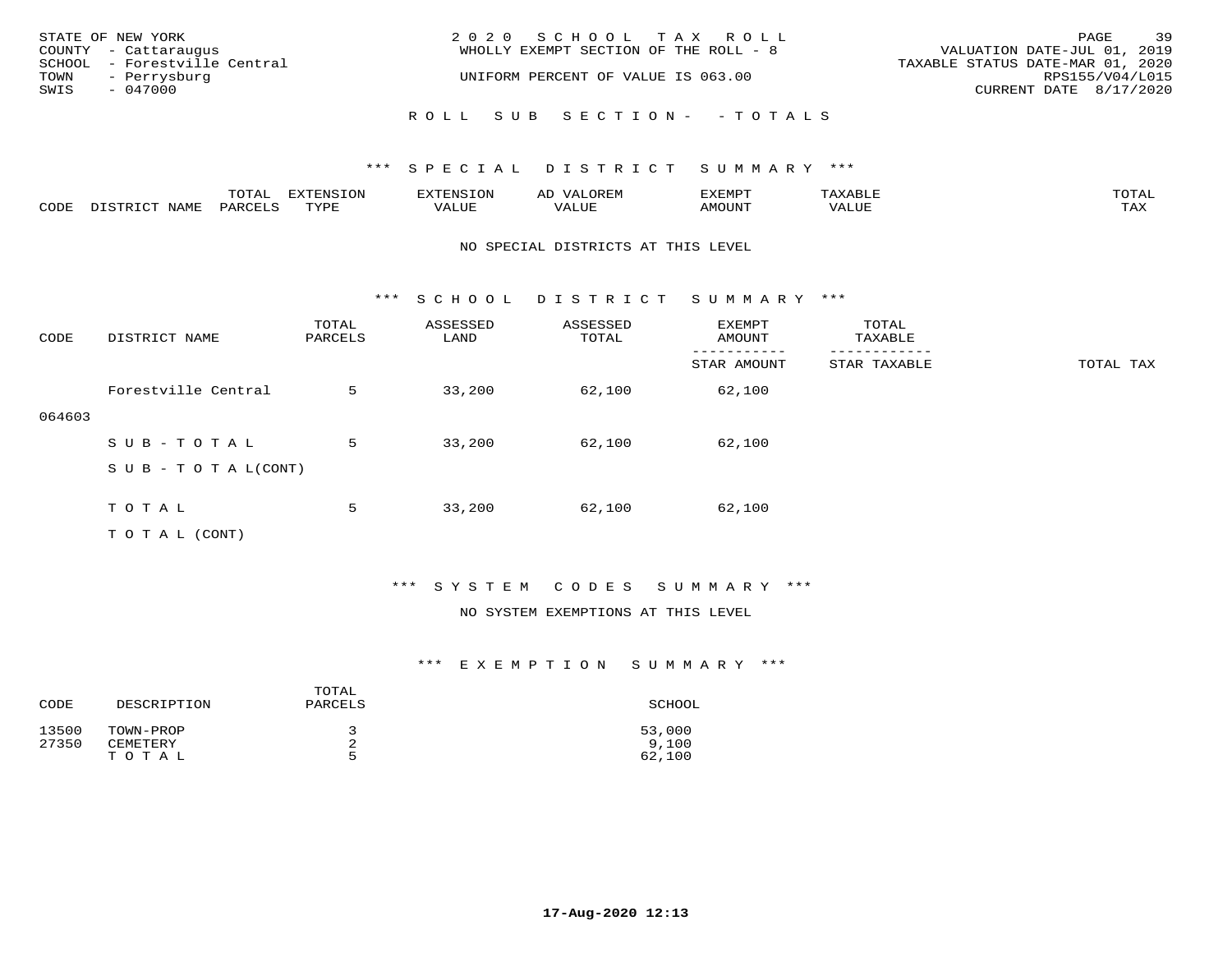|      | STATE OF NEW YORK<br>COUNTY - Cattaraugus    | 2020 SCHOOL TAX ROLL<br>WHOLLY EXEMPT SECTION OF THE ROLL - 8 | PAGE<br>VALUATION DATE-JUL 01, 2019                 | 40 |
|------|----------------------------------------------|---------------------------------------------------------------|-----------------------------------------------------|----|
| TOWN | SCHOOL - Forestville Central<br>- Perrysburg | UNIFORM PERCENT OF VALUE IS 063.00                            | TAXABLE STATUS DATE-MAR 01, 2020<br>RPS155/V04/L015 |    |
| SWIS | $-047000$                                    |                                                               | CURRENT DATE 8/17/2020                              |    |
|      |                                              | ROLL SUB SECTION- - TOTALS                                    |                                                     |    |

# \*\*\* G R A N D T O T A L S \*\*\*

| <b>ROLL</b><br><b>SEC</b> | DESCRIPTION                   | TOTAL<br>PARCELS | ASSESSED<br>LAND | ASSESSED<br>TOTAL | EXEMPT<br>AMOUNT | TOTAL<br>TAXABLE | TOTAL<br>TAX |
|---------------------------|-------------------------------|------------------|------------------|-------------------|------------------|------------------|--------------|
|                           |                               |                  |                  |                   |                  |                  |              |
|                           |                               |                  |                  |                   | STAR AMOUNT      | STAR TAXABLE     |              |
|                           | RS 8 TOTAL<br>SPEC DIST TAXES |                  | 33,200           | 62,100            | 62,100           |                  |              |
| $\Omega$                  | LUICITY THE STREET            |                  |                  |                   |                  |                  |              |

8 WHOLLY EXEMPT 5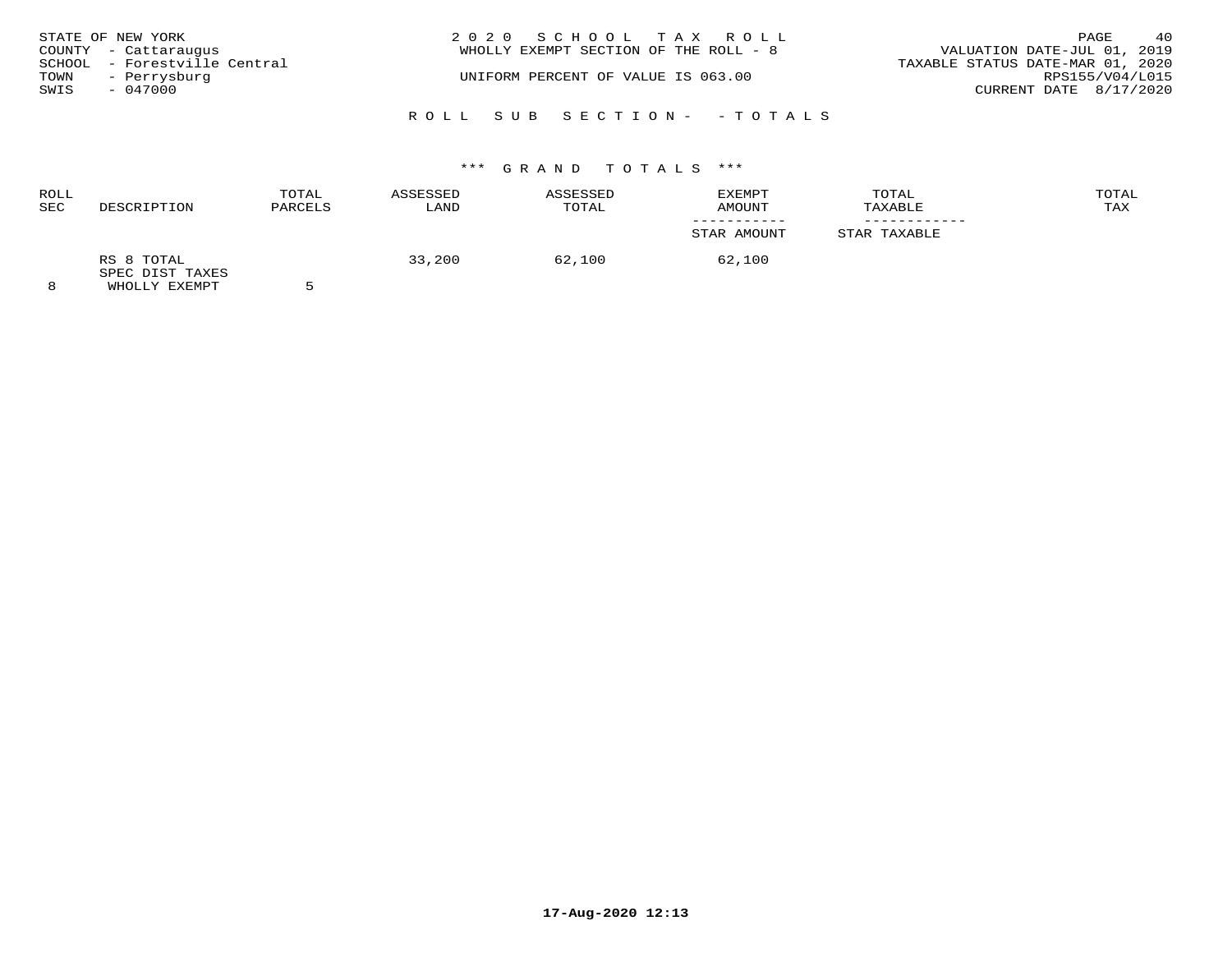| STATE OF NEW YORK<br>COUNTY - Cattaraugus<br>SCHOOL - Forestville Central<br>TOWN<br>- Perrysburg<br>SWIS<br>$-047000$ | 2020 SCHOOL TAX ROLL<br>WHOLLY EXEMPT SECTION OF THE ROLL - 8<br>UNIFORM PERCENT OF VALUE IS 063.00 | 41<br>PAGE<br>VALUATION DATE-JUL 01, 2019<br>TAXABLE STATUS DATE-MAR 01, 2020<br>RPS155/V04/L015<br>CURRENT DATE $8/17/2020$ |
|------------------------------------------------------------------------------------------------------------------------|-----------------------------------------------------------------------------------------------------|------------------------------------------------------------------------------------------------------------------------------|
|                                                                                                                        | ROLL SECTION TOTALS                                                                                 |                                                                                                                              |

|      |                                       | $m \wedge m \wedge n$<br>⊥∪⊥AL | $maxC = 21$<br>mazma<br>⊥∪⊥ | 'H'IN - | ΑIJ<br>urei | <i>S</i> XEMPT | `XABL∟<br>$\rightarrow$ | TOTA <sup>.</sup>   |
|------|---------------------------------------|--------------------------------|-----------------------------|---------|-------------|----------------|-------------------------|---------------------|
| CODE | NAME<br>. ו פידי פידר<br>$T^{\prime}$ | PARO                           | TVDL<br><u>ی ہے</u> ۔       | VALUE   | , Alut      | MOUNT          | VALUE                   | $m \times r$<br>LΑΔ |

#### NO SPECIAL DISTRICTS AT THIS LEVEL

\*\*\* S C H O O L D I S T R I C T S U M M A R Y \*\*\*

| CODE   | DISTRICT NAME                    | TOTAL<br>PARCELS | ASSESSED<br>LAND | ASSESSED<br>TOTAL | EXEMPT<br>AMOUNT | TOTAL<br>TAXABLE |           |
|--------|----------------------------------|------------------|------------------|-------------------|------------------|------------------|-----------|
|        |                                  |                  |                  |                   | STAR AMOUNT      | STAR TAXABLE     | TOTAL TAX |
|        | Forestville Central              | 5                | 33,200           | 62,100            | 62,100           |                  |           |
| 064603 |                                  |                  |                  |                   |                  |                  |           |
|        | SUB-TOTAL                        | 5                | 33,200           | 62,100            | 62,100           |                  |           |
|        | $S \cup B - T \cup T A L (CONT)$ |                  |                  |                   |                  |                  |           |
|        |                                  |                  |                  |                   |                  |                  |           |
|        | TOTAL                            | 5                | 33,200           | 62,100            | 62,100           |                  |           |
|        | T O T A L (CONT)                 |                  |                  |                   |                  |                  |           |

### \*\*\* S Y S T E M C O D E S S U M M A R Y \*\*\*

#### NO SYSTEM EXEMPTIONS AT THIS LEVEL

| CODE           | DESCRIPTION           | TOTAL<br>PARCELS | SCHOOL          |
|----------------|-----------------------|------------------|-----------------|
| 13500<br>27350 | TOWN-PROP<br>CEMETERY | <b>.</b>         | 53,000<br>9.100 |
|                | TOTAL                 | г,               | 62,100          |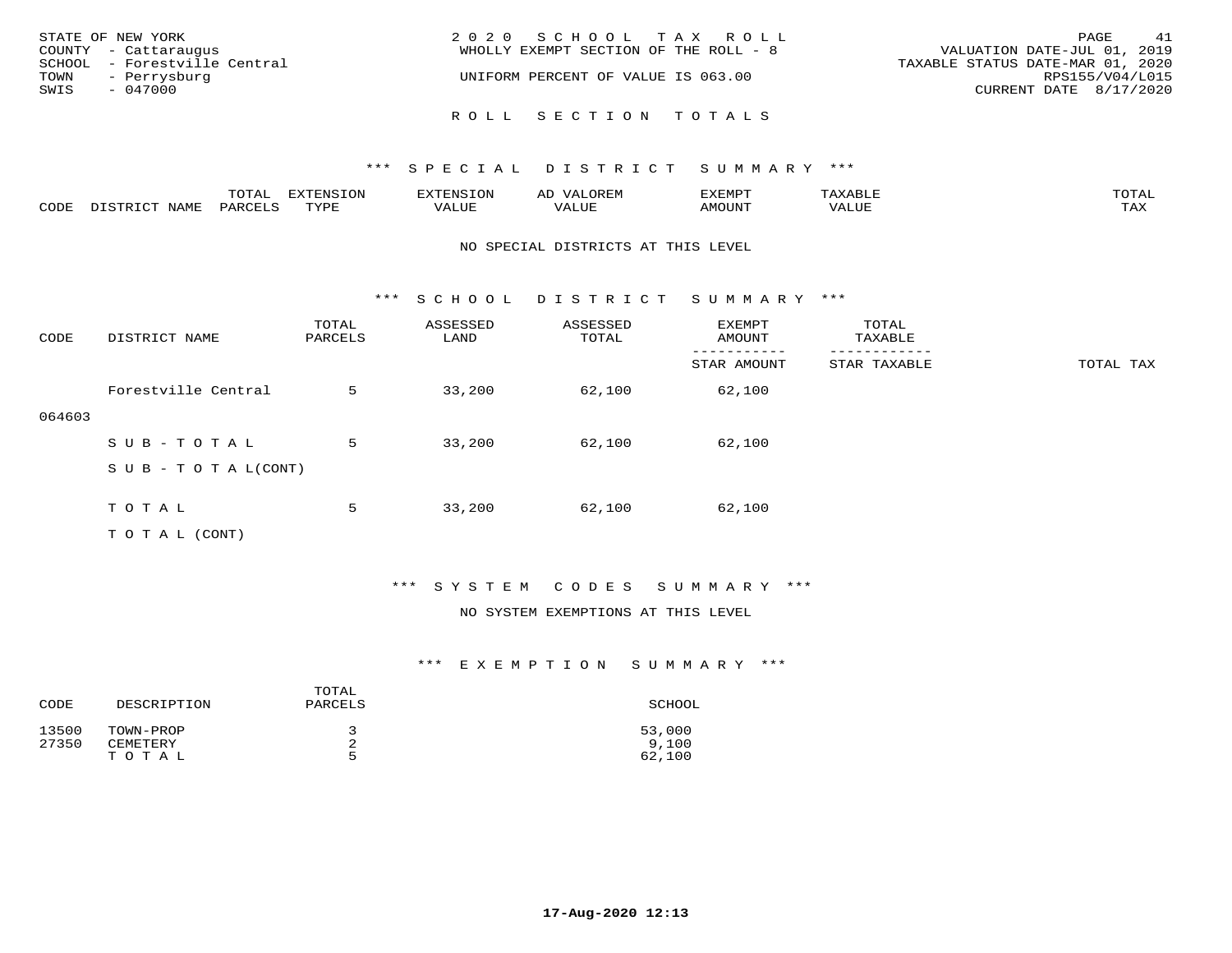| STATE OF NEW YORK<br>COUNTY - Cattaraugus<br>SCHOOL - Forestville Central<br>TOWN<br>- Perrysburg<br>SWIS<br>$-047000$ | 2020 SCHOOL TAX ROLL<br>WHOLLY EXEMPT SECTION OF THE ROLL - 8<br>UNIFORM PERCENT OF VALUE IS 063.00 | 42<br>PAGE<br>VALUATION DATE-JUL 01, 2019<br>TAXABLE STATUS DATE-MAR 01, 2020<br>RPS155/V04/L015<br>CURRENT DATE 8/17/2020 |
|------------------------------------------------------------------------------------------------------------------------|-----------------------------------------------------------------------------------------------------|----------------------------------------------------------------------------------------------------------------------------|
|                                                                                                                        | ROLL SECTION TOTALS                                                                                 |                                                                                                                            |

# \*\*\* G R A N D T O T A L S \*\*\*

| <b>ROLL</b><br><b>SEC</b> | DESCRIPTION                   | TOTAL<br>PARCELS | ASSESSED<br>LAND | ASSESSED<br>TOTAL | EXEMPT<br>AMOUNT | TOTAL<br>TAXABLE | TOTAL<br>TAX |
|---------------------------|-------------------------------|------------------|------------------|-------------------|------------------|------------------|--------------|
|                           |                               |                  |                  |                   |                  |                  |              |
|                           |                               |                  |                  |                   | STAR AMOUNT      | STAR TAXABLE     |              |
|                           | RS 8 TOTAL<br>SPEC DIST TAXES |                  | 33,200           | 62,100            | 62,100           |                  |              |
| $\Omega$                  | LUICITY THE STREET            |                  |                  |                   |                  |                  |              |

8 WHOLLY EXEMPT 5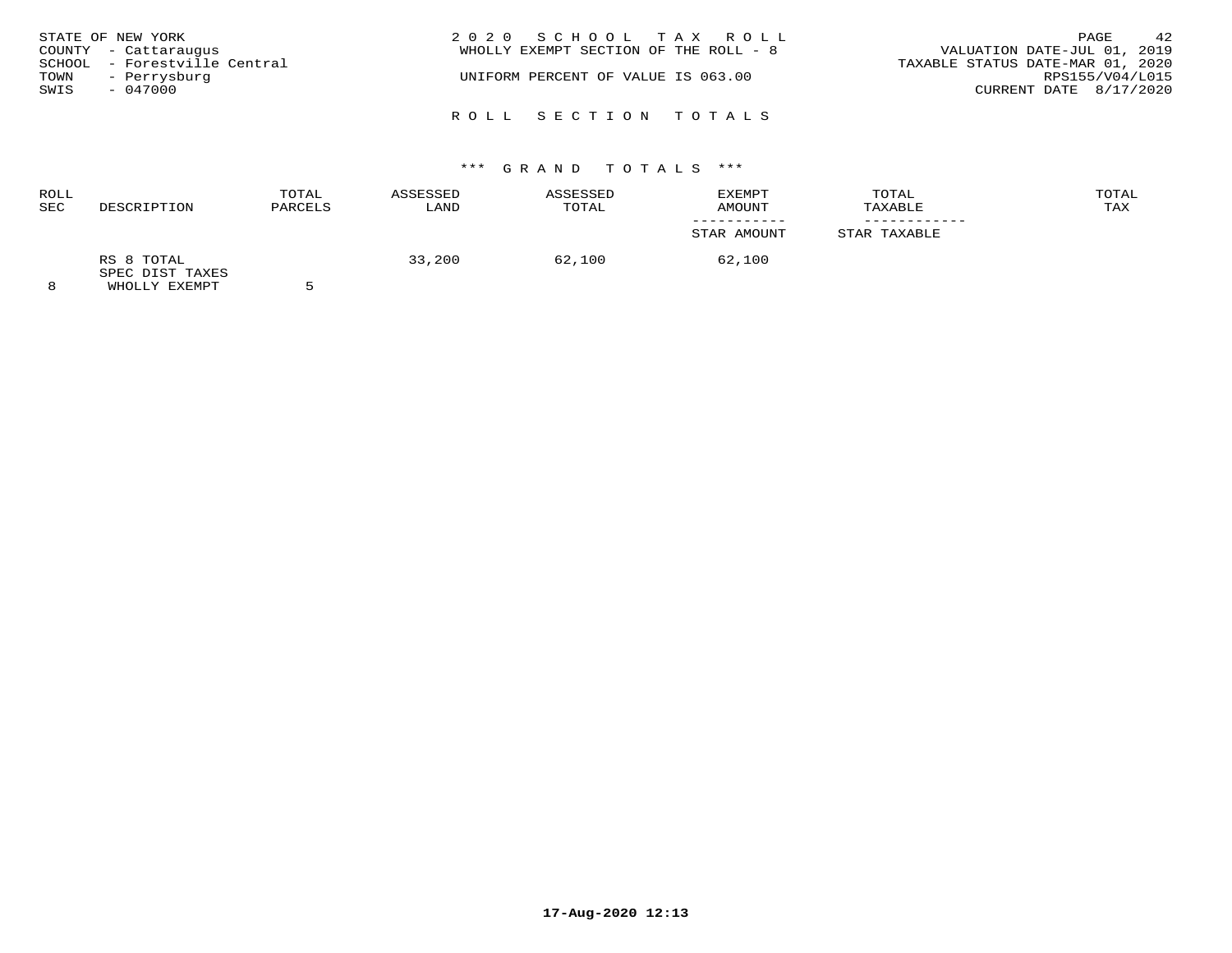| STATE OF NEW YORK            |  | 2020 SCHOOL TAX ROLL |                                  | PAGE                   | 43 |
|------------------------------|--|----------------------|----------------------------------|------------------------|----|
| COUNTY - Cattaraugus         |  |                      | VALUATION DATE-JUL 01, 2019      |                        |    |
| SCHOOL - Forestville Central |  | SWIS TOTALS          | TAXABLE STATUS DATE-MAR 01, 2020 |                        |    |
| TOWN<br>- Perrysburg         |  |                      |                                  | RPS155/V04/L015        |    |
| SWIS<br>$-047000$            |  |                      |                                  | CURRENT DATE 8/17/2020 |    |

|      | ----<br>. U 1 1 1 1 | mmATATAT<br><b>A</b> | ▵ | <b>EMP</b> | t Land               | _____ |
|------|---------------------|----------------------|---|------------|----------------------|-------|
| CODE |                     | $n \tau \tau n \tau$ |   | MOTIN.     | $\sim$ $\sim$ $\sim$ |       |

NO SPECIAL DISTRICTS AT THIS LEVEL

\*\*\* S C H O O L D I S T R I C T S U M M A R Y \*\*\*

| CODE   | DISTRICT NAME              | TOTAL<br>PARCELS | ASSESSED<br>LAND | ASSESSED<br>TOTAL | EXEMPT<br>AMOUNT | TOTAL<br>TAXABLE        |           |            |
|--------|----------------------------|------------------|------------------|-------------------|------------------|-------------------------|-----------|------------|
|        |                            |                  |                  |                   | STAR AMOUNT      | -------<br>STAR TAXABLE | TAX RATE  | TOTAL TAX  |
|        | Forestville Central        | 98               | 1712,920         | 7128,812          | 168,414          | 6,960,398               |           |            |
| 064603 |                            |                  |                  |                   | 1218,860         | 5,741,538               | 26.256303 | 150,751.55 |
|        | SUB-TOTAL                  | 98               | 1712,920         | 7128,812          | 168,414          | 6,960,398               |           |            |
|        | S U B - T O T A $L$ (CONT) |                  |                  |                   | 1218,860         | 5,741,538               |           | 150,751.55 |
|        | TOTAL                      | 98               | 1712,920         | 7128,812          | 168,414          | 6,960,398               |           |            |
|        |                            |                  |                  |                   |                  |                         |           |            |
|        | T O T A L (CONT)           |                  |                  |                   | 1218,860         | 5,741,538               |           | 150,751.55 |

\*\*\* S Y S T E M C O D E S S U M M A R Y \*\*\*

#### NO SYSTEM EXEMPTIONS AT THIS LEVEL

| CODE  | DESCRIPTION | TOTAL<br>PARCELS | SCHOOL |
|-------|-------------|------------------|--------|
| 13500 | TOWN-PROP   | 3                | 53,000 |
| 27350 | CEMETERY    | 2                | 9.100  |
| 41130 | VETCOM CTS  | ᅩ                |        |
| 41720 | AG DIST     | 5                | 63,812 |
| 41730 | AG DISTOUT  | っ<br>∠           | 9,936  |
|       |             |                  |        |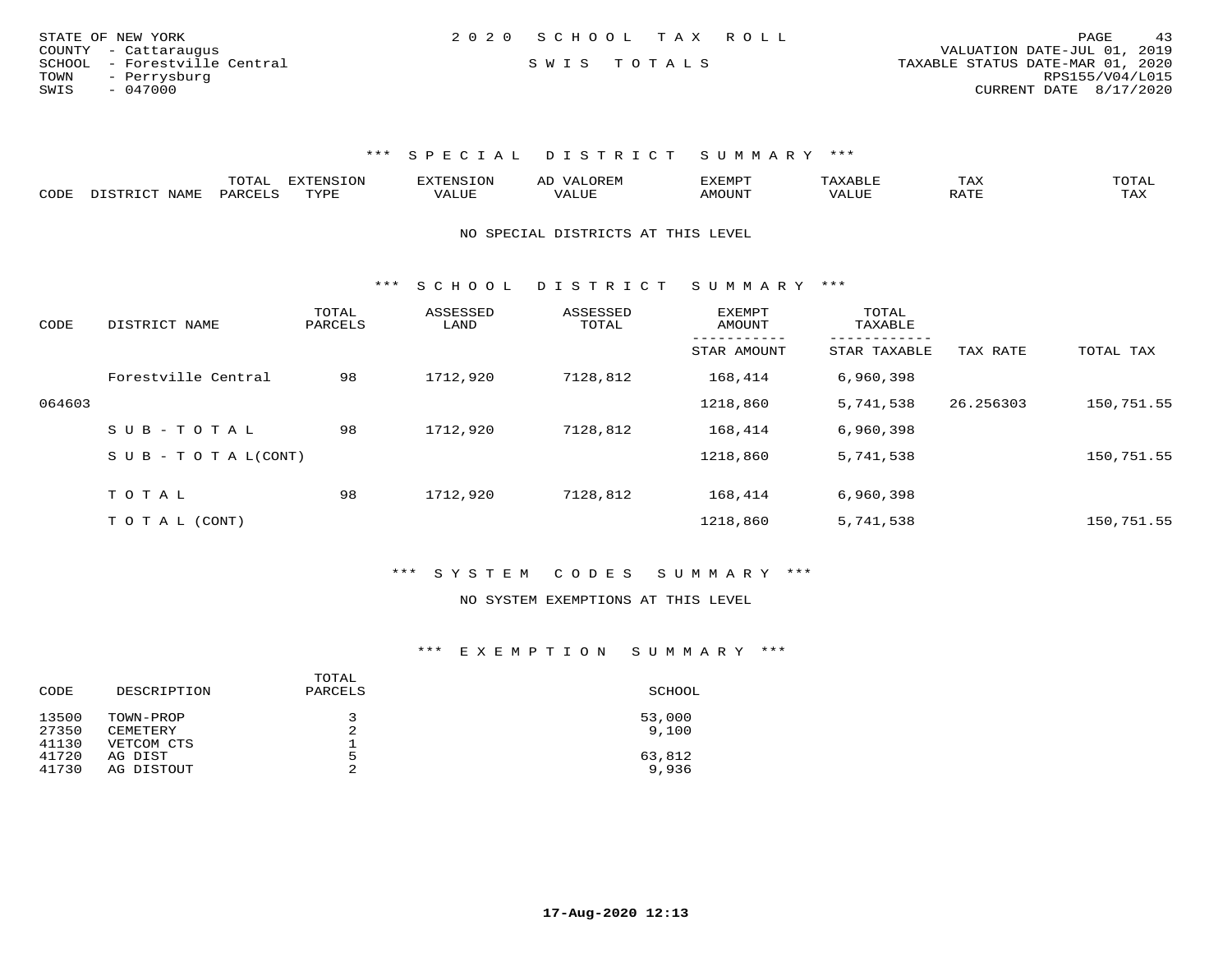| 2020 SCHOOL TAX ROLL | 44<br>PAGE                       |
|----------------------|----------------------------------|
|                      | VALUATION DATE-JUL 01, 2019      |
| SWIS TOTALS          | TAXABLE STATUS DATE-MAR 01, 2020 |
|                      | RPS155/V04/L015                  |
|                      | CURRENT DATE 8/17/2020           |
|                      |                                  |
|                      |                                  |

# \*\*\* E X E M P T I O N S U M M A R Y \*\*\*

|             | TOTAL   |          |
|-------------|---------|----------|
| DESCRIPTION | PARCELS | SCHOOL   |
| AGED C/T/S  |         | 25,800   |
| ENH STAR    | 16      | 731,060  |
| E STAR MH   |         | 25,800   |
| BAS STAR    | 22      | 462,000  |
| SILO T/C/S  |         | 6,400    |
| Mass Telec  |         | 366      |
| TOTAL       | 55      | 1387,274 |
|             |         |          |

| DESCRIPTION                          | TOTAL<br>PARCELS | ASSESSED<br>LAND | ASSESSED<br>TOTAL | <b>EXEMPT</b><br>AMOUNT | TOTAL<br>TAXABLE       |                                               |                                            |
|--------------------------------------|------------------|------------------|-------------------|-------------------------|------------------------|-----------------------------------------------|--------------------------------------------|
|                                      |                  |                  |                   | STAR AMOUNT             | STAR TAXABLE           | <b>RATE</b>                                   |                                            |
| 2020-21 School Tax                   |                  | 1679,720         | 4925,990          | 105,948                 | 4,820,042              |                                               | 94,553.72                                  |
| SPEC DIST TAXES<br>TAXABLE           | 77               |                  |                   |                         |                        |                                               | 94,553.72                                  |
| 2020-21 School Tax                   |                  |                  | 480,513           |                         | 480,513                |                                               | 12,616.49                                  |
| SPEC DIST TAXES<br>SPECIAL FRANCHISE | 9                |                  |                   |                         |                        |                                               | 12,616.49                                  |
| 2020-21 School Tax                   |                  |                  | 1660,209          | 366                     | 1,659,843<br>1,659,843 | 26.256303                                     | 43,581.34                                  |
| SPEC DIST TAXES<br>UTILITIES & N.C.  | 7                |                  |                   |                         |                        |                                               | 43,581.34                                  |
| SPEC DIST TAXES                      |                  |                  |                   | 62,100                  |                        |                                               |                                            |
| 2020-21 School Tax                   |                  | 1712,920         | 7128,812          | 168,414                 | 6,960,398              |                                               | 150,751.55                                 |
|                                      | WHOLLY EXEMPT    | 5                |                   |                         | 1218,860               | 3,601,182<br>480,513<br>1218,860<br>5,741,538 | TAX<br>26.256303<br>26.256303<br>26.256303 |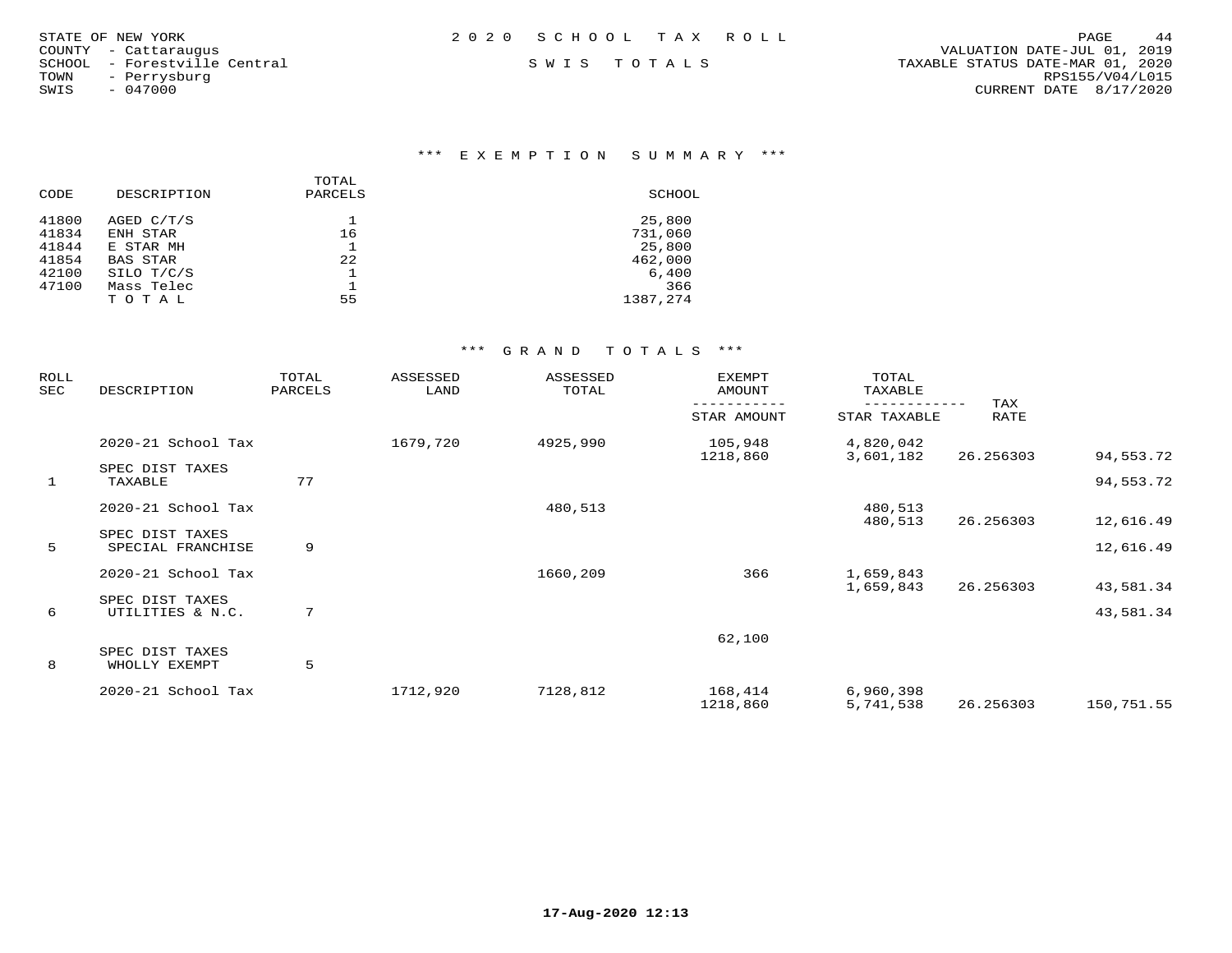| STATE OF NEW YORK            | 2020 SCHOOL TAX ROLL | 45<br>PAGE                       |
|------------------------------|----------------------|----------------------------------|
| COUNTY - Cattaraugus         |                      | VALUATION DATE-JUL 01, 2019      |
| SCHOOL - Forestville Central | SWIS TOTALS          | TAXABLE STATUS DATE-MAR 01, 2020 |
| TOWN<br>- Perrysburg         |                      | RPS155/V04/L015                  |
| SWIS<br>$-047000$            |                      | CURRENT DATE 8/17/2020           |

| ROLL<br>SEC | DESCRIPTION            | TOTAL<br>PARCELS | ASSESSED<br>LAND | ASSESSED<br>TOTAL | <b>EXEMPT</b><br>AMOUNT<br>-----------<br>STAR AMOUNT | TOTAL<br>TAXABLE<br>------------<br>STAR TAXABLE | TAX<br>RATE |            |
|-------------|------------------------|------------------|------------------|-------------------|-------------------------------------------------------|--------------------------------------------------|-------------|------------|
|             | SPEC DIST TAXES        |                  |                  |                   |                                                       |                                                  |             |            |
| $\star$     | TOTAL<br>SUB           | 98               |                  |                   |                                                       |                                                  |             | 150,751.55 |
|             | $2020 - 21$ School Tax |                  | 1712,920         | 7128,812          | 168,414<br>1218,860                                   | 6,960,398<br>5,741,538                           | 26.256303   | 150,751.55 |
|             | SPEC DIST TAXES        |                  |                  |                   |                                                       |                                                  |             |            |
| $* *$       | GRAND TOTAL            | 98               |                  |                   |                                                       |                                                  |             | 150,751.55 |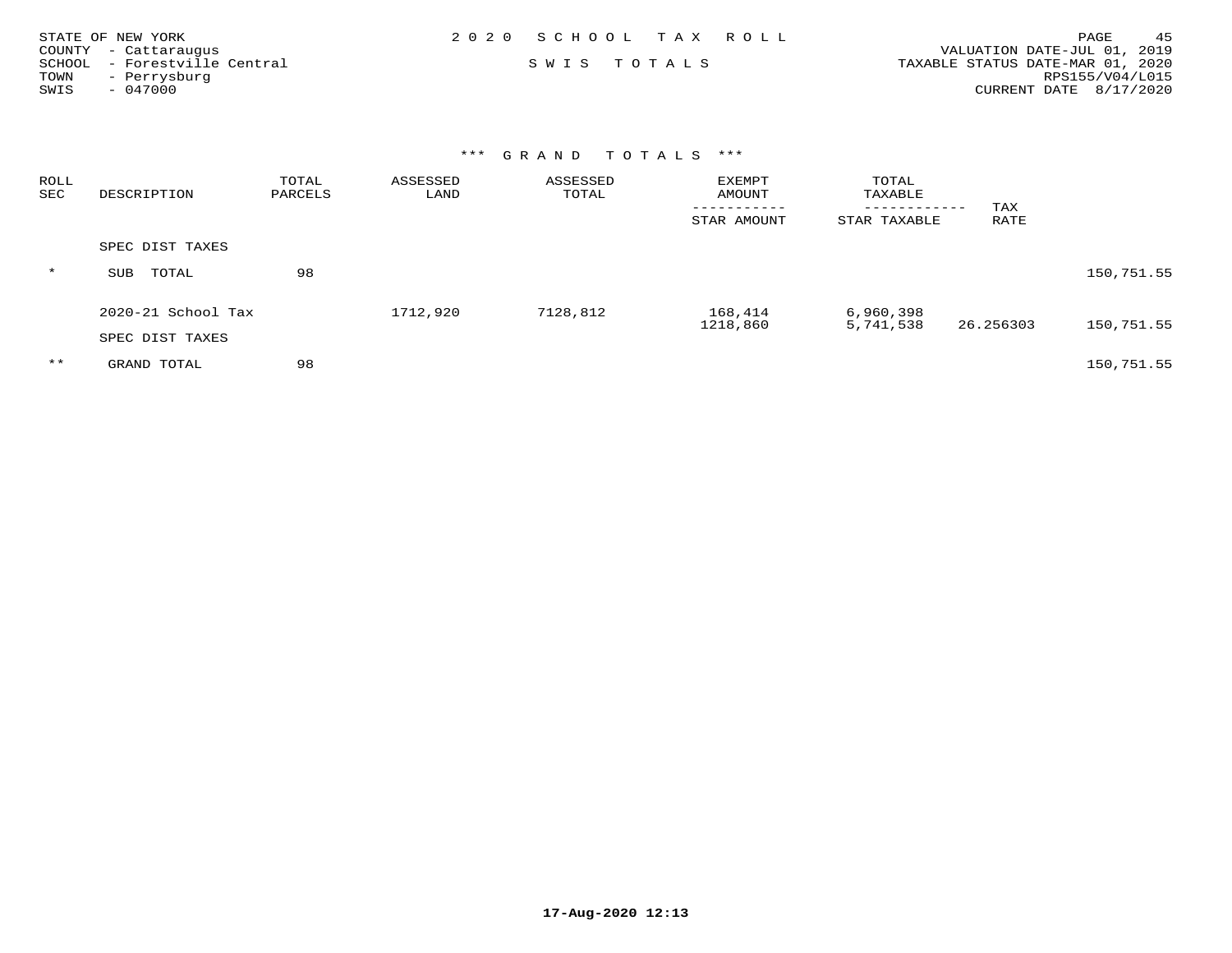|      |             | ----<br>UIAI | ਸ∨ਰਸਾਮ⊂ T∩N<br>∸∽ | $117$ $mm$ $177$ $\alpha$ $\tau$ $\alpha$ $\tau$ | $\rightarrow$ |                |       | ͲႶͲϪͳ |
|------|-------------|--------------|-------------------|--------------------------------------------------|---------------|----------------|-------|-------|
| CODE | <b>NAME</b> | QAPCHT.C     | <b>TITT</b>       | ′A⊥∪⊥                                            | `'ALUL        | <b>MOTTNTO</b> | VALUE |       |

#### NO SPECIAL DISTRICTS AT THIS LEVEL

\*\*\* S C H O O L D I S T R I C T S U M M A R Y \*\*\*

| CODE   | DISTRICT NAME                    | TOTAL<br>PARCELS | ASSESSED<br>LAND | ASSESSED<br>TOTAL | EXEMPT<br>AMOUNT | TOTAL<br>TAXABLE |          |            |
|--------|----------------------------------|------------------|------------------|-------------------|------------------|------------------|----------|------------|
|        |                                  |                  |                  |                   | STAR AMOUNT      | STAR TAXABLE     | TAX RATE | TOTAL TAX  |
|        | Forestville Central              | 98               | 1712,920         | 7128,812          | 168,414          | 6,960,398        |          |            |
| 064603 |                                  |                  |                  |                   | 1218,860         | 5,741,538        |          | 150,751.55 |
|        | $SUB - TO T AL$                  | 98               | 1712,920         | 7128,812          | 168,414          | 6,960,398        |          |            |
|        | $S \cup B - T \cup T A L (CONT)$ |                  |                  |                   | 1218,860         | 5,741,538        |          | 150,751.55 |
|        | TOTAL                            | 98               | 1712,920         | 7128,812          | 168,414          | 6,960,398        |          |            |
|        |                                  |                  |                  |                   |                  |                  |          |            |
|        | T O T A L (CONT)                 |                  |                  |                   | 1218,860         | 5,741,538        |          | 150,751.55 |

#### \*\*\* S Y S T E M C O D E S S U M M A R Y \*\*\*

#### NO SYSTEM EXEMPTIONS AT THIS LEVEL

| CODE  | DESCRIPTION | TOTAL<br>PARCELS | SCHOOL |
|-------|-------------|------------------|--------|
| 13500 | TOWN-PROP   | 3                | 53,000 |
| 27350 | CEMETERY    | 2                | 9.100  |
| 41130 | VETCOM CTS  |                  |        |
| 41720 | AG DIST     | 5                | 63,812 |
| 41730 | AG DISTOUT  | 2                | 9,936  |
|       |             |                  |        |